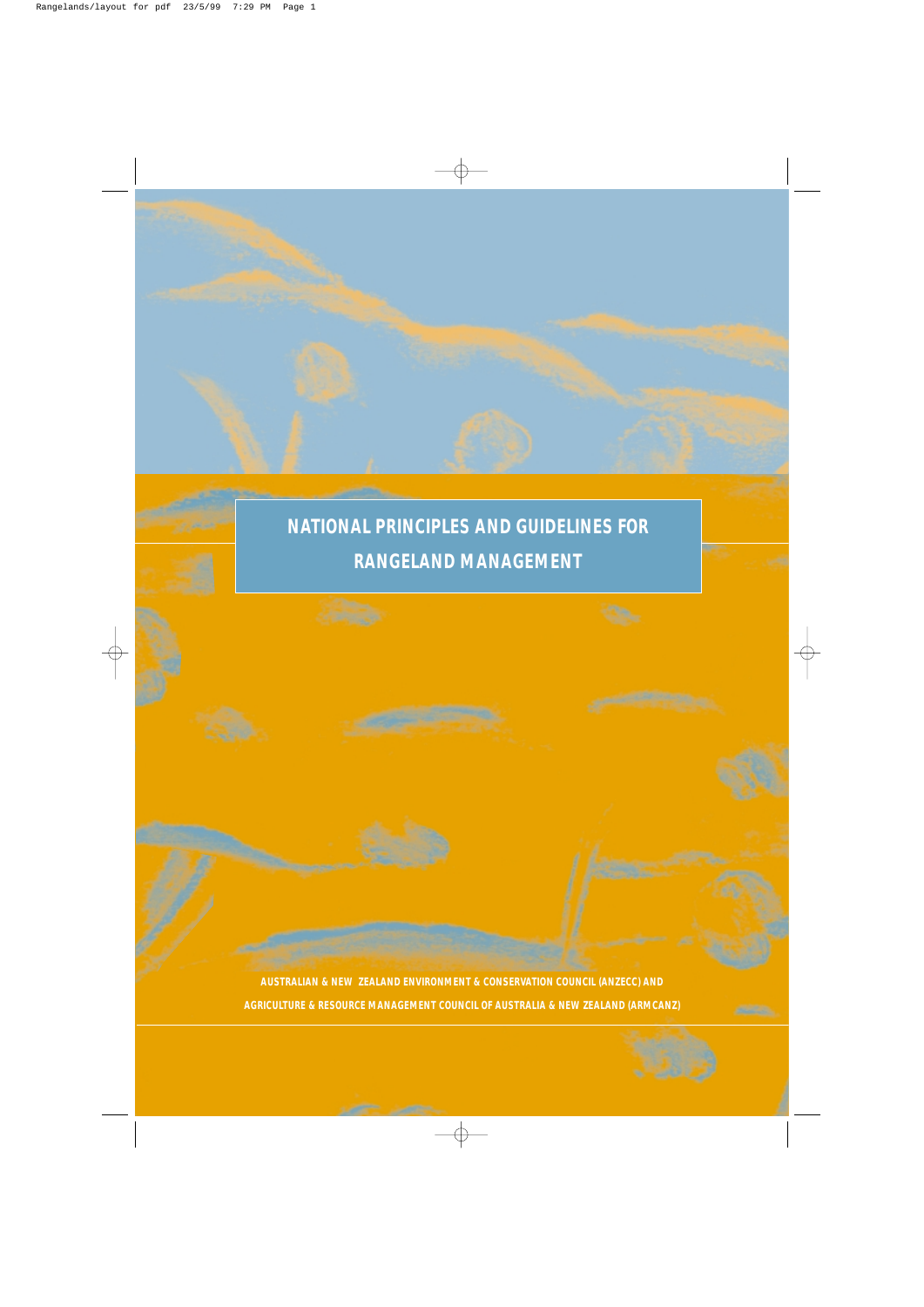**Managing Australia's Rangelands**

# **NATIONAL PRINCIPLES AND GUIDELINES FOR RANGELAND MANAGEMENT**

**AUSTRALIAN & NEW ZEALAND ENVIRONMENT & CONSERVATION COUNCIL (ANZECC) AND AGRICULTURE & RESOURCE MANAGEMENT COUNCIL OF AUSTRALIA & NEW ZEALAND (ARMCANZ)**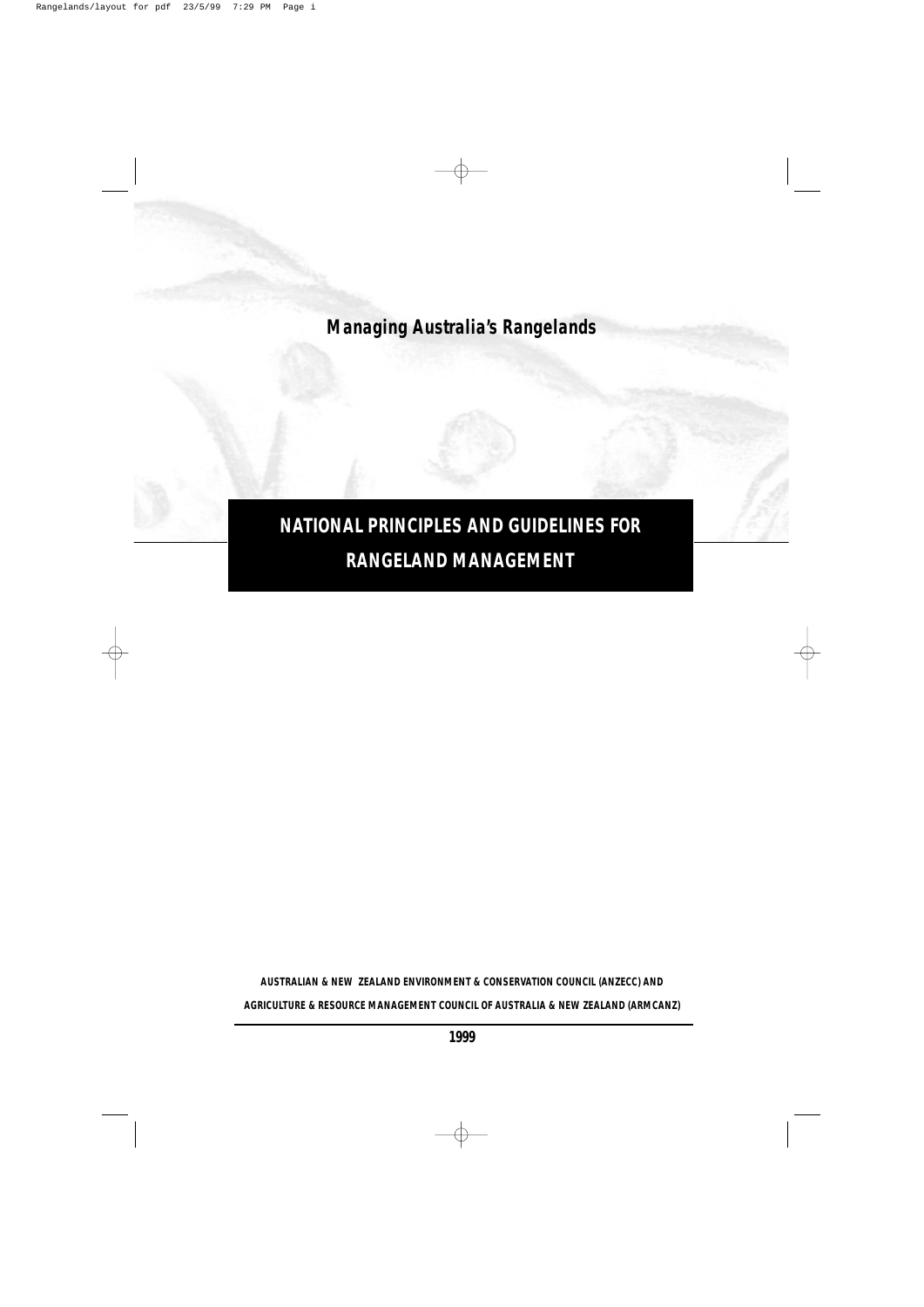Web site: www. affa.gov.au/armcanz

Published April 1999

Information contained in this report may be copied or reproduced for study, research, information or educational purposes, subject to the inclusion of an acknowledgment of the source.

ISBN 0 642 54626 6

© Commonwealth of Australia 1999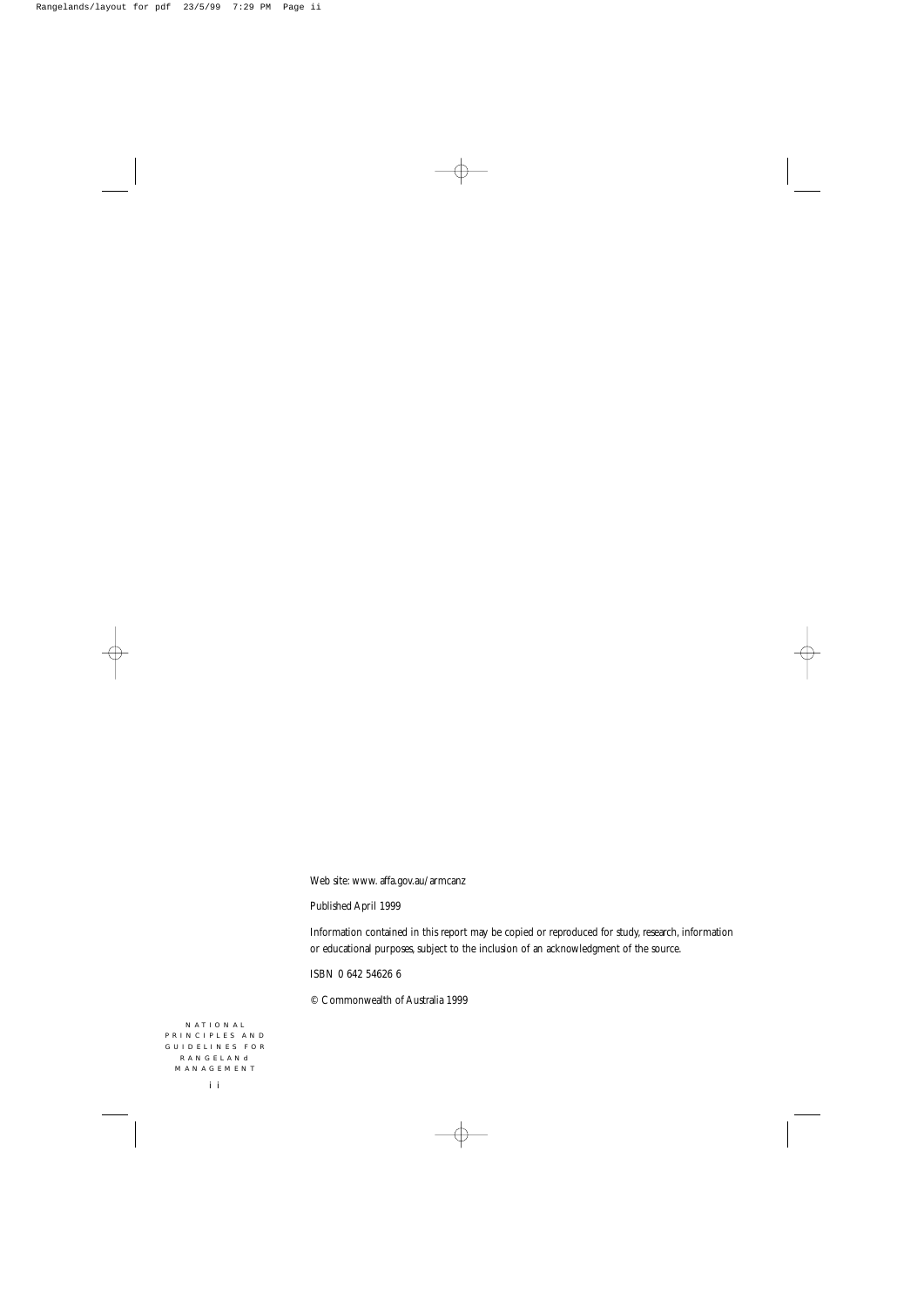# TABLE OF CONTENTS

| PREFACE                                                    | V              |  |
|------------------------------------------------------------|----------------|--|
| EXECUTIVE SUMMARY                                          | vii            |  |
| <b>INTRODUCTION</b>                                        | 1              |  |
| THE RANGELANDS - AN IMPORTANT<br>NATIONAL RESOURCE         | $\overline{2}$ |  |
| RANGELAND MANAGEMENT -<br>A NATIONAL CHALLENGE             | 3              |  |
| MANAGING AUSTRALIA'S RANGELANDS -<br>PRINCIPLES AND VALUES | 5              |  |
| THE POLICY FRAMEWORK                                       | 7              |  |
| A Regional Approach                                        | $\tau$         |  |
| Roles and Responsibilities                                 | 9              |  |
| THE 25 YEAR VISION AND GOALS                               | 11             |  |
| GUIDELINES AND RECOMMENDED ACTIONS                         | 13             |  |
| Ecologically Sustainable Rangeland Management              | 13             |  |
| <b>Social Issues</b>                                       | 18             |  |
| Conservation of the Natural Environment                    | 21             |  |
| National and Regional Strategies                           | 24             |  |
| Research and Development                                   | 27             |  |
| COORDINATION AND IMPLEMENTATION                            | 29             |  |
| Major Issues                                               | 29             |  |
| Coordination                                               | 31             |  |
| <b>ABBREVIATIONS</b>                                       |                |  |
| 34<br>GLOSSARY OF TERMS                                    |                |  |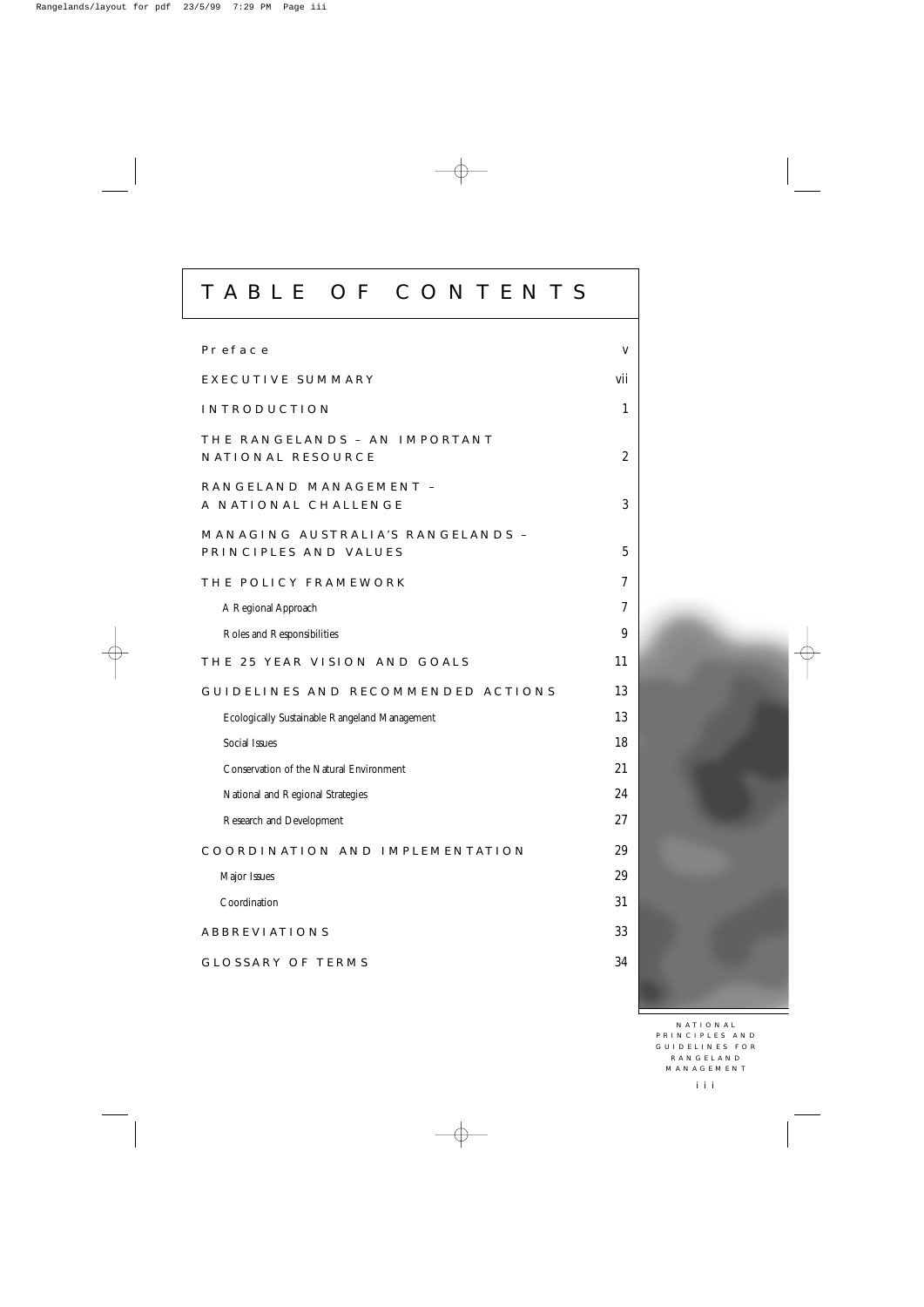NATIONAL PRINCIPLES AND GUIDELINES FOR  $\mathbb R$ A N $\mathbb G$ E L A N $\mathbb D$ MANAGEMENT

 $\overline{\phantom{0}}$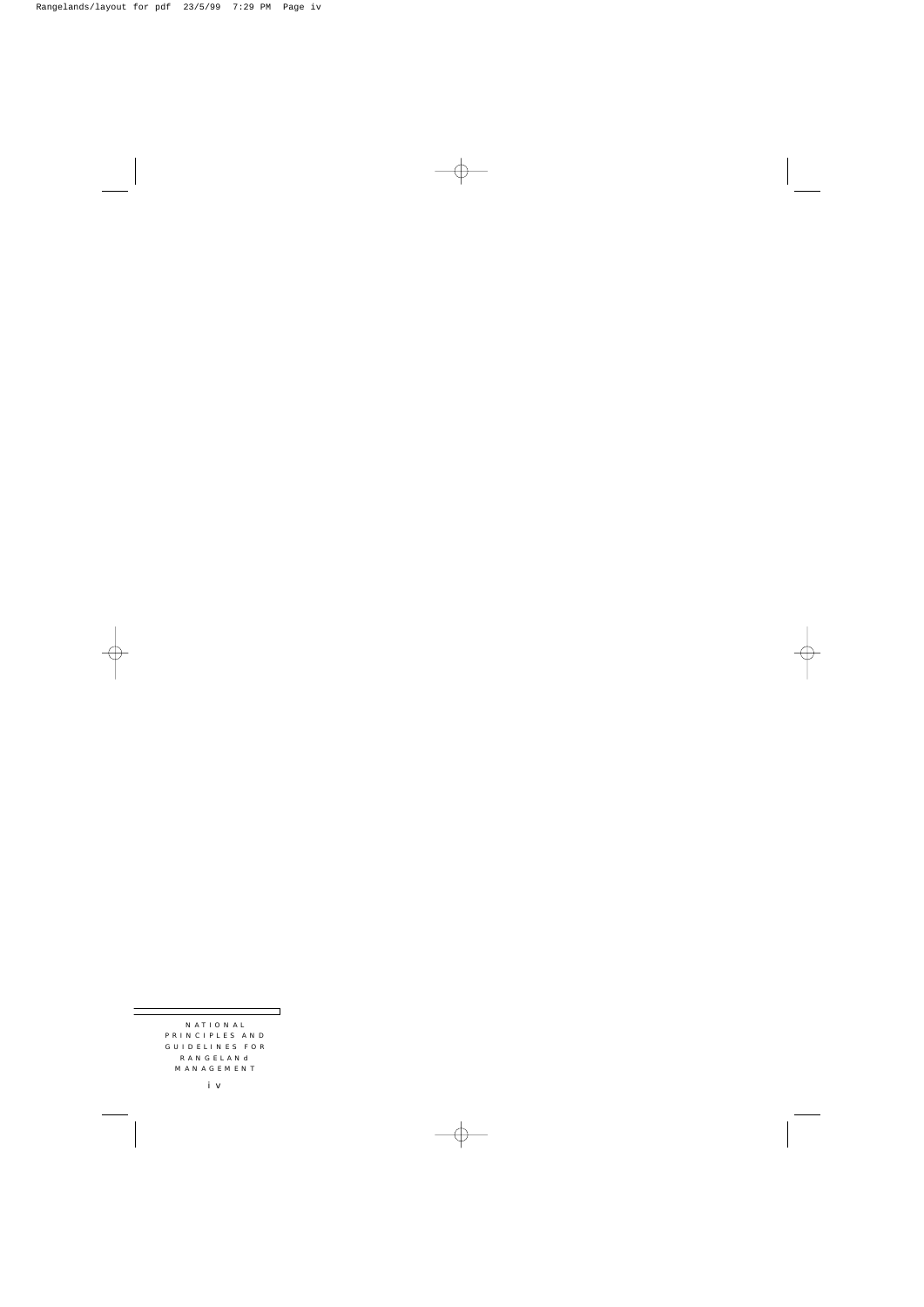# PREFACE

In 1992 a national approach to rangeland management was proposed at a meeting of Australia's arid land administrators.As a result, the South Australian Government put proposals to the two ministerial councils with responsibility for the rangelands: the Australian and New Zealand Environment and Conservation Council (ANZECC), and the Agriculture and Resource Management Council of Australia and New Zealand (ARMCANZ).The Councils jointly established a Working Group to develop a national framework for managing Australia's rangelands – the National Principles and Guidelines for Rangeland Management.

The Rangeland Working Group comprised representatives from State and Commonwealth Governments, and non-government organisations. Governments represented were New South Wales, Queensland,Western Australia, South Australia, the Northern Territory and the Commonwealth (including CSIRO).The non-government representatives on the Working Group initially included; the National Farmers' Federation, Aboriginal and Torres Strait Islander Commission,Arid Lands Coalition and the National Landcare Advisory Committee.The Indigenous Lands Corporation replaced the Aboriginal and Torres Strait Islander Commission during 1996.The Working group was subsequently increased with the addition of representatives from the Australian Local Government Association, Minerals Council of Australia and Tourism Council Australia to reflect the need to address local government views, and tourism and mining industry perspectives in the Principles and Guidelines.

The public consultation process commenced in February 1994 with the release of the Rangelands Issues Paper. It addressed topics concerning use of the rangelands, ecological sustainability, information systems and monitoring, as well as institutional responsibilities. Submissions were invited and a series of 30 workshops were held around Australia to extend the public consultation process.The 182 responses to the Issues Paper were collated and analysed as a key input into the development of a draft policy which was released for public comment in July 1996.

The National Principles and Guidelines for Rangeland Management were developed with input from all rangeland stakeholders, both government and non-government. Endorsement by the ANZECC and ARMCANZ Ministers reflects this extensive consultation and a national collaborative approach to rangeland management.

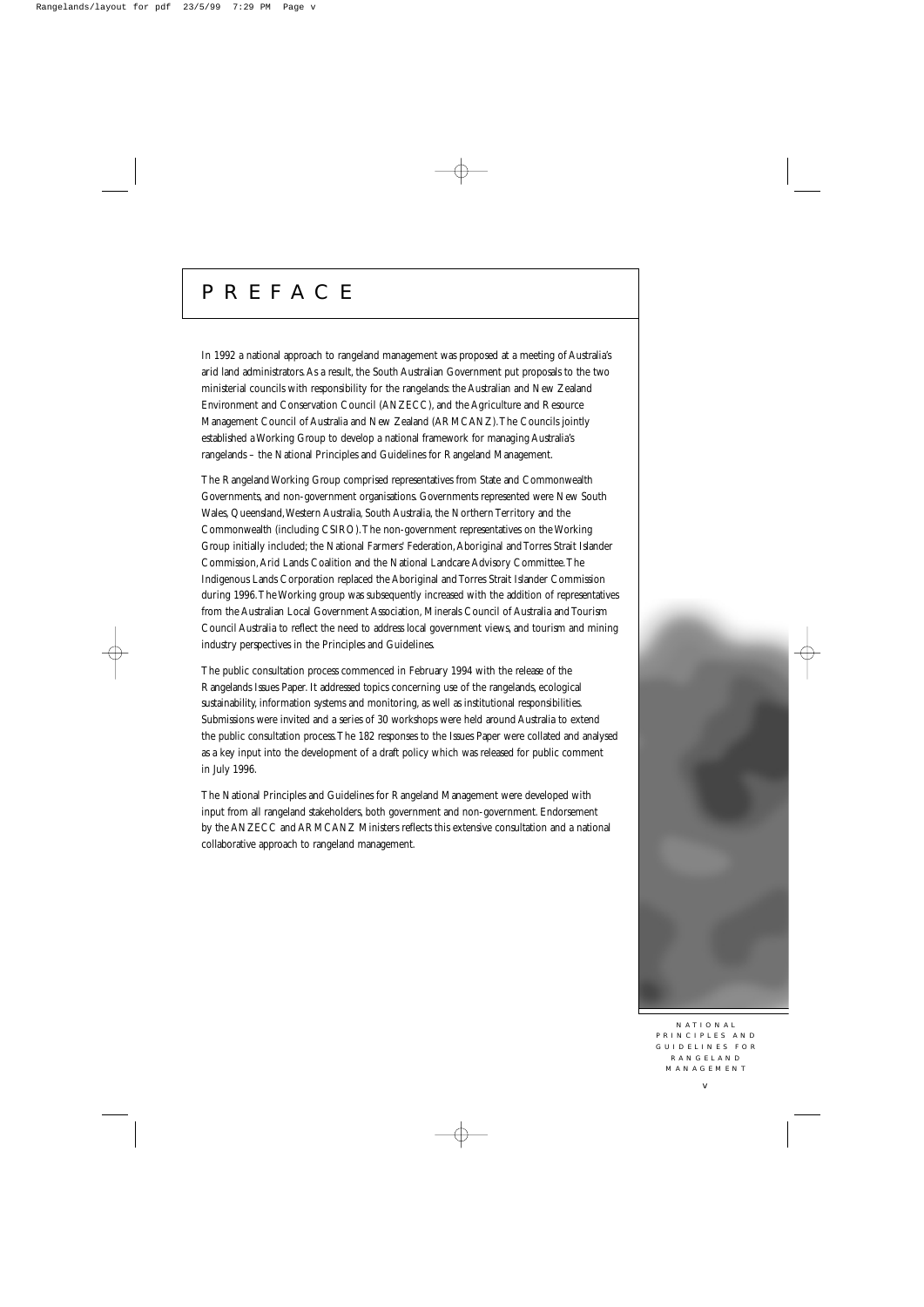NATIONAL PRINCIPLES AND GUIDELINES FOR  $\mathbb R$ A N $\mathbb G$ E L A N $\mathbb D$ MANAGEMENT

 $\overline{\phantom{0}}$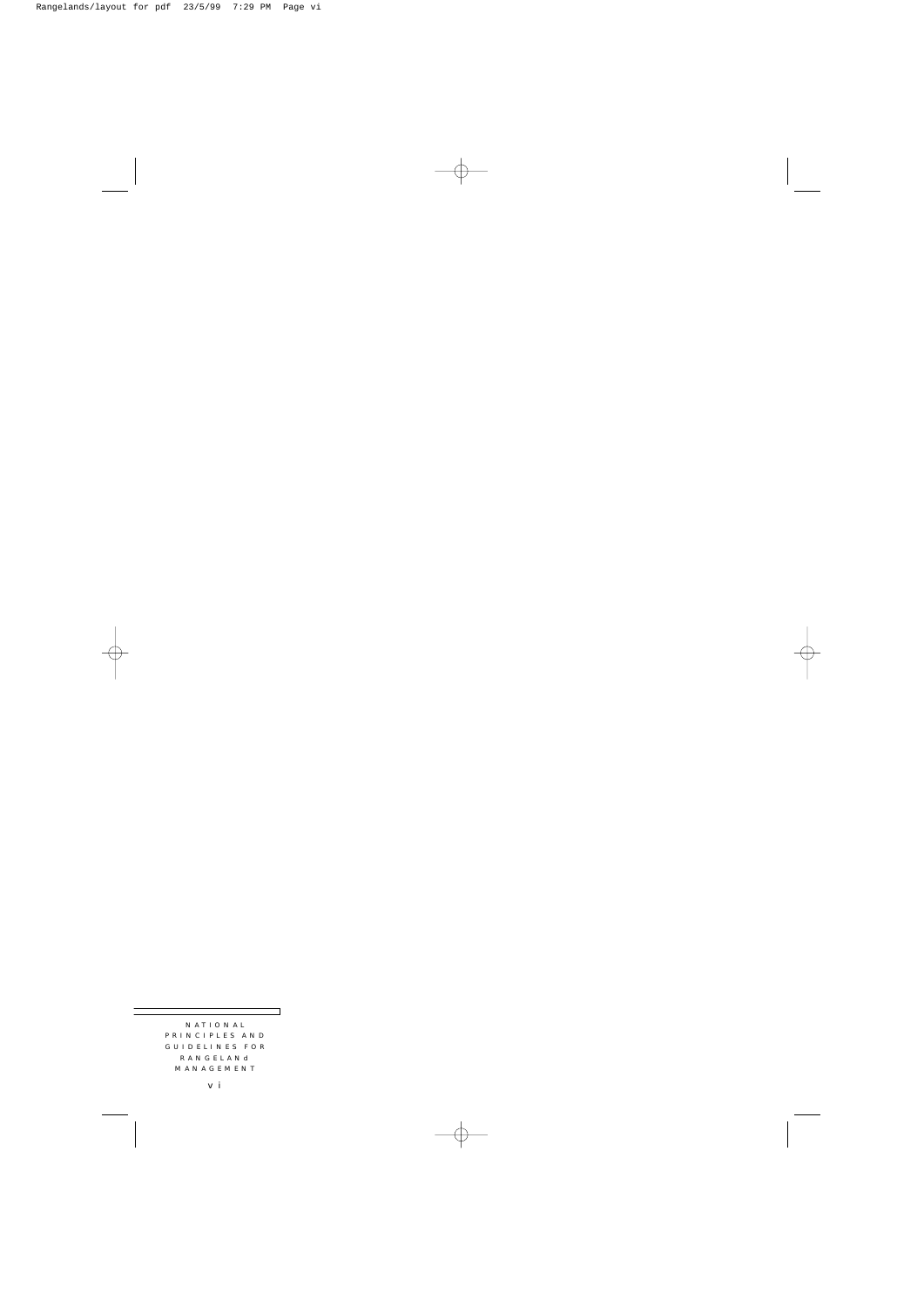# EXECUTIVE SUMMARY

Australia's rangelands have important ecological significance, are an important economic resource and have significant cultural and heritage values for indigenous and non-indigenous Australians. The management of the rangelands, now and into the future, is therefore of great interest and consequence to the whole Australian community.

Past management practices have led to significant areas of the rangelands being degraded calling into question their long term sustainability under current uses.

The National Principles and Guidelines will establish a framework for those with interests in the rangelands to develop strategies and actions to manage change and ensure a viable legacy for future generations.

The challenge is to balance the diverse economic, cultural and social needs of rangeland residents and users with the need to maintain its natural resources and conserve our biological and cultural heritage.

The report identifies a 25 year vision for Australia's rangelands

**The Australian community is committed to achieving ecologically sustainable rangeland management, supporting diverse social, cultural and economic activities.**

and a number of goals which must be met to attain the vision

## **Goal 1:**

Conservation and management of the natural environment

### **Goal 2:**

Sustainable economic activity

#### **Goal 3:**

Recognition and support for social, aesthetic, cultural and heritage values, diversity and development

Suggested objectives and actions have been identified under each Goal.These, in turn, help identify the roles and responsibilities of the various stakeholders involved in rangeland management. They cover:

- Ecologically Sustainable Rangeland Management
- Social Issues
- Conservation of the Natural Environment
- National and Regional Strategies
- Research and Development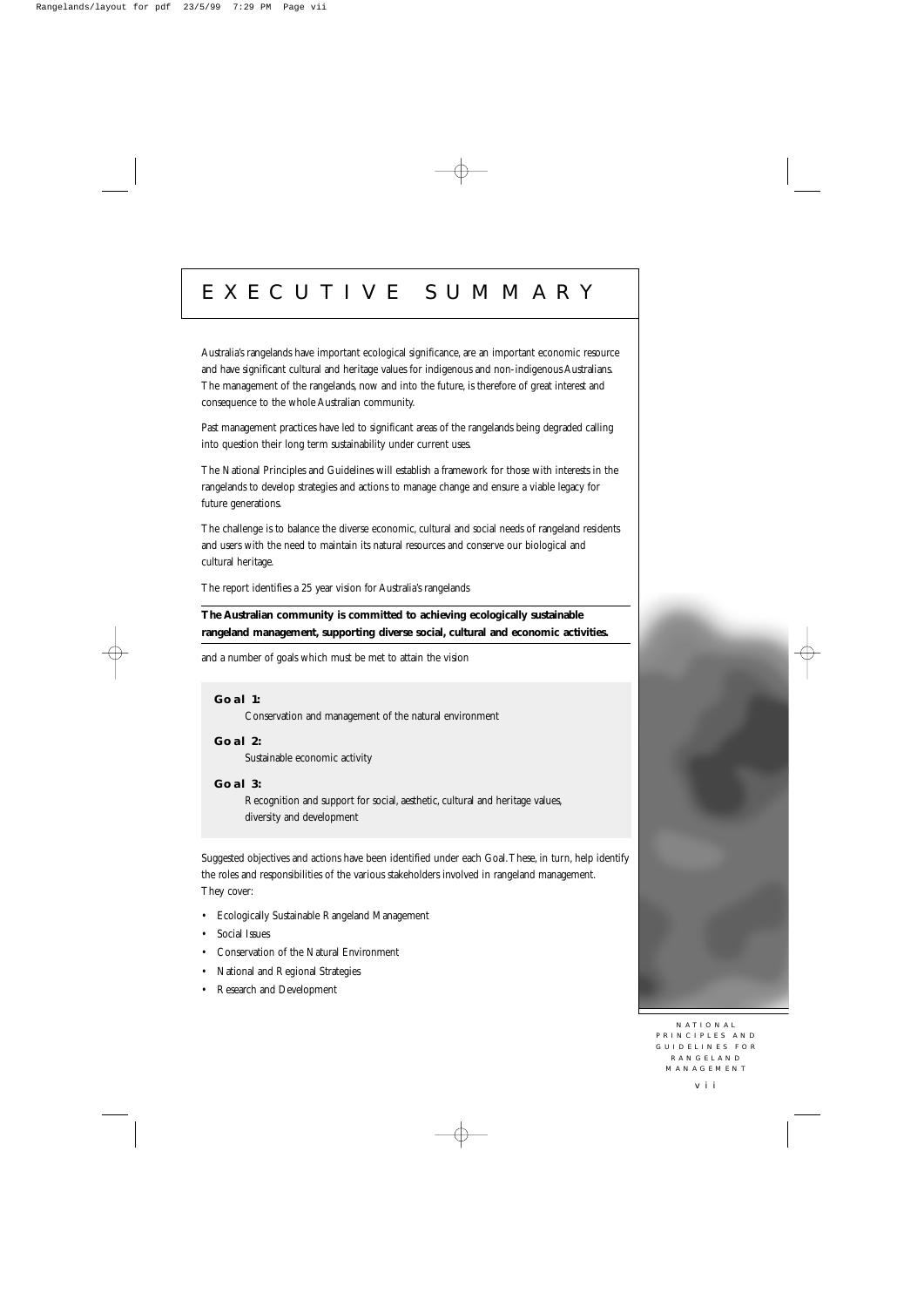Of primary importance is the regional approach outlined in the report which if implemented will enable rangeland communities, in partnership with governments, and in consultation with the broader community, to take responsibility for specific issues facing their own regions in a strategic and integrated way.This recognises that although there is much in common across rangeland communities there are also regional differences that need to be addressed at a community level.

Strategic planning is a dynamic process that should respond to shifting priorities, challenges and opportunities. Consequently, the suggested actions in this report should be viewed as dynamic; they should be regularly reviewed and modified over time to reflect strategic developments at both regional and national levels.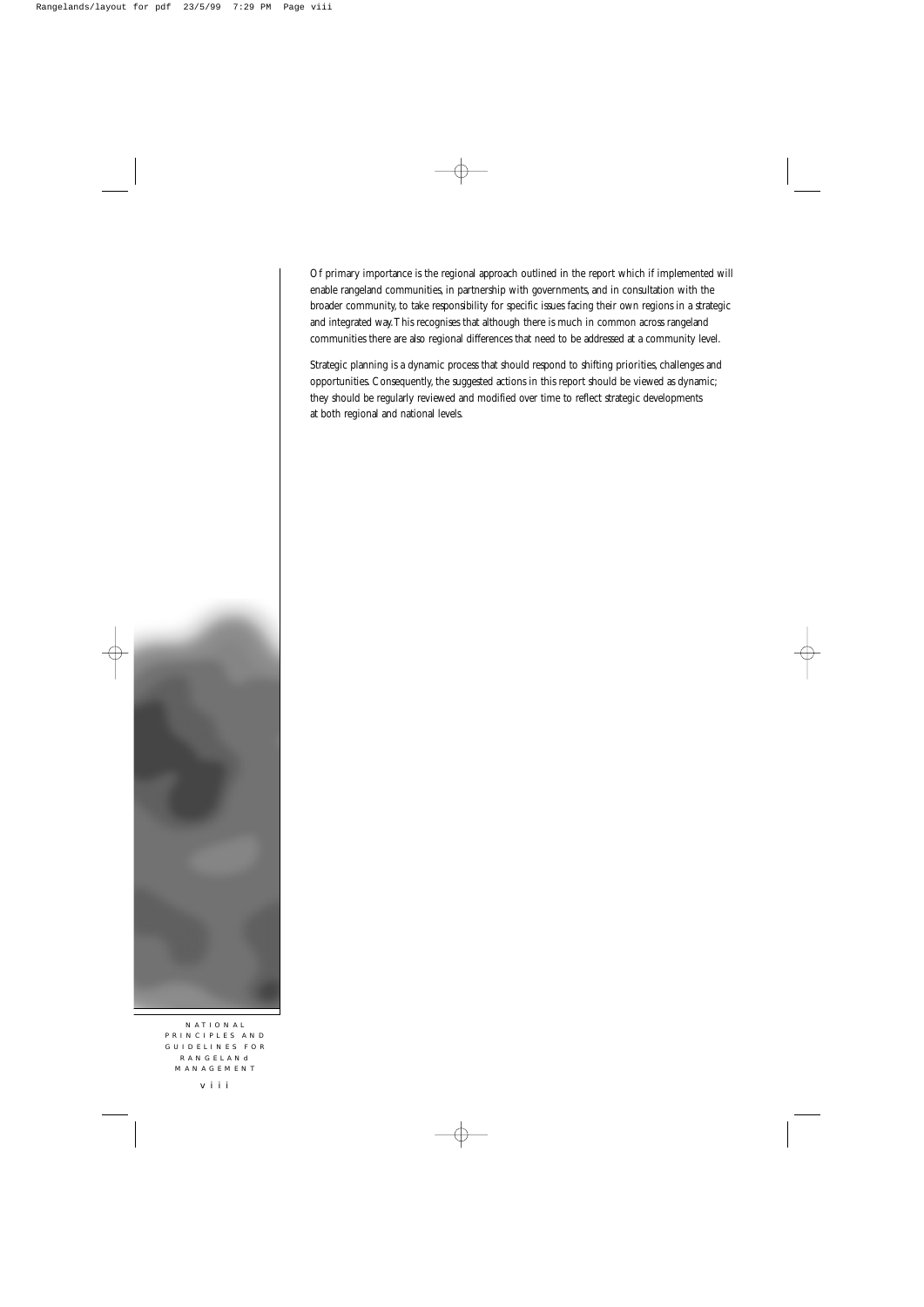# INTRODUCTION

This document provides a framework for rangeland communities, in partnership with governments and in consultation with the broader community, to undertake regional planning to address the diverse social, cultural, environmental and economic issues facing their communities. Planning will provide an opportunity for communities to articulate their goals and aspirations for rangeland management in their regions and identify constructive action.The process will necessarily involve all those with interests in the region and seek to balance the diverse interests of residents, indigenous and non-indigenous communities, local governments, state governments, the range of businesses present as well as the broader Australian community.

At both Commonwealth and State/Territory level there are a range of government policies and programs which impact on rangeland management. Some of these need to be refined to ensure they are more relevant and accessible to rangeland communities in the context of their regional planning processes. Others can now be readily accessed by communities.

It will be up to both communities and governments to communicate and work together to ensure the vision and goals articulated in this report can be met.

The principle of Ecologically Sustainable Development underlies the set of Objectives and Actions suggested in the report. In the Report the term, ecologically sustainable rangeland management, refers in its broadest sense to the sustainable management of the economic, environmental, social and cultural base of the rangelands.

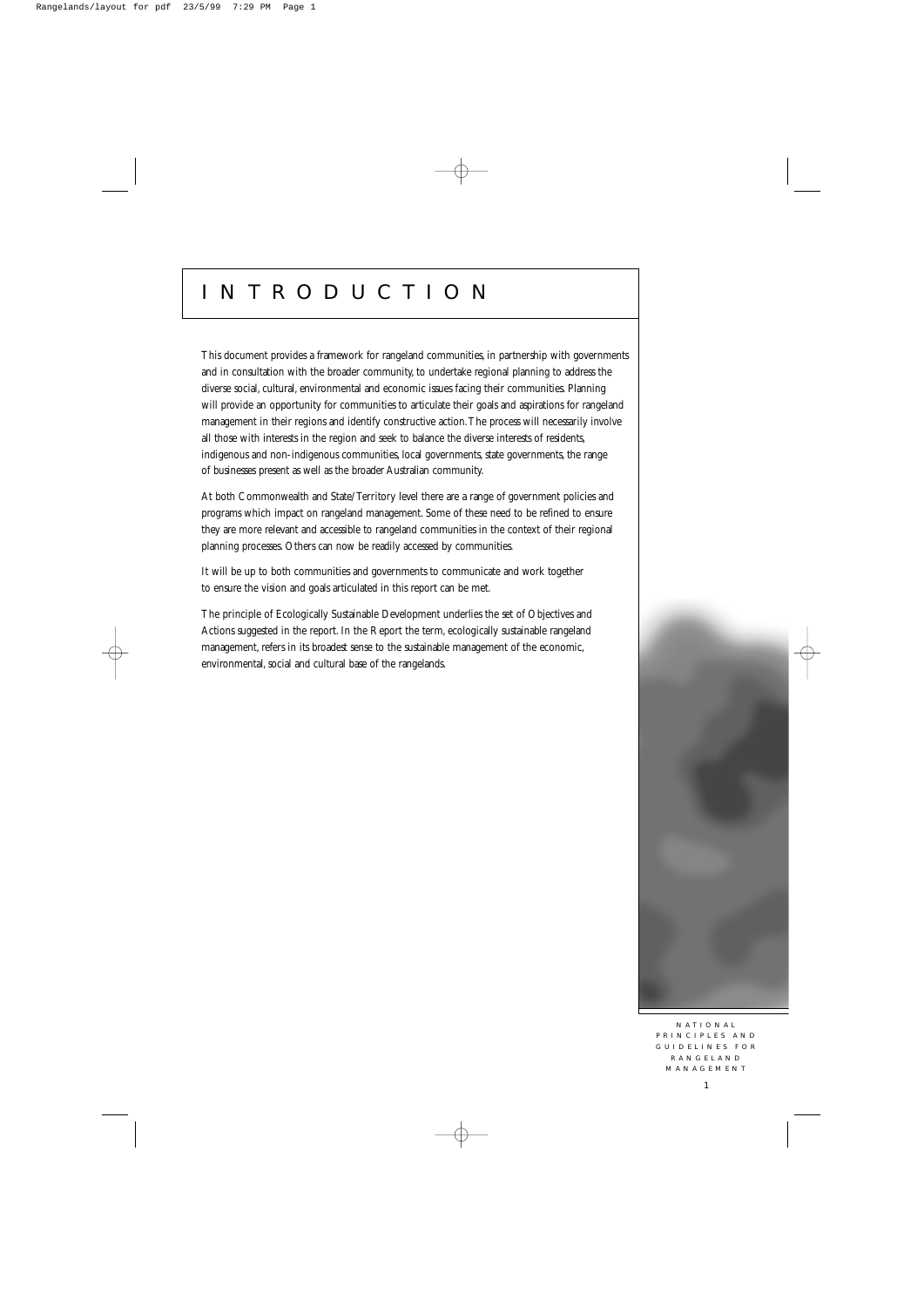# THE RANGELANDS AN IMPORTANT NATIONAL RESOURCE

Nearly three quarters of Australia is rangeland. Rangelands comprise the low rainfall and variable climate arid and semi-arid areas and, north of the Tropic of Capricorn, some seasonally high rainfall areas.The main ecosystem types are native grasslands, shrublands, woodlands and the tropical savanna woodlands.The rangelands also include the slopes and plains of northern New South Wales and southern Queensland.

There is no clearly defined boundary to the rangelands. Boundaries move according to climatic conditions. Many areas adjacent to rangelands should be managed in similar ways and indeed many of the ecological, economic and social issues of these adjacent areas are similar to those of the rangelands.

The rangelands are a strong element in Australian culture, historical discourse, social imagery, and social history, and have significant cultural and heritage value, for both indigenous and non-indigenous peoples.The rangelands also support diverse cultures and social structures at the individual and community level, as well as a diverse range of business and economic interests.

Recent figures on contributions are: mining (including petroleum) \$12 billion (in 1993–94); tourism \$1.7 billion (in 1992–93); and meat and wool production just under \$1 billion (in 1993–94). Emerging and other small industries contributed around \$200 million in 1992–93, of which three quarter was from wild animal products.These contributions to the economy do not include the traditional hunting and gathering activities of indigenous people and the value of the wider services sector.

The rangelands are also ecologically important because of the significant number of endemic species, high species diversity, areas of ecological and geomorphological integrity, unique ecosystems and habitat for rare, threatened and endangered species.With the benefit of hindsight there is now an appreciation that past management practices and some current ones have, in many areas, proved inappropriate to the rangelands.These practices have resulted in accelerated soil erosion, increased numbers and distribution of weeds and feral animals, reduced water quality, soil salinity, the decline of and changes to native plant communities, and decreased biodiversity.This has led to significant areas of the rangelands being degraded, calling into question their long term sustainability under current uses.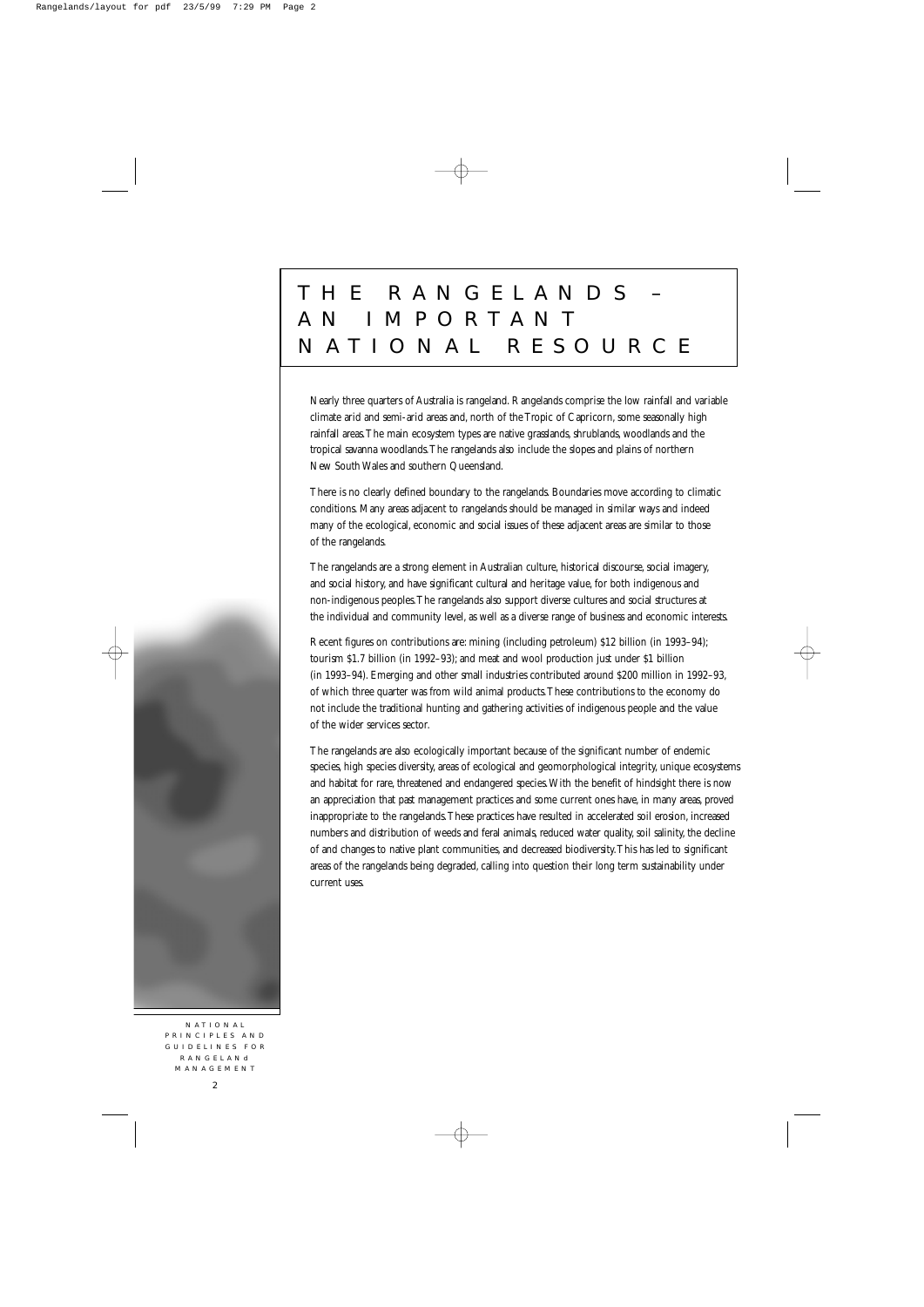# RANGELAND MANAGEMENT – A NATIONAL CHALLENGE

Rangeland management has changed dramatically over the past twenty years and will continue to change as unique problems and challenges for the future continue to arise, and to ensure a legacy for future generations.

A national approach to rangeland management in Australia was proposed at a meeting of arid land administrators in 1992, partly in response to a CSIRO statement on Rangeland Management. In 1993 the Commonwealth Government, through ANZECC (Australian & New Zealand Environment & Conservation Council) and ARMCANZ (Agricultural & Resource Management Council of Australia & New Zealand) acknowledged that Australia's rangelands were a neglected asset and their continuing degradation was an urgent problem requiring a national response.The Commonwealth pledged to work co-operatively with State and Territory Governments, traditional owners, industries, the pastoral community, and special interest and conservation groups to develop a National Strategy for Rangeland Management. Subsequent meetings of ARMCANZ and ANZECC directed that a document be drafted that outlined a set of principles, guidelines and suggested actions that would assist stakeholders developing strategies at the State,Territory and Regional level.

This document identifies an approach that would facilitate and manage change in the rangelands to ensure options for the future are retained. It also represents a fresh opportunity for rangeland communities to build and develop their communities, recognising and including the diverse values and aspirations of all its members.

The challenge is to balance the economic and social needs of the region's residents with the maintenance of land resources and conservation of biodiversity – in other words, how can we manage the rangelands for cultural, social, economic and ecological sustainability and diversity.

### ECOLOGICAL CHALLENGES

Australia is one of the world's greatest repositories of biological diversity. In fact, of the twelve nations with the greatest biodiversity, Australia is the only OECD nation. The rangelands comprise a diverse array of landscapes reflecting various ecological, climatic, geological and land use processes. Biodiversity is declining most noticeably with the extinction from rangeland areas of large numbers of medium sized mammal species.The conservation of biodiversity is essential for the maintenance of ecological processes including life-support systems such as clean air and water, and options for future use.

The challenge is to integrate the conservation, preventative and remedial action and ongoing management of rangelands to protect biological diversity and maintain the ecological processes which provide the productive capacity of its natural resources.This challenge is made more difficult by the fragility of many rangeland ecosystems, the unpredictable nature of rainfall and a harsh economic environment.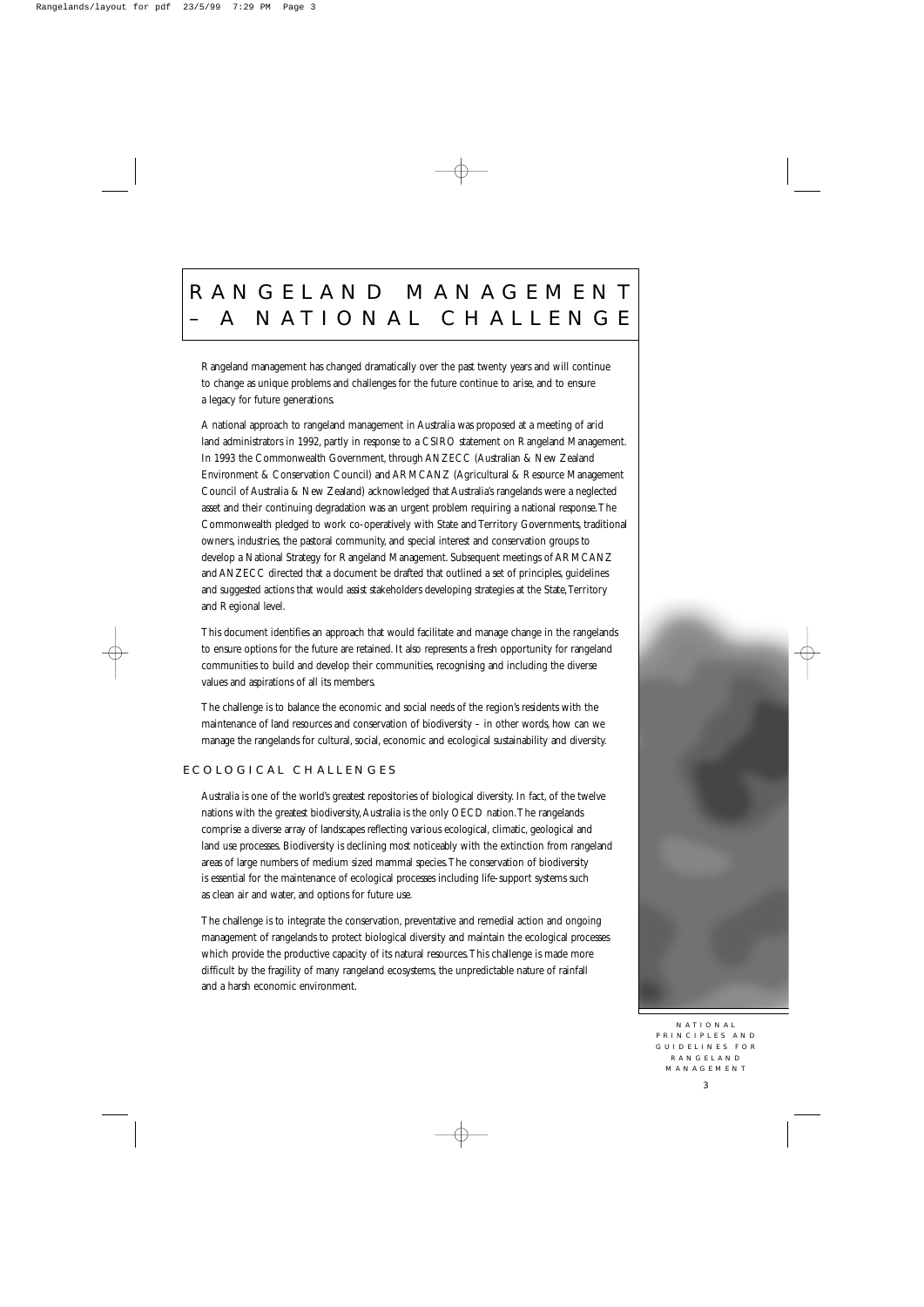## ECONOMIC CHALLENGES

In order to meet ecological goals, and maintain community and social structures, rangeland businesses must be self reliant and have a sound economic base.They also need to be resilient and profitable to enable managers to manage for the long term. Pastoral enterprises, which occupy 58 per cent of the land area, have been under considerable pressure from recent climatic and commodity price uncertainty as well as decline in the resource base. Emerging industries such as tourism, or bush foods, including commercial use of native animals, provide some scope for diversification. However matters such as land tenure arrangements, access to flexible financing, appropriate infrastructure improvements, identification and development of markets and access to information and skills and services, need to be addressed if a wider array of economic opportunities is to be realised.

## SOCIAL CHALLENGES

Rangeland communities face a range of challenges in relation to their social and cultural needs and aspirations.Withdrawal or downgrading of government and non-government services impact on the quality of life of rangeland residents, often precipitating a downward spiral in the population, morale and income base of communities, as well as providing more narrowly defined role models for young people in these communities.

Indigenous peoples account for 18 per cent of rangeland residents and are significant rangeland users.They have a deep attachment to the rangelands and have much to offer in regard to rangeland management, drawn from generations of experience.They have specific cultural values and aspirations and also face particular economic hardships and social disadvantage which must be included in the consideration of the social issues facing rangeland communities.

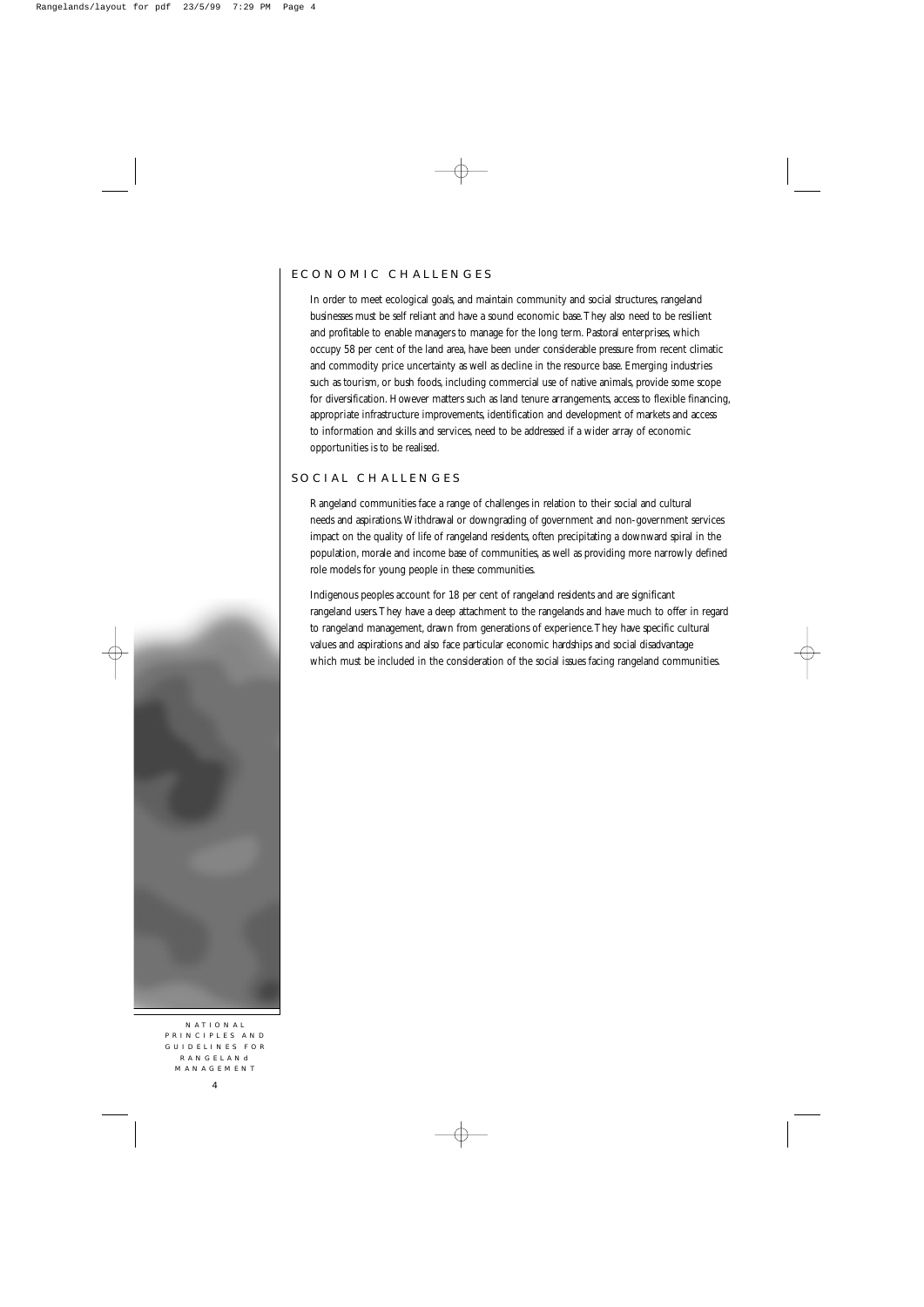# MANAGING AUSTRALIA'S RANGELANDS–PRINCIPLES and VALUES

Through the public consultation process, and further consideration by the Rangeland Working Group, the following set of principles and values was established, against which the details of the Guidelines and suggested Actions have been developed.

- Ecologically sustainable management of natural resources should be the underlying principle, and the principle against which commercial use of rangeland resources must be tested.
- The Guidelines need to be consistent with the range of present national and intergovernmental agreements and strategies and with international obligations.
- Development of regional strategies should rest primarily with local communities and landholders, but in consultation with government and the broader community.
- While legislative and compliance responsibility for ensuring ecologically sustainable management resides with government at all levels, primary responsibility for natural resource management rests with land users, in accordance with regional objectives, planning processes and relevant legislation.
- Present generations are responsible for the health, protection and care of the rangeland ecosystem.
- There should be equitable opportunities for sustainable multiple use and enjoyment, for this and future generations.
- The rights and responsibilities of rangeland titleholders, and others who use or have an interest in the rangelands, should be respected.
- Security of tenure and security of access to resources is required to enable appropriate resource management, sound business planning and the conservation of biological diversity.
- The right to security of tenure should be balanced by a responsibility for ecologically sustainable management of the resource and by safeguards for its ultimate protection.
- While there is a place for both incentives and sanctions in achieving changes in management in the public interest, change is more constructively achieved through encouragement than by coercion.
- Implementation of the objectives of ecologically sustainable development should be applied across the rangelands, irrespective of how the land is held and used.
- The aspirations and inherent rights of indigenous peoples, their relationship with the rangelands, and the need for culturally appropriate negotiation processes, must be recognised.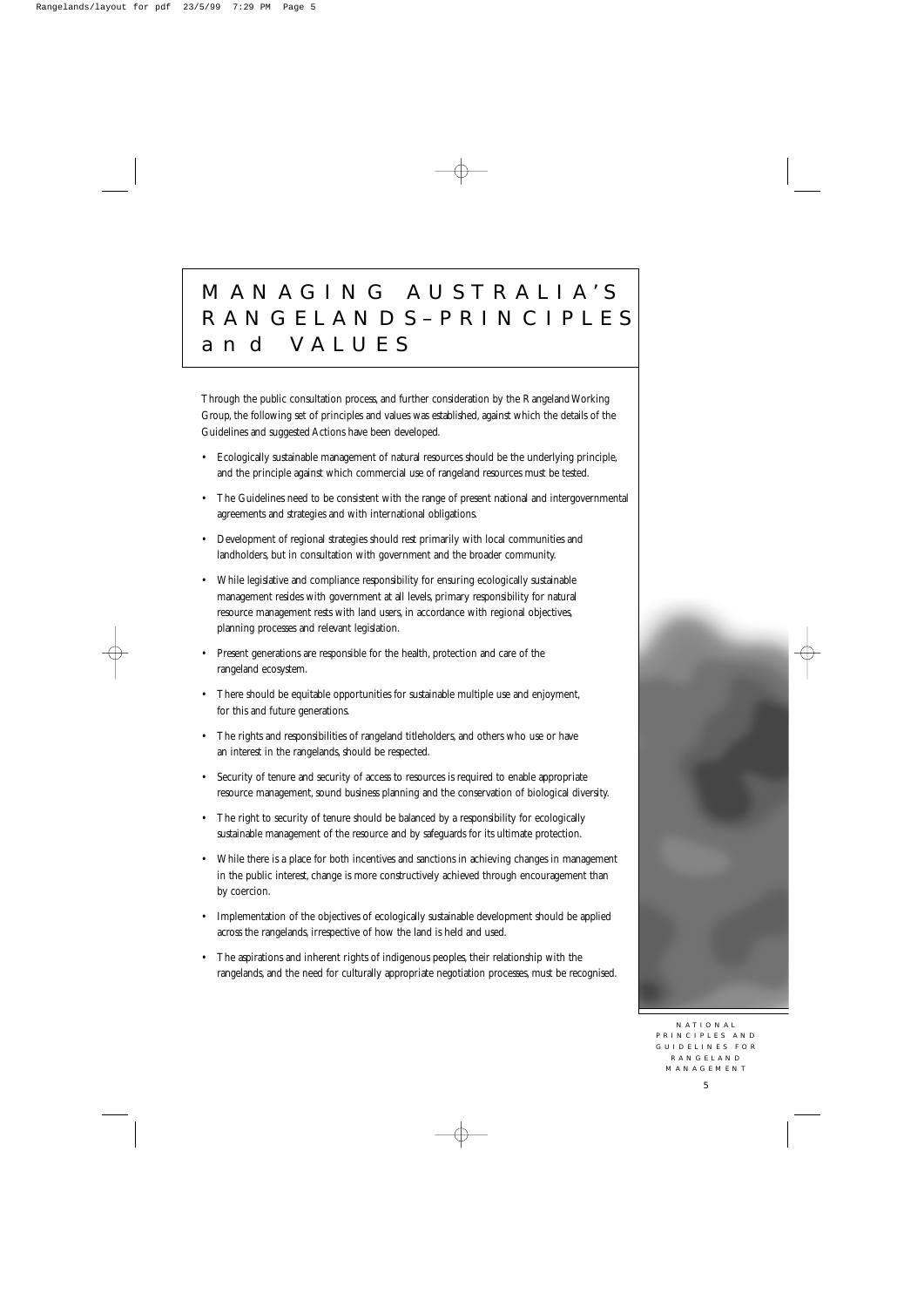- A wide range of values (social, cultural, economic, aesthetic and ecological) need to be considered in making balanced decisions about the rangelands; financial analysis alone is an inadequate tool for this purpose.
- Decisions concerning the rangelands need to take account of inter-dependencies and inter-relationships between components of the ecosystem, both within and between regions, and between the rangelands and the rest of Australia.
- Consideration should be given to the effects of episodic events, the spatial variability of processes and the generally long-term biophysical time frame of the rangelands.
- Prevention of any resource degradation is more effective than rehabilitation.
- The precautionary principle should be adopted so that decisions are based on the best data available, lean to the conservative and do not result in irreversible loss of opportunity.
- All rangeland managers, users, special interest groups and administrators should be committed to and involved in the ongoing development, implementation and review of this set of Guidelines and suggested actions.

These principles and values underpin the guidelines and suggested actions proposed in this document.

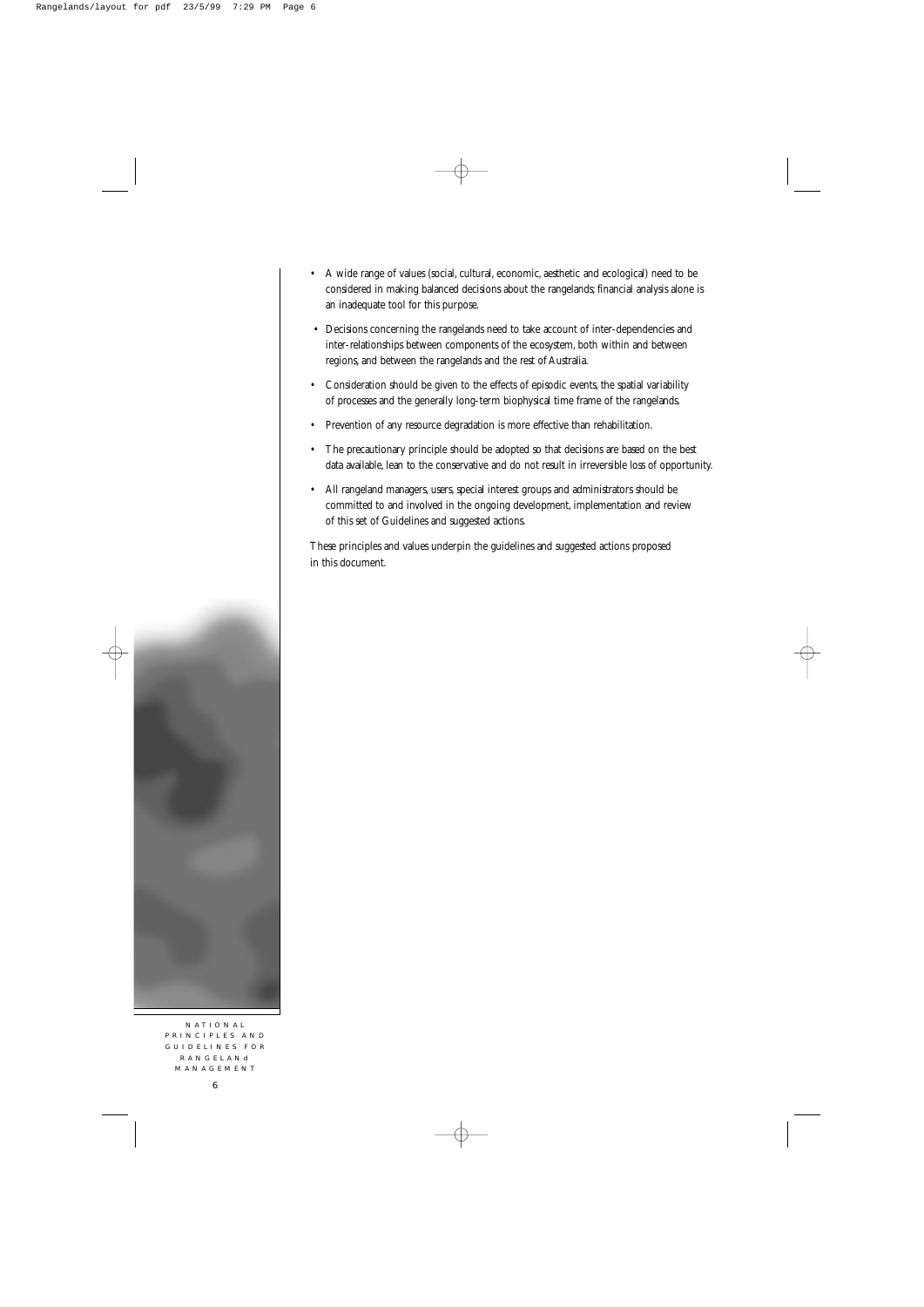# THE POLICY FRAMEWORK

Recent rural policy and program developments are generally relevant to the rangelands, although some refinement to individual government programs may be needed to better tailor them to meet the specific needs of the rangelands.The Guidelines provide a coherent framework for regional communities to develop their own strategies for action and, where appropriate, utilise government programs in a more integrated way to meet regional objectives.

Progress has also been made in implementing government programs consistent with the *Principles and Guidelines.* Governments are increasingly integrating environmental, economic and social goals in their policies, particularly those focusing on regional approaches. Major improvements have also been made in coordinating related programs and policies, again, particularly at the regional level.

The governments of Australia have developed strategies relevant to the management of environmental resources in the rangelands. For instance, the 1992 National Strategy for Ecologically Sustainable Development guides all activities relating to the use of Australia's natural and environmental resources. Further, the National Strategy for the Conservation of Australia's Biological Diversity specifically addresses many of the activities required to achieve the conservation of biological diversity in the rangelands.

These strategies were developed within the context of the Intergovernmental Agreement on the Environment identifying responsibilities between Commonwealth and State/Territory jurisdictions and recognising that landholders and land managers have prime responsibility for day to day management of much of Australia's environment.The National Principles and Guidelines for the management of Australia's Rangelands builds on and allows for integration of these strategies in the rangeland context.

The Commonwealth Government has recently established the Natural Heritage Trust to provide funds and encouragement for a more rapid and effective shift to ecological sustainability in Australia.The Natural Heritage Trust lays the foundation for a co-operative effort between Commonwealth, State and Territory Governments, local government, regional and community groups, and individual landholders and managers for ecologically sustainable management.The Trust, and the range of initiatives it will support, is based on the recognition that an integrated approach is needed across the spectrum of environment and production objectives to achieve long term and durable outcomes from investments made by communities, governments and land managers.

# A REGIONAL APPROACH

The National Principles and Guidelines for Rangeland Management focuses on integrated, coordinated and participative planning processes, with a regional focus and local ownership, including all local or regional stakeholders.These processes, in turn, link back to government policies and programs that can be utilised to meet regional objectives as appropriate.

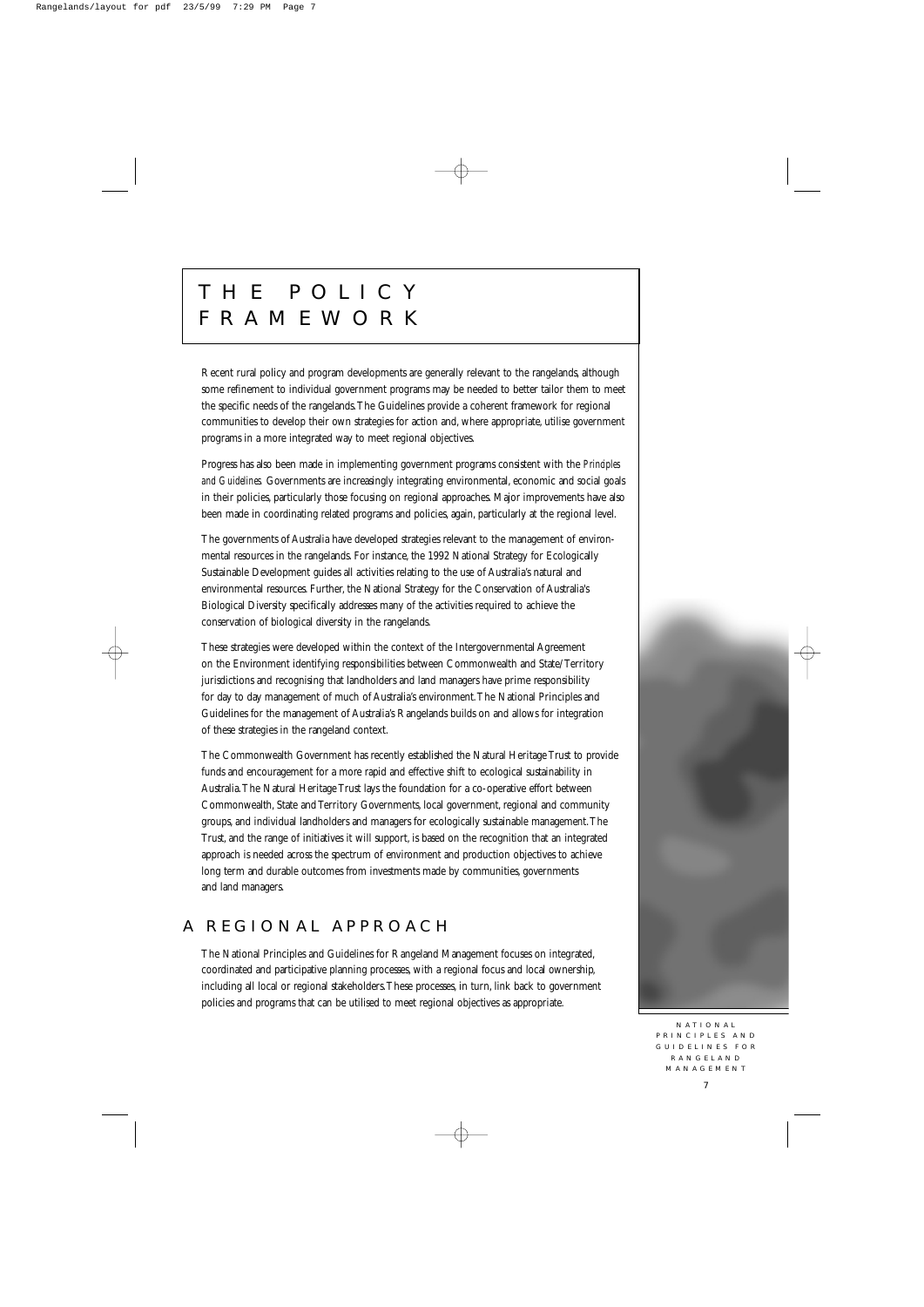Regional approaches can enhance coordinated and integrated national planning and management of the rangelands, while, at the same time, accommodating the enormous variability within this vast area. By fostering and facilitating regional approaches within the rangelands, management can be more directly related to the distinctive character and opportunities within specific regions and ensure greater local ownership and responsibility for management decisions.

Developing Regional Planning Processes is central to the achievement of the identified vision and goals in this document. Primary responsibility for the development of such processes lies with rangeland communities but necessarily involves all levels of Government as well as local businesses and environmental and community organisations.

To ensure the values and aspirations of all Australians are recognised, it is important that regional planning processes draw upon the knowledge and skills of the broader Australian community, in particular, groups with specialist expertise in environmental, business, social and cultural issues.

The development of Regional Planning Processes would involve a number of activities, for example:

- identification of stakeholders and clarification of their roles and responsibilities;
- communication with communities and stakeholder groups to ensure a coordinated approach to the development of Regional Planning Processes and to engage their involvement;
- a stocktake of natural, human and other resources;
- a comparison with other rangeland regions to identify potential threats and opportunities;
- identification of national objectives for rangeland management and how local objectives may relate;
- development of partnerships between governments and the community (including relevant stakeholders and industry bodies) to jointly fund activities associated with Regional Planning Processes;
- investigation and development, as appropriate, of alternative production systems and resource uses with linkages to individual business planning strategies;
- accessing and promoting the information and research and development required to overcome identified information and/or knowledge gaps; and
- ongoing evaluation of the process of developing and implementing Regional Planning Processes based on experience.

However, it will ultimately be up to the stakeholders involved in the process to determine content.

A critical element in the focus on regional strategies is the need for facilitators, funded by government but employed by local and regional communities. Facilitators would help communities develop regional planning processes through assisting the development of leadership and other skills within the community and assisting the process for developing strategic goals and actions and making the necessary linkages to government policies and programs.This will be particularly important in the rangelands where low population densities and small communities, as well as disadvantages associated with distance and isolation, make access to resources and information difficult.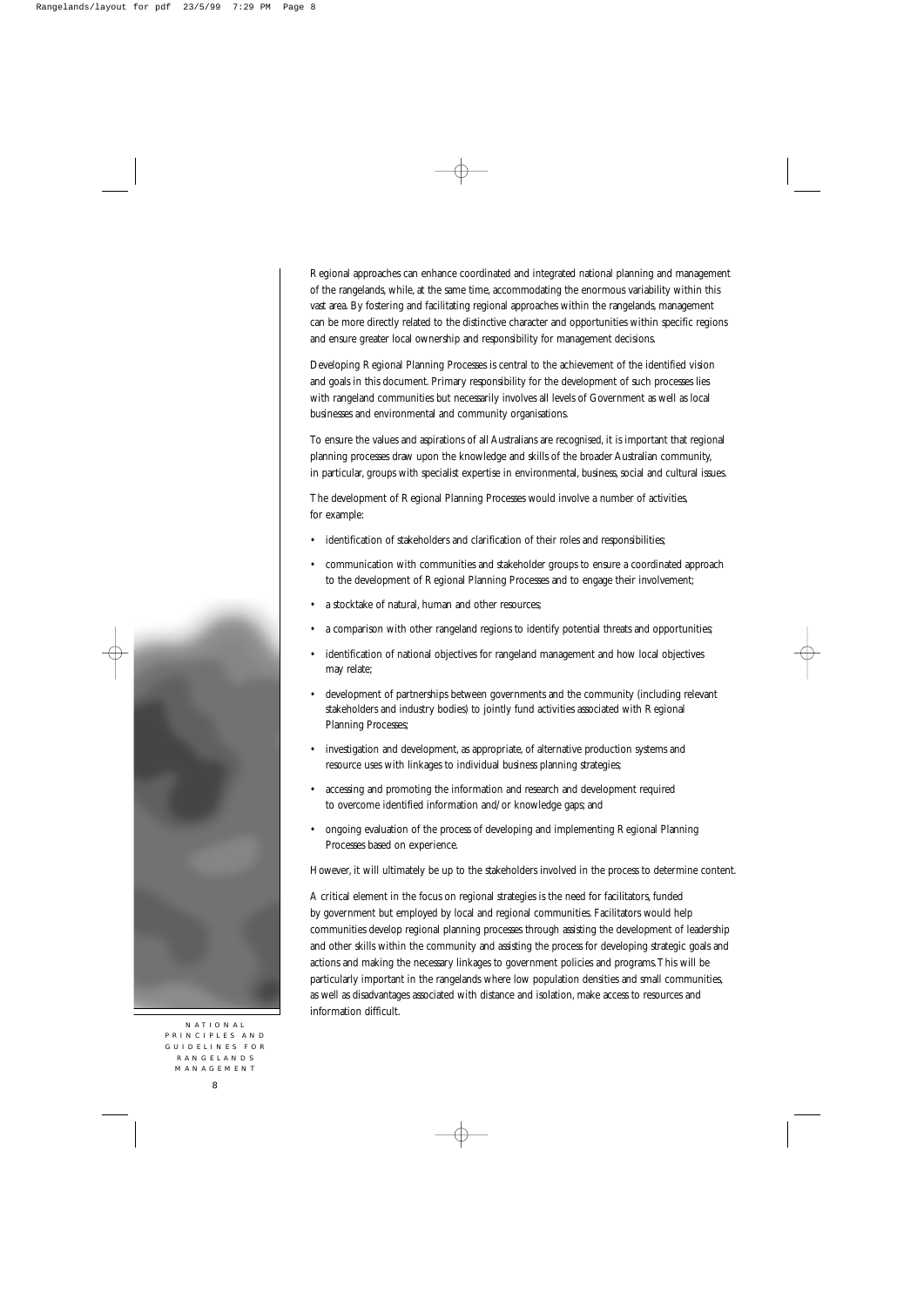# ROLES AND RESPONSIBILITIES

## Regional and Local Communities

Regional and local communities have primary responsibility for actions based on strategies that meet their local goals (for example, the Southwest Queensland Strategy). Strategies should be based on extensive consultation with all relevant stakeholders and focus on opportunities offered by the natural, economic and social characteristics of each region.Where necessary they should utilise available government support programs.

### **INDUSTRY**

Industries have key roles and responsibilities in the ecologically sustainable management of the rangelands, whether they be mining, pastoralism, tourism, commercial use of native animals or bush food industries.They can provide leadership, help identify regional opportunities, provide resources for implementing regional planning processes, and take responsibility for natural resource management outcomes.

Pastoralism has a long history in the rangelands and is the most widespread form of land use. Ecologically sustainable management of the rangelands by pastoralists is paramount to providing positive natural resource management outcomes for the broader Australian community and to ensure their own business viability in the long run. Business diversification (e.g. commercial use of native animals and development of bush food industries) may increase viability and so reduce the demand on natural resources leading to positive environmental effects. Diversification of uses in the rangelands must also recognise responsibility for duty of care and legal requirements of tenure.

The importance of tourism is increasing in rural/regional areas as communities search for new and innovative ways to increase revenue.Tourism has the potential to increase employment opportunities and help level out seasonality of labour and income in rural and regional communities that have traditionally relied on primary industry.Tourism has the potential to increase consumption patterns, thereby stimulating the economy of small business all year round. Tourism, and particularly ecotourism, could also play a major role in the education of the broader community and heighten awareness on rangelands issues nationally.

Mining has both positive and negative impacts upon the rangeland environment. Ground disturbing activities associated with exploration and extraction require environmental management and rehabilitation.The minerals industry has made a positive contribution to the maintenance and rehabilitation of the rangelands ecology through its involvement in programs such as Landcare and the development of environmental management technologies and techniques that can be applied across the rangelands. As an industry quarantined from climatic unpredictability, it provides an economic "hedge" to communities otherwise dependent upon the pastoral industry.

## **GOVERNMENTS**

Governments' role is to provide leadership, through ARMCANZ and ANZECC in developing policies and ensuring programs are delivered effectively to support and enhance rangeland management.They should also facilitate communities, including through funding locally employed facilitators, to develop and drive their local strategies and planning processes. Governments at all levels must work in partnership with each other, and with regional bodies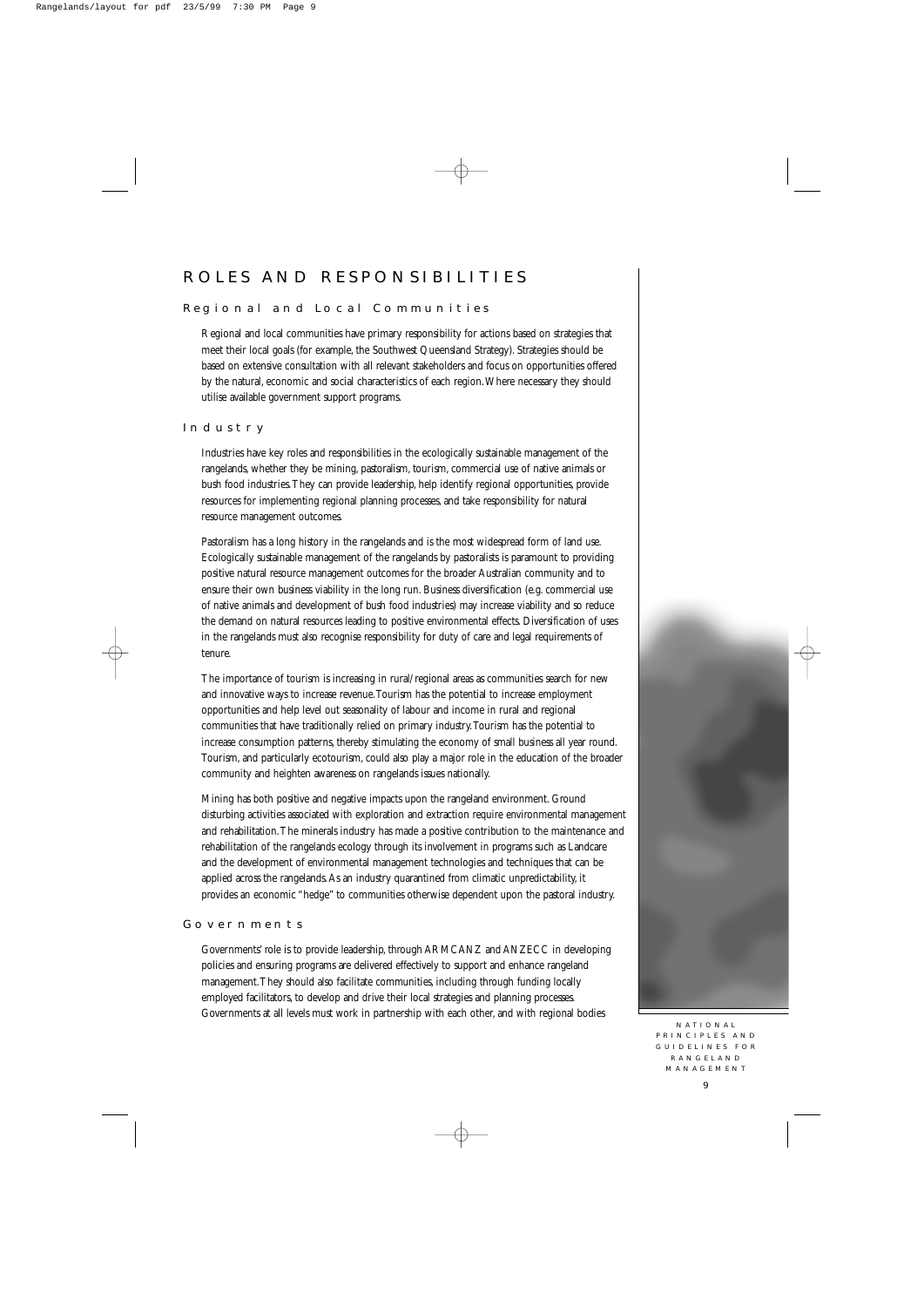and community groups.This will require ongoing and effective communication, particularly during policy and program development.

The Rural Partnership Program was the first government program to adopt the approach of facilitating community access to government programs, through the development of a single integrated strategy for regionally based actions. Programs included the Rural Adjustment Scheme, the National Landcare Program, the Rural Communities Access Program and other Commonwealth and State and Territory programs.This approach has been furthered through the Natural Heritage Trust, which integrates government natural resource management and environmental programs to deliver on-ground assistance to the community for resolving problems associated with maintaining, protecting and replenishing Australia's natural environmental capital.

Governments will also need to review their policies and programs to ensure they facilitate the desired outcomes for the rangelands at both Government and community levels.

An essential part of managing Australia's rangelands is reviewing, monitoring and evaluating the environmental, economic, social and cultural conditions of the rangelands.The two Ministerial Councils will have a central role in determining appropriate processes to report on these aspects. They will also have a role in assessing the impact of the National, State/Territory and Regional Planning Processes.

A range of issues require institutional change, such as clarification of tenure arrangements arising from legal decisions. Such issues will need to be addressed within the political and legal systems at Commonwealth and/or State/Territory level.

Many of the issues and actions identified in this document are already being addressed through existing ARMCANZ and ANZECC structures. In some cases, issues and suggested actions will be the responsibility of and may need to be referred to other Ministerial Councils.ARMCANZ and ANZECC may also need to establish an effective mechanism to oversee and evaluate the implementation of relevant actions that require a National response. Commonwealth, State, Territory and Local governments will need to assess the Guidelines and recommended Actions and implement as appropriate to their responsibilities.

## **Recommended Actions**

- **0.1 Governments to assess all current and future policies and programs impacting on the rangelands against the Principles and Guidelines outlined in this document.**
- **0.2 Governments to review existing policies across all jurisdictions and assess their effectiveness, impact and consistency with this set of Guidelines.They should ensure broad community consultation to determine the potential impact on the rangelands of policies and legislation, including international agreements and conventions.**
- **0.3 Communities in the rangelands need to develop tailored (regional) strategies to further the ecologically sustainable management and social and economic viability of the rangelands and, where appropriate access government support programs with an integrated problem solving strategy.**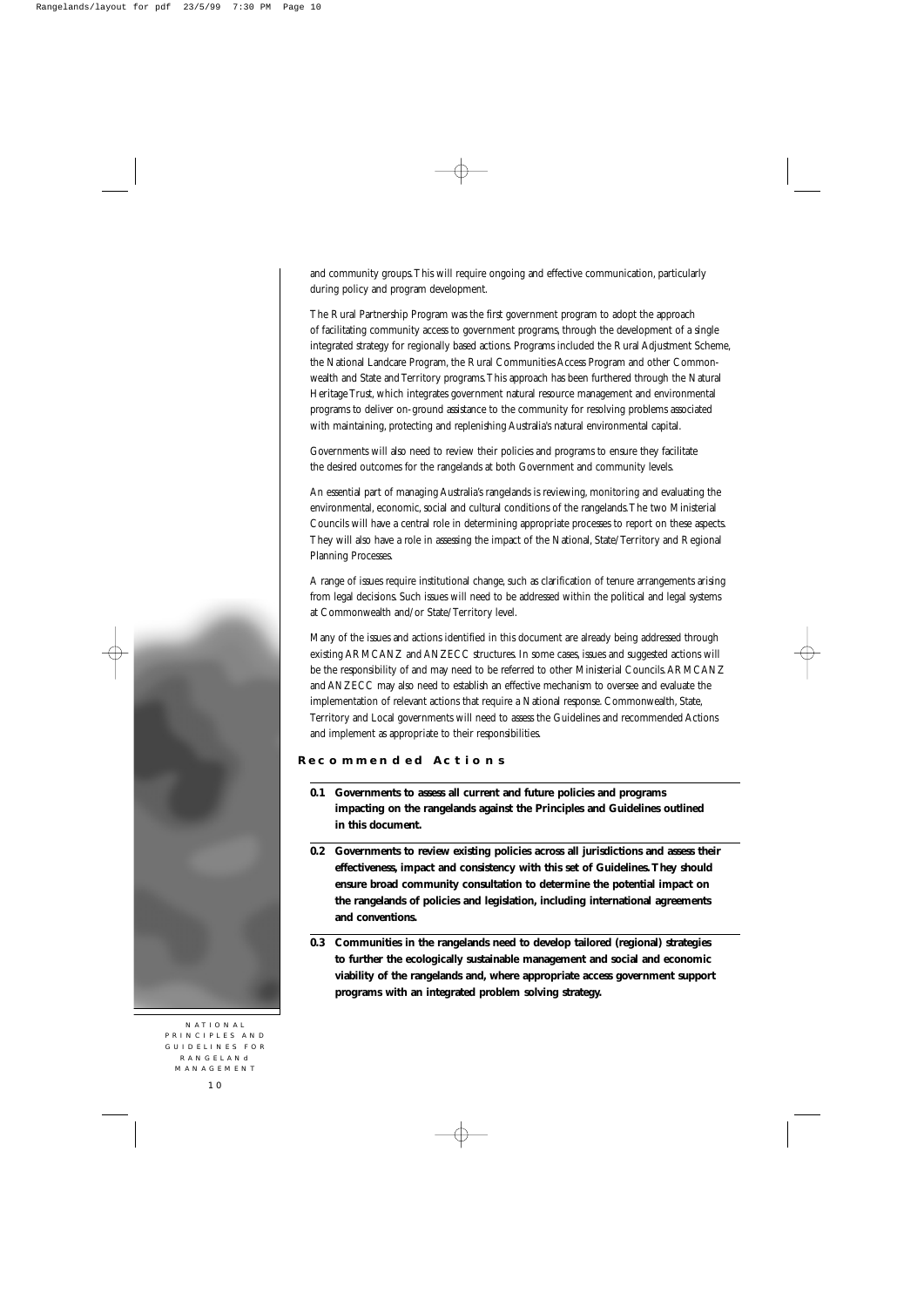# THE 25 YEAR VISION AND GOALS

The Australian Community is committed to ecologically sustainable rangeland management supporting diverse ecological, economic, aesthetic, cultural and social values

Meeting the 25 Year Vision will entail capturing the opportunities for regions and improving the economic, social and ecological status of the rangelands.This will require integrated activities to fully address the challenges and address the institutional barriers to ecologically sustainable management and economic and social viability.The vision encapsulates a future for the rangelands based upon the principles of ecologically sustainable rangeland management.The National Principles and Guidelines for Rangeland Management have three overarching and inter-related goals which need to be met to attain the vision.

## 1. CONSERVATION AND MANAGEMENT OF THE NATURAL ENVIRONMENT

The rangelands are intrinsically valuable because of their biodiversity, areas of high wilderness quality and other conservation values. Due to many past practices that are now known to have worked against natural ecological processes, significant areas have been degraded, some beyond economic rehabilitation. Natural habitats, species of flora and fauna and economic opportunities have been lost.As an important natural resource, the rangelands require sensitive management and, where feasible, restoration of ecological values on a landscape scale.

## 2. SUSTAINABLE ECONOMIC ACTIVITY

A sound economic base is required for human involvement in the rangelands to meet the needs of present and future generations. Community structures, the provision of services and the ability of residents to implement conservation measures is to a fair degree dependent on their ability to generate wealth from economic activities such as pastoralism, mining, tourism, etc.The timeframe for measuring sustainable economic activity must be sufficient to encompass the vagaries of climate and markets.

# 3. RECOGNITION AND SUPPORT FOR SOCIAL, AESTHETIC, CULTURAL AND HERITAGE VALUES, DIVERSITY AND DEVELOPMENT

The rangelands are of cultural and social importance to both indigenous and non-indigenous Australians. It also encompasses a range of diverse cultures and social structures and significant diversity of values and aspirations at individual and community level.This diversity should be both recognised and supported in the development and management of the rangelands.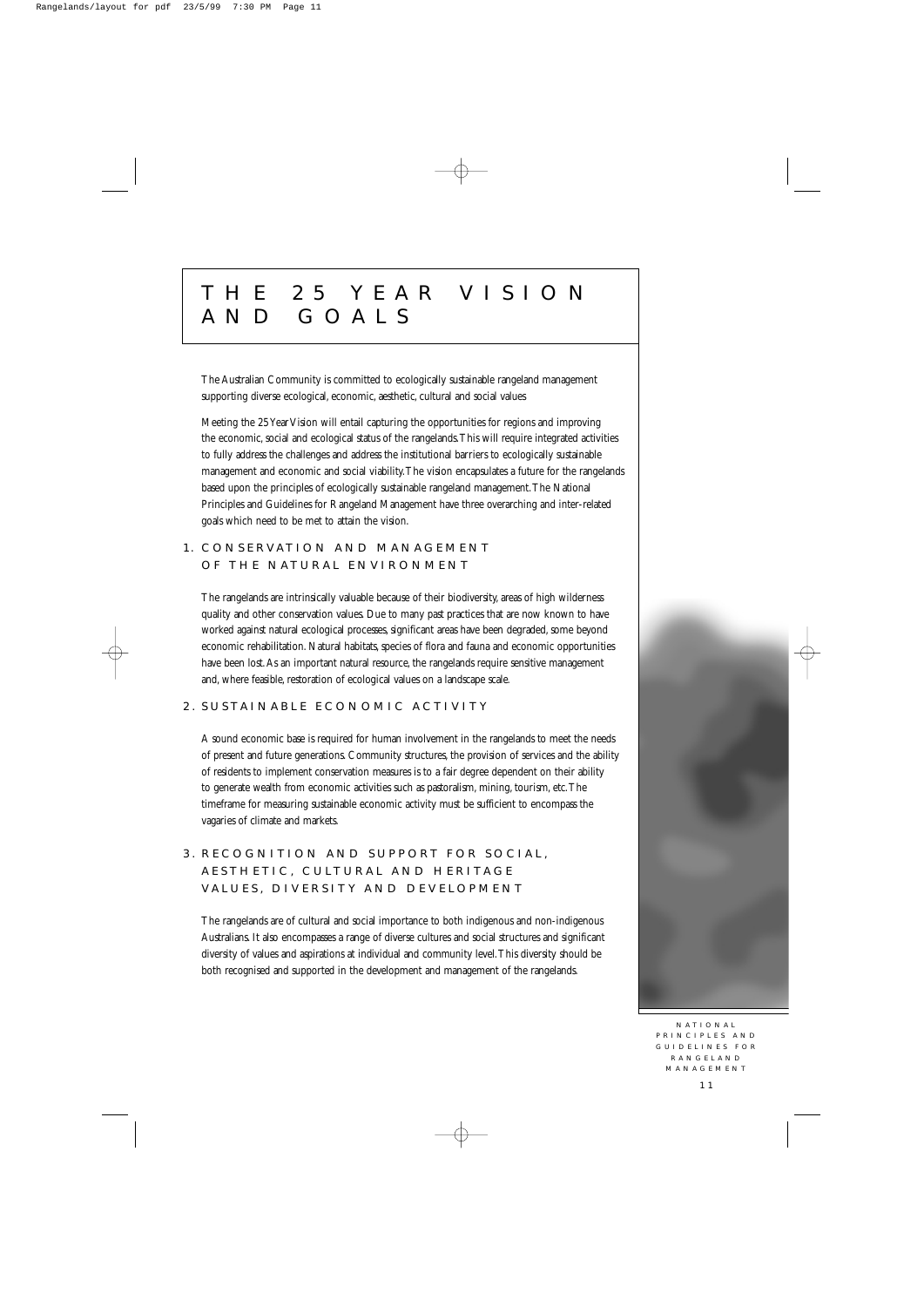In common with many rural communities, rangeland communities face difficulties accessing goods and services.This is often due to inappropriate models of service delivery based on urban criteria and quantitative definitions of need.The decline of smaller rural townships as young people leave the area for education and employment has resulted in the further rationalisation of services as critical mass criteria are unable to be met.As a result, indigenous and non-indigenous communities, including pastoralists, are faced with adjustment pressures which raise specific social and community challenges.The special needs of individuals and families within these rangeland communities and the challenges faced by rangeland industries therefore need to be taken into account if the problems associated with remoteness are to be addressed.

Policies and programs which have been developed essentially in response to the definition of a problem or need within an urban context must be considered in terms of not only whether they are appropriate to rangeland communities, but whether they may, in fact, contribute to the dislocation of the social and economic structure of these communities with implications for the quality of life of rangeland residents.

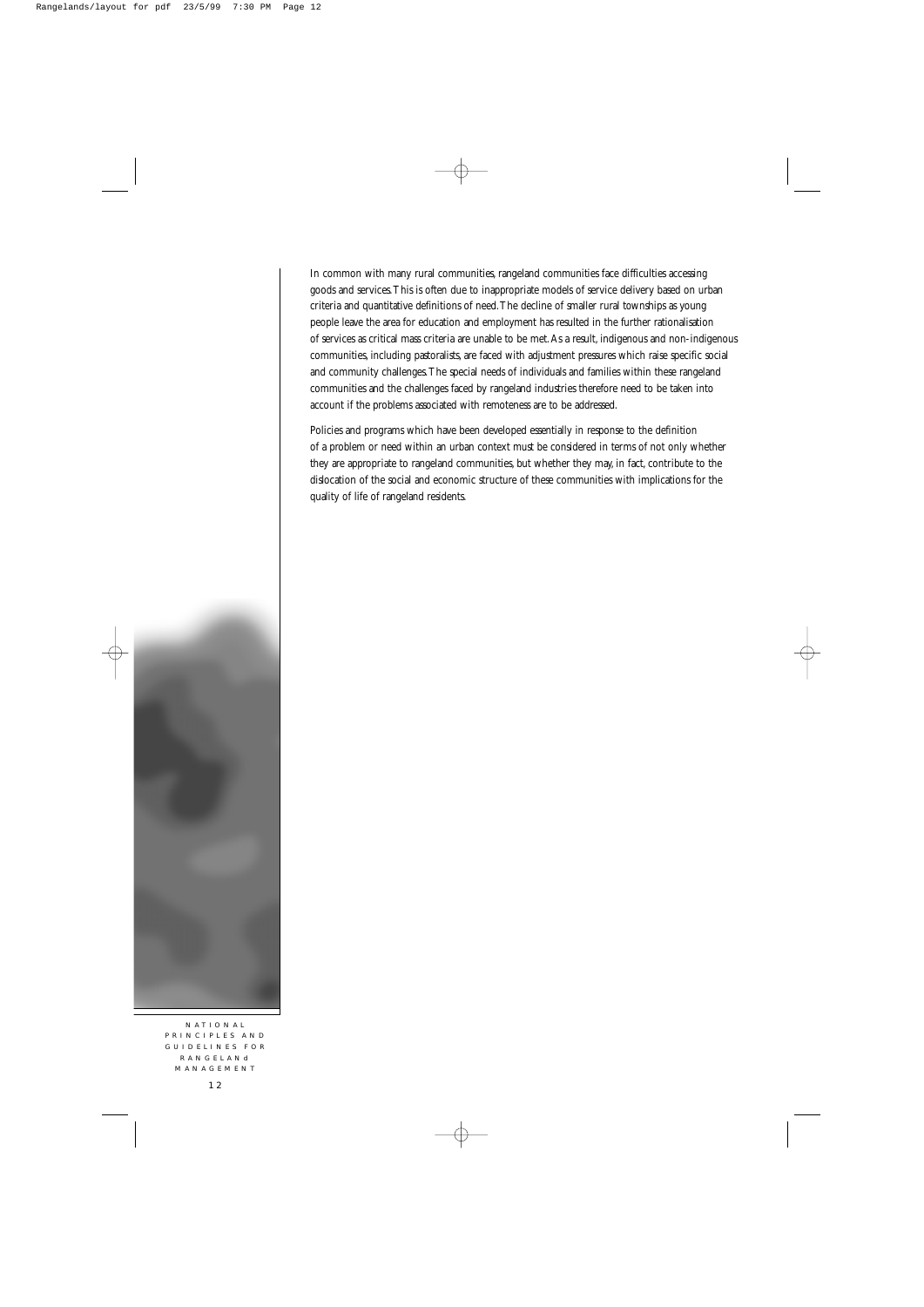# GUIDELINES AND recommended ACTIONS

# ECOLOGICALLY SUSTAINABLE RANGELAND MANAGEMENT

# GUIDELINE 1 - Clear and unambiguous roles for all people and organisations with **rangeland management responsibilities, should be outlined, including mutual respect, recognition and support for traditional practices where they are appropriate.**

Communities and governments need to clearly identify the rights and responsibilities of all rangeland managers and users to ensure those with the right to manage land are aware of their management responsibilities.Without clear identification of roles and responsibilities there is a risk that any identified actions will not be pursued.

There is an important role for current and future successful native title claimants in the planning and implementation of regional strategies.Their traditional interests should be recognised, supported and, where appropriate, incorporated in regional planning. The interests of pending but unresolved native title claimants also require sensitive consideration.

There is considerable potential for industries to provide net benefits to the environment through specific sectors, such as cultural and ecotourism as well as minesite rehabilitation, which can enhance environmental integrity by encouraging minimal impact activities and restoration.

## **Recommended Action**

**1.1 Regional strategies should clearly identify and communicate the roles and responsibilities of all people and organisations involved in rangeland management.**

# **GUIDELINE 2 -** Sensitive management of the rangelands is required to protect and **restore, where possible, commercial and non-commercial values, provide opportunities for multiple use, and protect biodiversity.**

The responses of the rangelands to climatic variations and management actions are often long and unpredictable. Rangeland users need certainty of use and access in order to make long-term investment and management decisions. In return, they must be accountable for what they do and ensure they protect public values.They must also be open to alternative options for resource use, which may require access by other users. Multiple use opportunities must be investigated and accommodated where they prove to be beneficial to ecologically sustainable rangeland management.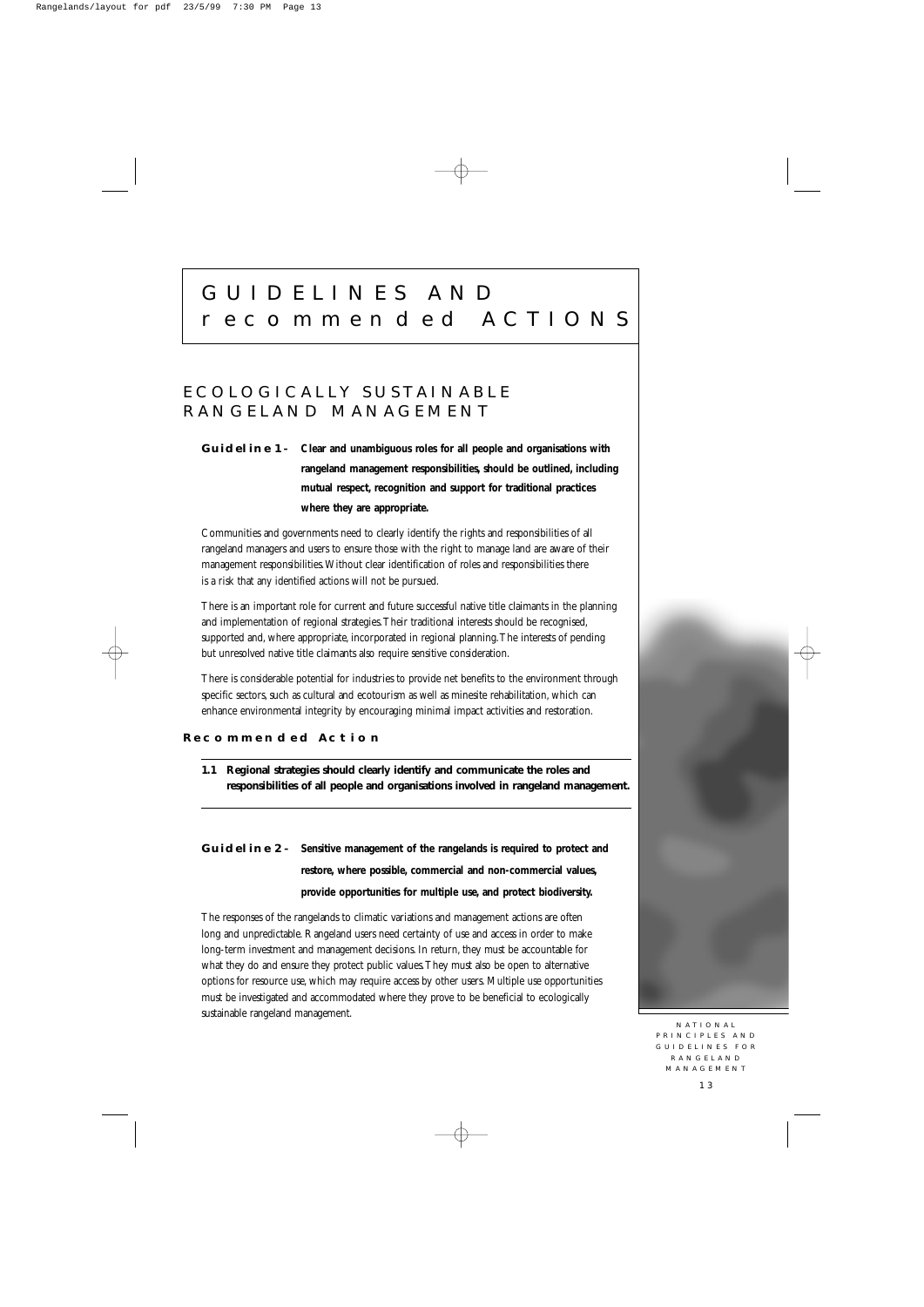This requires resilient rangeland communities which use and manage healthy rangeland systems in an ecologically sustainable way, and which are prepared to deal with longer-term issues such as human induced global climate change. Resource managers will need to adopt best practice and make informed decisions, resulting in: resources used within their capability; financially viable and ecologically sustainable rangeland enterprises; degraded resources rehabilitated, where feasible; and land and water resources, ecological processes, biodiversity and other values in the rangelands protected for the future.

The future condition of the rangelands will be determined by how well they are managed now. An ecological approach to rangelands management means understanding and working with the uncertainties of climate, using fire as a management tool, manipulating total grazing pressure, managing invasive species and protecting those special areas on productive land which provide ecological services – areas such as critical habitats provided by water holes, mound springs, and areas of greater fertility.

The rangelands and their enterprises are distinguishable from other rural areas of Australia, in particular by the scale of their operations. Rangeland managers also live with a high degree of climatic variability, and need better ways of dealing with the unpredictability of climatic events to better manage their businesses.

Business adjustment involves a range of responses to change, which advance the financial standing of the enterprise.Adjustment of this nature is based on good management and planning skills and occurs without direct intervention. It may include a range of strategies related to diversification, multiple use and alternative resource use.The enhancement of management and planning skills, improved access to information, and closer ties with research and development organisations are likely to improve the rate of positive adjustment.

All land requires management, even if it is removed from a particular commercial use.This includes management of land that has been abandoned, is significantly degraded or is sub-marginal for pastoral use. Rehabilitation must be provided for.

## **Recommended Actions**

- **2.1 Rangeland managers must use business management and planning principles to ensure that business decisions are based on resource capability and that the outcomes are consistent with regional planning processes.**
- **2.2 Governments and communities should:**
	- **encourage rangeland businesses to manage change through promoting opportunities for diversification, multiple use and alternative resource use. Where land is no longer suitable for current or alternative commercial use, adjustment strategies may include acquisition for alternative purposes such as nature conservation;**
	- **develop mechanisms for the restoration and future management of degraded lands; and**
	- **promote opportunities for alternative or multiple use of areas held as a common resource, consistent with the principles of ecologically sustainable management.**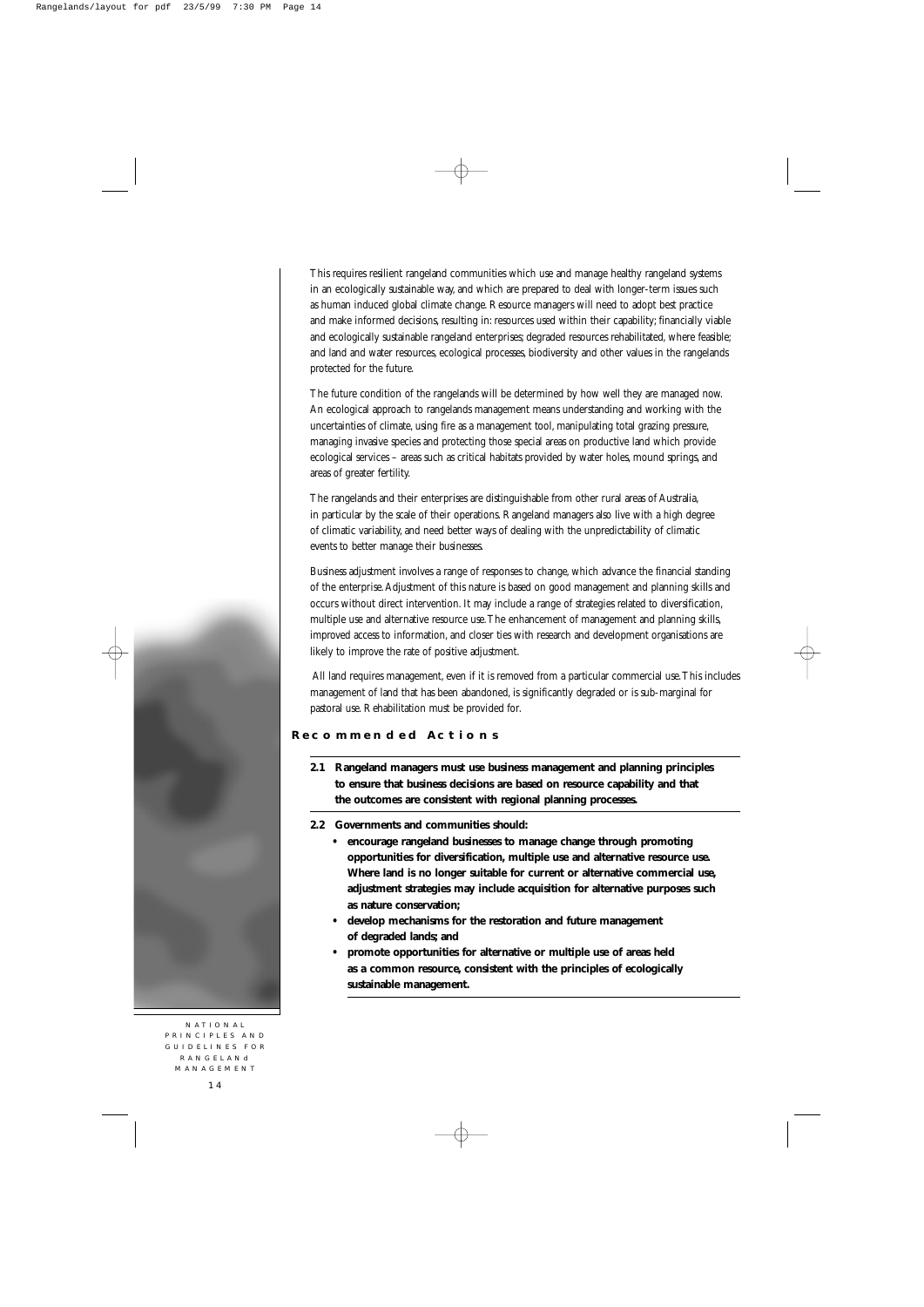# GUIDELINE 3 - Property rights legislation in all States and Territories should provide **secure tenure arrangements (including meeting the needs of indigenous peoples), clear definition of rights and duty of care, and which set an appropriate framework for the diverse and multiple uses within land capability and according to land suitability.**

There is widespread confusion and lack of understanding about the property rights and responsibilities of rangeland users with regard to, for example, land management and use of natural resources such as wildlife (plants and animals). Notwithstanding the regional diversity of the rangelands, there is a need to make these rights and responsibilities more explicit.

There is significant lack of consistency, even within regions, of lease conditions, including the obligations of both lessee and lessor.There is also a wide range of legislation and regulations covering, for example, access, use and management of rangelands, and its natural resources, in relation to environmental and heritage values, and commercial activities. Increased clarity of roles and responsibilities would increase the efficiency of administration by Government as well as assist rangeland managers and users. Further, legislative and administrative instruments, such as lease conditions, must provide sufficient scope for commercial viability within the requirements for ecologically sustainable resource use and for ecosystem management.

For pastoralists and the minerals industry, security of tenure (ie rights of use) and certainty of tenure (ie knowledge about future rights of use) are important issues. However, the Arid Lands Coalition and the Indigenous Lands Corporation had difficulties with this terminology and preferred to refer to "appropriate" tenure.

For some rangeland users and managers, perceived security of tenure (ie rights of use) and certainty of tenure (ie knowledge about future rights of use) are important. For example, pastoralists predominantly link certainty of tenure with probability of personal investment in infrastructure and ability to secure finance; environmentalists want certainty and security of tenure for biological diversity conservation both on-and off-reserves; indigenous people want their rights acknowledged and access to land for making a living and carrying out traditional practices; and the minerals industry wants access to areas which have mineral potential and certainty of tenure for subsequent developments.

Planning and management in the rangelands needs to be for the long term to ensure ecological and economic sustainability. Certainty of tenure underpins the ability and motivation of managers to take a long term view of their roles and responsibilities in the planning process. It also provides a framework for the assessment of performance.Tenure is a key issue requiring clarification within the institutional framework of government.

Many indigenous people have a deep spiritual connection with the land and this extends to land over which others have legal rights (not necessarily full ownership). As a large proportion of Australia's indigenous population lives in the rangelands, it is important that land tenure systems deliver rights and responsibilities which are appropriate to the cultural and economic needs of both indigenous and non-indigenous peoples.

Some government policy, legislation and administrative practices have had, and still have, negative impacts on ecological sustainability and commercial viability. It is important that governments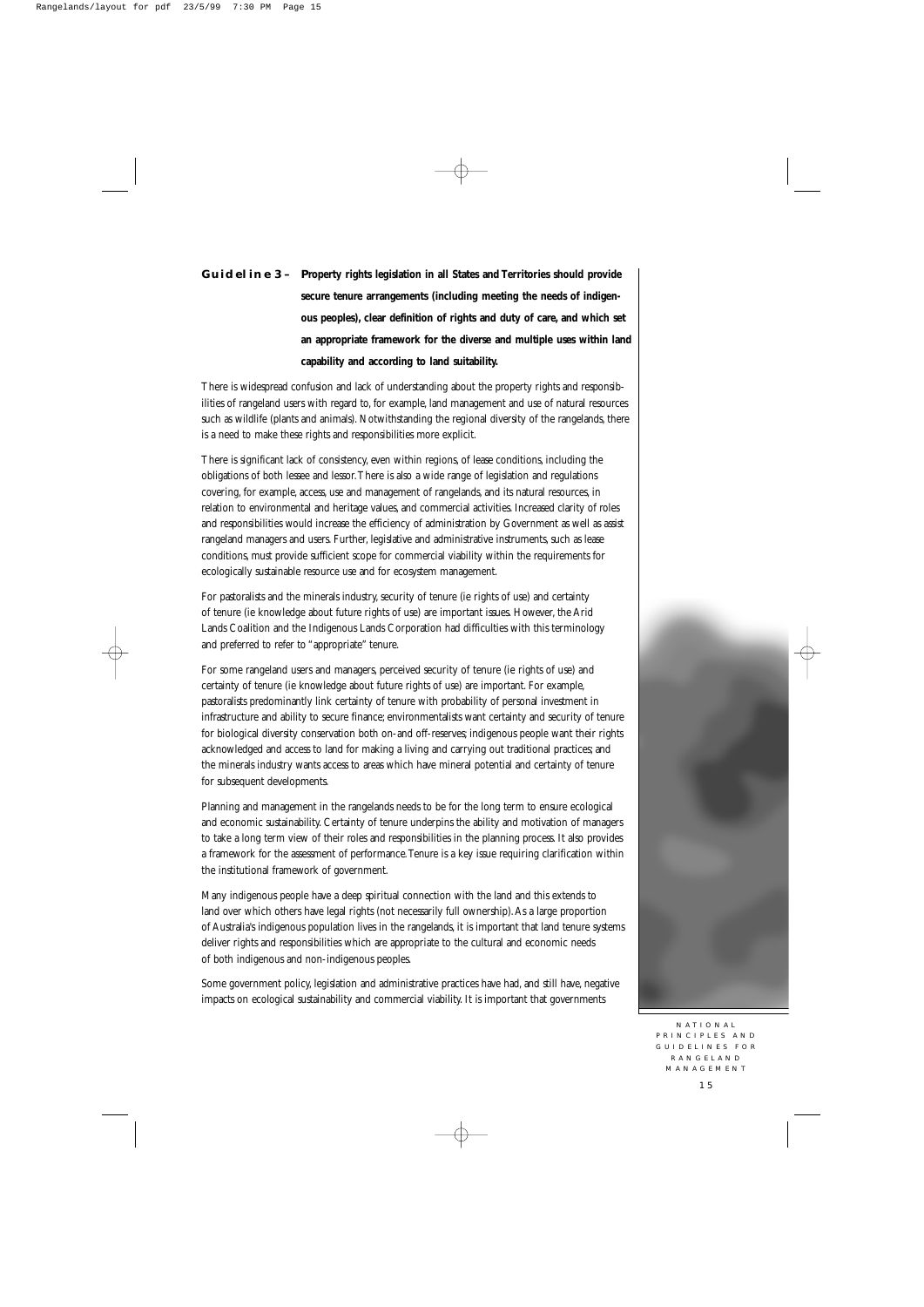continue to review their policies and practices to ensure they don't act as impediments to ecologically sustainable management and economic and social viability of the rangelands.

While governments must take responsibility for the broader policy, legislative and administrative framework, the involvement of rangeland managers is particularly important if ecologically sustainable management and economic viability are to be achieved. Governments must ensure that the community is aware of the need to manage the rangelands in a sustainable way and must help them to participate in, and share ownership of, the policy development process.

## **Recommended Actions**

- **3.1 Legislation in all states should include common principles to make explicit the roles and responsibilities of rangeland owners and users, especially with respect to issues such as property rights and duty of care.**
- **3.2 State and Territory Governments should ensure that land tenure legislation takes account of the rights of indigenous people with respect to rangeland management.**
- **3.3 State and Territory Governments should provide clarification of tenure and access to resources to enable users and managers to make appropriate investment and management decisions for ecologically sustainable rangeland management including business viability.**
- **3.4 Land capability assessment must be the basis for all land use planning in the rangelands.**

# **Guideline 4 – Managers need the information, skills and commitment to ensure that rangeland enterprises are economically and ecologically sustainable.**

For effective management, rangeland managers need access to up to date information about the resource base and current best practices in rangeland management.They also need the skills and commitment to manage the rangelands sensitively.Their responsibility for managing a national resource places an obligation on the broader community to ensure these managers have the information and support to improve business management, diversify where appropriate into alternative resource uses, and manage the resource in an ecologically sustainable way.

Those barriers that impact on a rangeland manager's ability to access the information and training they require in order to develop business management skills, apply relevant technological developments and engage in ongoing learning, need to be identified and addressed. In particular, innovative and flexible delivery mechanisms are required to overcome barriers of distance and isolation.Affordable access to telecommunications technology is critical to provide access to learning resources and promote communication with others in the community. Effective satellite technology is available throughout Australia but lack of critical mass of current users means total costs make installation and use of the technology prohibitive.The potential satellite market in rural and remote areas is more than sufficient to make access affordable over time. Consequently there is scope for governments to examine options for kickstarting the adoption of satellite technology in rural and remote Australia until adequate economies of scale are obtained.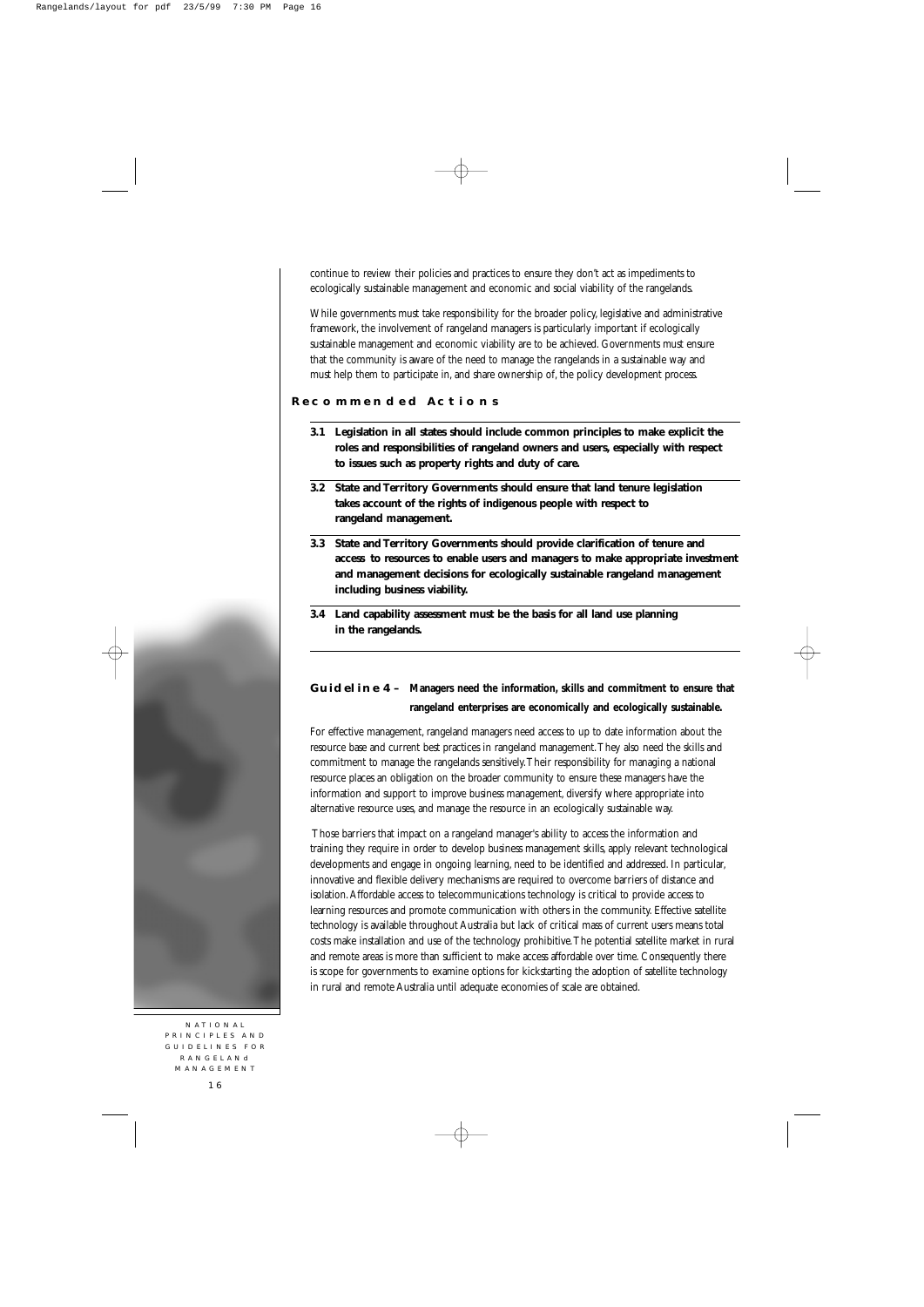Local and regional communities need to be involved in the development of training packages and curricula targeted to rangeland communities and businesses to ensure they are appropriate to rangeland circumstances. Rangeland users and managers themselves need to take responsibility for acquiring the resources needed to ensure the sustainability and profitability of their businesses.

### **Recommended Actions**

- **4.1 Government agencies and training providers should develop training programs in business and financial skills in consultation with regional stakeholders, share available knowledge on best practice in ecologically sustainable rangeland management and encourage acquisition by rangeland communities of broader management skills.**
- **4.2 Rangeland managers and users should engage in self-directed and continuous learning to develop their business management skills and best practices.**
- **4.3 Extension services should be tailored to the rangeland environment needs in collaboration with regional groups and managers.**
- **4.4 Governments should examine options for affordable access for remote and isolated rangeland managers and users to telecommunications technology relevant to their business needs.**
- **GUIDELINE 5 –** Financial and other institutions that plan and deliver services should **be sensitive to the ecological time scale, the climatic variability and the regional differences in the rangelands which affect production levels and take into account the variability of commodity prices.**

The rangelands differ from other areas of rural Australia in that the ecology is particularly fragile and the climate is highly variable.This means expectations of managers in terms of production outcomes are different, particularly in relation to their time-scale.These expectations need to be reflected in business strategies, which takes into consideration the delivery of financial and other services to rangeland managers. Regional differences also need to be recognised by service providers when developing their business products.

## **Recommended Actions**

- **5.1 Communities and governments should ensure that financial institutions and other service providers are involved in the development of regional strategies to ensure that they are aware of the challenges and objectives of their client groups.**
- **5.2 Government and non-government organisations should ensure that the commercial services they provide are sufficiently flexible to meet the needs of rangeland users.**
- **5.3 Banking products and other financial services, while being commercially based, should be sufficiently flexible and tailored to meet the specific circumstances of rangeland production and marketing and should consider the overall management and planning capabilities of the rangeland users.**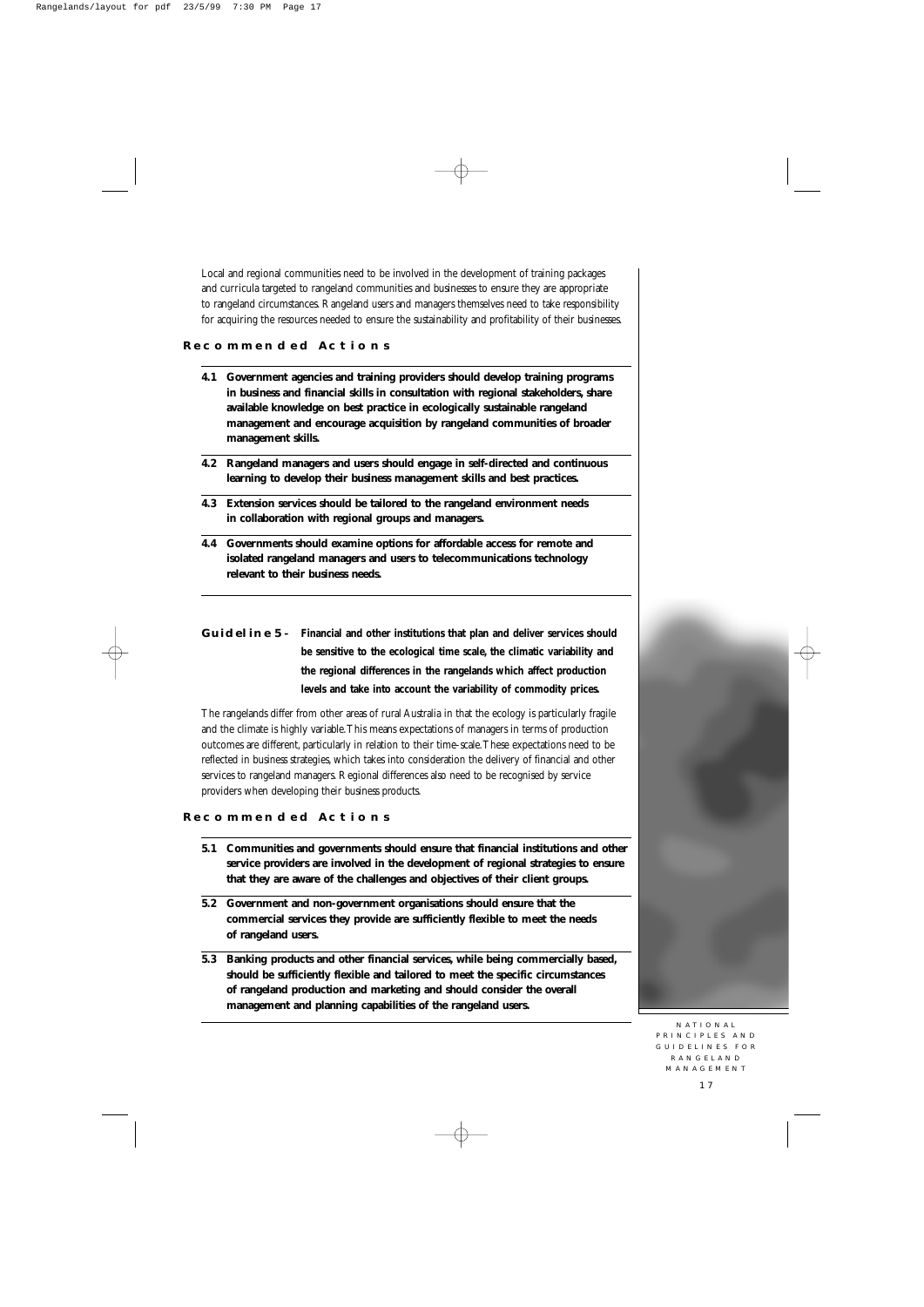## **5.4 Financial institutions, in consultation with rangeland users and managers, should develop codes of practice which reflect ecologically sustainable rangeland management.**

# **GUIDELINE 6 -** The negative impacts of mining, tourism and other industries on **rangeland resources should be minimised, and prompt and adequate rehabilitation of rangelands affected by these activities should occur.**

In balancing economic and ecological goals for the rangelands, some disturbance of the natural environment is inevitable. It is important that policies and practices are in place to ensure that impacts are avoided where possible, management practices are put in place to ameliorate any residual impacts and that affected areas of the rangelands are rehabilitated.

With mining and petroleum extraction, many of the environmental effects are localised rather than general.Although large-scale disturbance through mining is less widespread than is the case with some other rangeland industries, localised disturbance from mining may be severe, and there is a need to avoid disturbance to biological refugia and other sensitive areas.Appropriate guidelines and safeguards are now required by State and Territory legislation to minimise the effects over the longer term so that the environmental impacts of mining and petroleum extraction need not be significant. Nevertheless, there is potential for impacts on water catchments and underground water supplies which need to be carefully monitored and managed.

For developing industries such as tourism, environmental impacts of localised pressures and associated developments need to be kept to a minimum. However, there is considerable potential for tourism to provide net benefits to the environment through sectors of the broader tourism industry, such as ecotourism, which can add to the value placed upon retention of environmental integrity.

### **Recommended Action**

**6.1 Governments should work with relevant mining, tourism and new and emerging industry groups to ensure that legislative requirements and codes of conduct adequately cover all circumstances and aim for positive net benefits to the regional environment and conservation needs where rangelands are affected by these activities.**

# SOCIAL ISSUES

# **GUIDELINE 7 -** Sensitive re-establishment and adjustment programs should be **in place for those whose pastoral businesses are not sustainable.**

In common with the rest of rural Australia, agricultural businesses in the rangelands have been responding to adjustment pressures over a long period of time. Declining terms of trade, market demands, capital/labour costs, high interest rates, climatic variability and the removal of support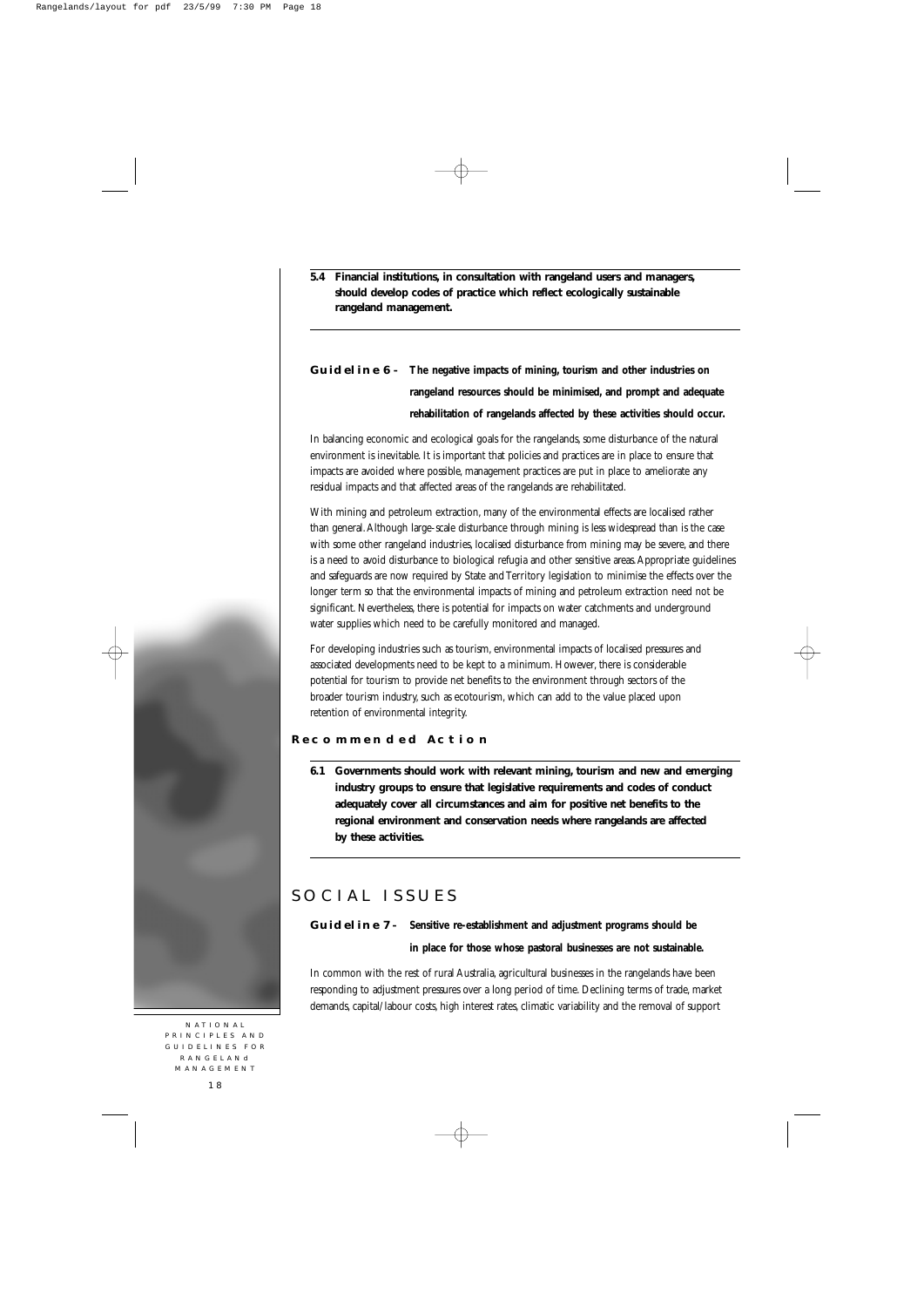programs such as the reserve price for wool have put considerable pressure on even the most resilient businesses.As a result, some enterprises are no longer financially viable and others are only marginally profitable.

Changes are required to make current uses more profitable and introduce other forms of sustainable use that capitalise on the diverse natural, cultural, heritage and social assets of the rangelands. Well-targeted incentives are needed to enable the restructuring of existing enterprises and investment in new business opportunities, and to stem further environmental degradation in the rangelands.Access to relevant financial and career counselling along with information support play an important role in assisting the decision-making process in relation to exiting farm businesses and ensuring smooth exit.

## **Recommended Actions**

- **7.1 Commonwealth and State/Territory Governments should support programs which aim to improve pastoral business profitability and promote ecologically sustainable rangeland management.**
- **7.2 Commonwealth and State/Territory Governments should provide programs to assist individual re-adjustment out of economically and ecologically unsustainable rangeland businesses to stem further degradation of the rangelands and to reduce the social costs.**

# **Guideline 8 – Self reliant rural towns are required to provide economic and social focal points for rangeland communities and access to improved social services.**

The geographic isolation of the rangelands means access to social services and utilities is difficult. For example, access to medical and dental services can be difficult with rangeland dwellers frequently travelling long distances at considerable cost to obtain such access with adverse effects on their long-term health and wellbeing.

Education services and facilities in the rangelands are frequently limited, compared with those available to urban dwellers. Consequently, many rangeland students participate in various forms of distance education, or attend boarding schools at substantial financial cost and considerable disruption to family life.

Other social support services, including financial, relationship, spiritual and personal counselling and legal aid, are also often not readily accessible to rangeland residents.This, and low population densities means participation in regional planning processes and support for local community and social activities can place enormous burdens on the financial resources and time of rangeland residents compared to people in the more densely populated areas of Australia.

Rural towns provide a focal point for business, employment, political, social and cultural activities as well as the provision of services such as health, education, police, finance, legal and accounting, postal, etc.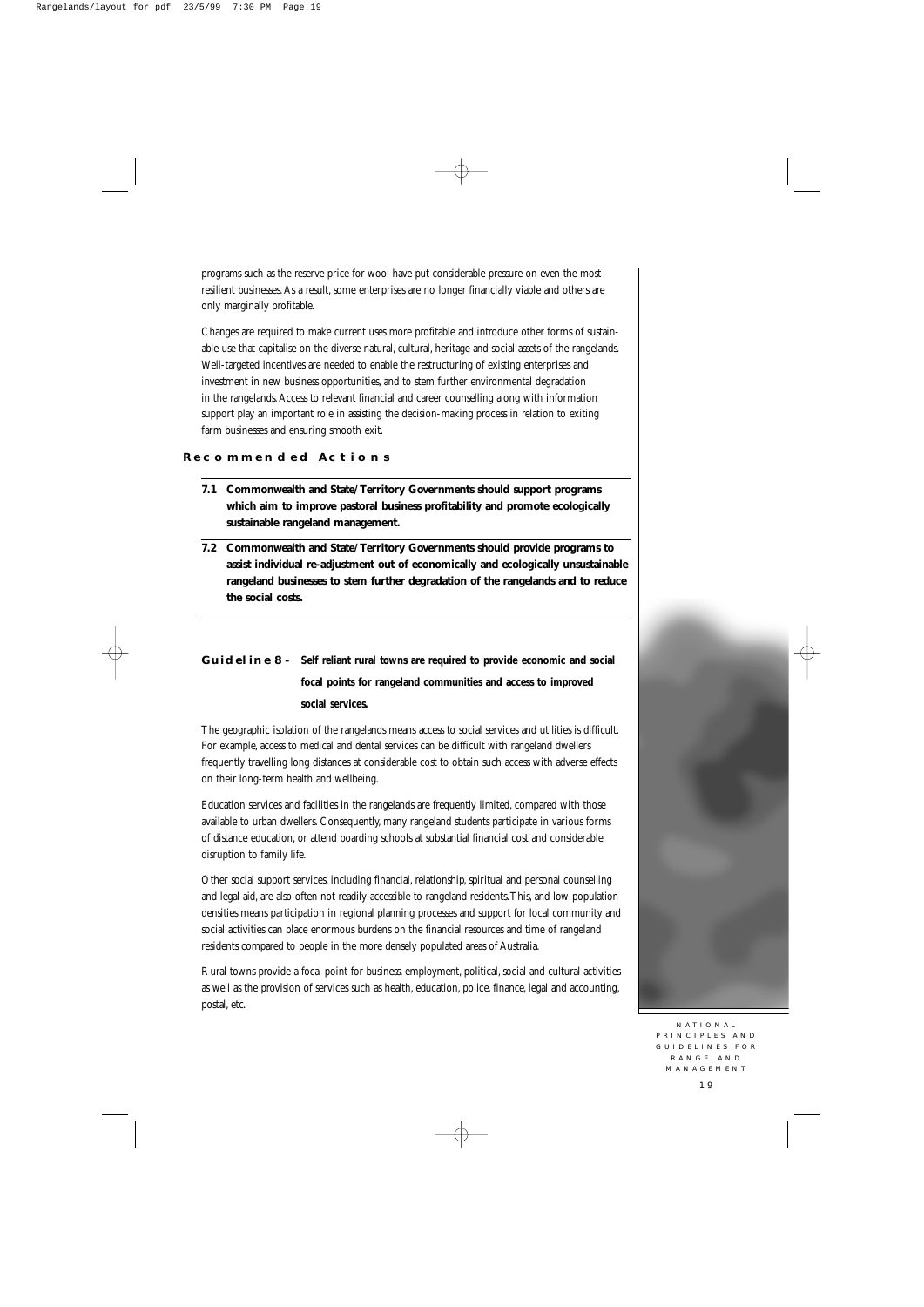The decline in rural towns resulting from the emigration of young people and mobile professionals, compounded by the withdrawal of government and non-government services, increases the sense of isolation experienced by many rangeland individuals and families. Such isolation has consequences for the physical and psychological well being of the inhabitants, as well as impacting on the community's ability to embrace new ideas.The ageing of the population, the decline in the community's ability to attract new members and attempts to maintain the remnants of a status quo which may no longer be relevant, reinforce community inertia and an inward looking focus. Suspicion about further change, often resulting in the lack of consideration of a broader range of options to increase the economic and social activity in turn contributes to the further decline in the general welfare and sustainability of the community.

The rapid development of telecommunications technology means that even in very remote areas of Australia access is potentially available via satellite to a range of information and services available through the information superhighway.Additionally,Telstra has indicated it will be upgrading the terrestrial network to better cater for data communications in rural and remote areas.The main barrier to access at this point in development is affordability, but the critical mass of townships provides an opportunity for local communities to identify their information and technology needs and develop strategies for access and control over their own information requirements at the local level. Internet access, through telecommunications technology, can also provide a local focal point for community information for isolated communities and assist communities to link with each other.Although it cannot replace effective face to face delivery of services, it can improve service delivery and the level of service available, eg through providing access to specialist health services and emergency care, distance education, etc.

Social and economic conditions of the rangelands should be monitored in conjunction with environmental conditions.

## **Recommended Actions**

- **8.1 Governments and communities should identify gaps in service delivery in the rangelands and work in partnership to implement appropriate service delivery models which address communities' needs and support service providers.**
- **8.2 Governments should better coordinate and integrate their programs and services to the rangelands, including consultation and liaison with private sector providers and rangeland communities to ensure the best possible delivery of services at a reasonable price.**
- **8.3 Regional planning should include identification of information needs and development of technological and community solutions.**
- **GUIDELINE 9** There needs to be an awareness of the importance of the cultural **and heritage values and social identity of the rangelands and the importance of protection and management of places**  NATIONAL **of national importance.**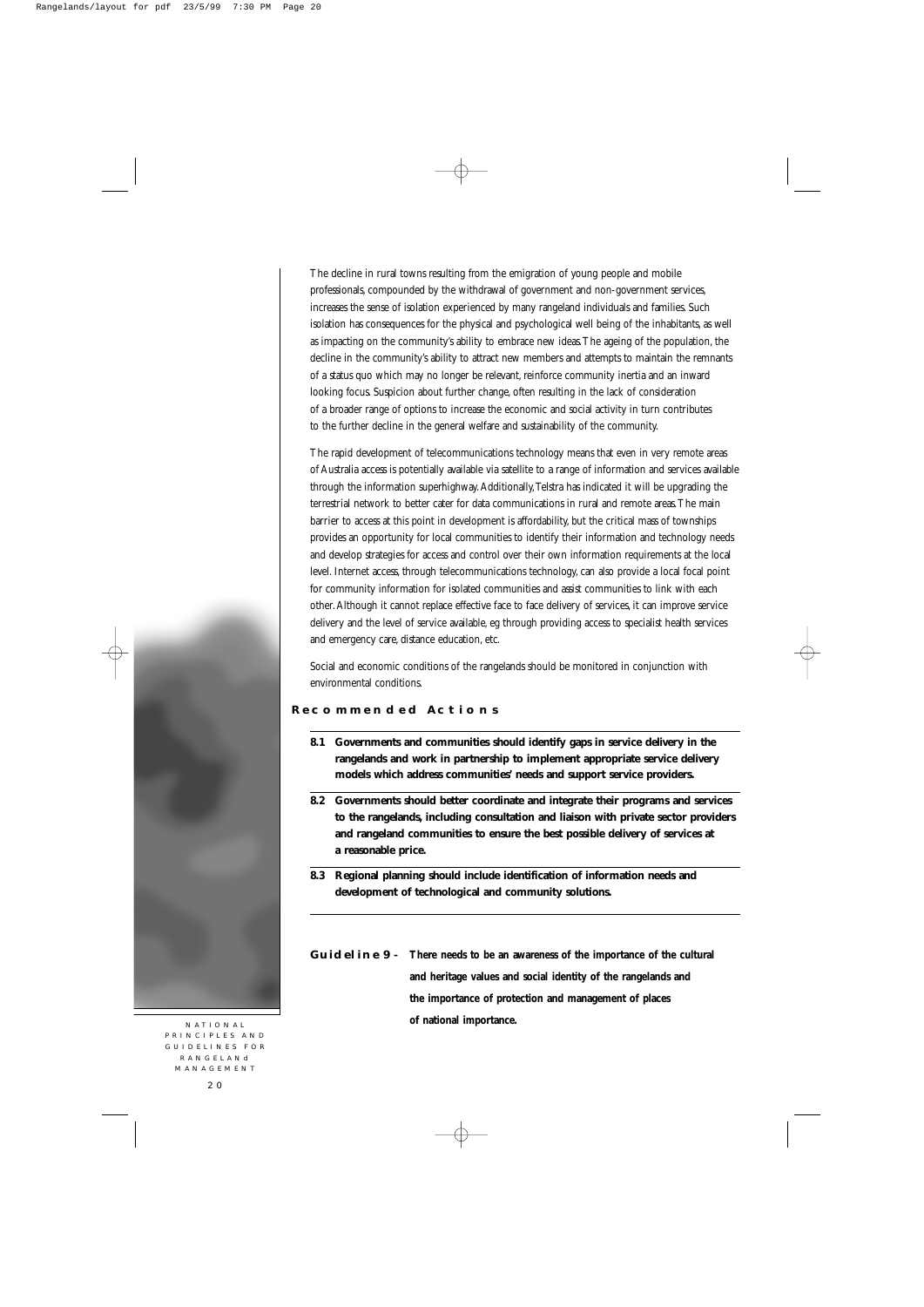To generate community and public support for the actions recommended, the value of the rangelands to Australia must be recognised.The rangelands contain important cultural and heritage places for both indigenous and non-indigenous Australians. Understanding and education are crucial to achieving public and community support, and one way to address this could be the development of school curricula programs to develop an appreciation of the cultural, heritage and social values of the rangelands.

Tourism can play an important role in the promotion and protection of cultural and heritage assets as it enables people to better understand the environment which in turn creates a greater awareness of the importance of rangelands, both from a historical and present-day perspective. In particular, ecotourism, which involves education and interpretation of the environment to promote ecological sustainability, has a major role to play in the future use and development of the rangelands.

Cultural, social and heritage values of the rangelands need to be conserved, and resource use planning and management must recognise and promote these values.Active identification of specific places of value (including placement on the Register of the National Estate, State/Territory and local government heritage registers) and management and protection strategies are required.

## **Recommended Actions**

- **9.1 Governments, rangeland communities and urban-based communities should jointly implement community education strategies to enhance understanding, appreciation and awareness of the cultural, heritage and social values of the rangelands.**
- **9.2 Identification, enhancement and restoration of cultural, natural and other heritage sites, including sacred sites, and their conservation should be included in regional and other planning processes where appropriate.**

# CONSERVATION OF THE NATURAL ENVIRONMENT

**Guideline 10 – A comprehensive, adequate and representative conservation reserve system should be established, on a national bio-regional basis integrated with conservation management strategies on other land.**

As a result of Australia's geographic isolation, a high percentage of the estimated 500,000 Australian species occur nowhere else.Australia is known throughout the world for its unique and diverse native plants and animals, and is one of only 12 megadiverse countries which, altogether, harbour between 60 and 70 per cent of the world's known species.

The vast array of natural assets of Australia's rangelands require sensitive management and, in some cases, special protection. Conservation of these assets will also meet the requirements of the National Strategy for the Conservation of Australia's Biological Diversity, as it applies to the rangelands.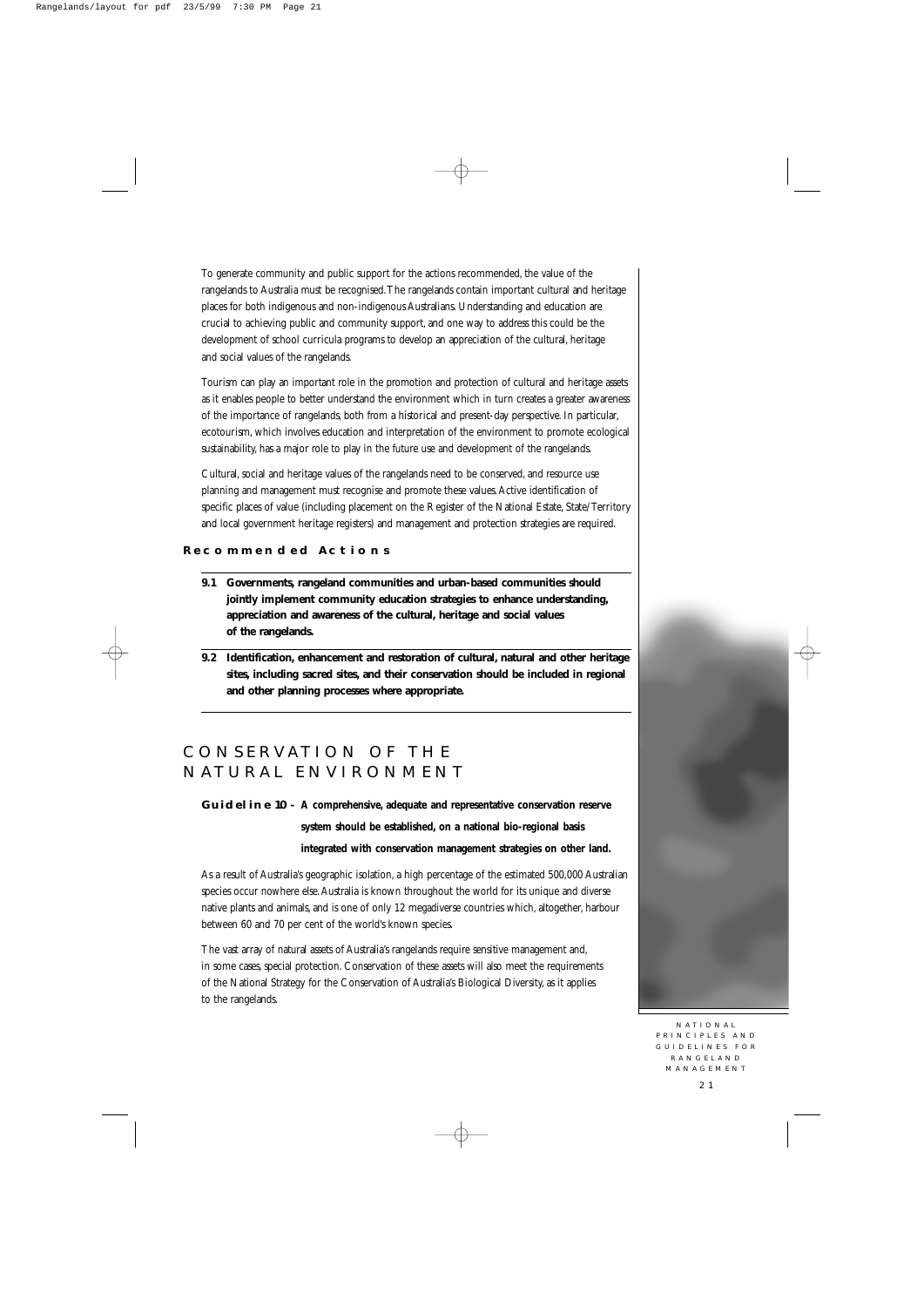The conservation of biodiversity is essential for the maintenance of ecological processes, lifesupport systems such as clean air and water, and options for future use.To conserve the ecological patterns and processes in the rangelands, land managers need to:

- work with the uncertainties of climate;
- manage total grazing pressure, invasive species and those areas which help maintain landscape ecological systems (for example, the critical habitats provided by water holes, mound springs, and where fertility is greater, such as in depressions and around trees); and
- protect key areas from tree clearing (for example, endangered and vulnerable ecosystems, arid and semi-arid lands of high degradation potential); and protect areas of high nature conservation value.

In addition to the management regimes adopted by rangeland managers, the establishment of a comprehensive, adequate and representative conservation reserve system is a key mechanism to protect biodiversity and other values and to protect ecosystem processes and functions.The Commonwealth and State/Territory Governments will work towards completion of the conservation reserve system through a process that is both transparent and scientifically based, has appropriate community support and provides fair compensation to affected stakeholders.

Development of a conservation reserve system utilises several scientific criteria to measure the appropriateness of an area forming a part of the National Reserve System, for example, habitat quality, representativeness and threatened species and ecological communities.

Regional planning processes throughout the rangelands will need to consider ecosystems and landscapes that may be of conservation priority and a potentially important component of the National Reserve System. Rangeland owners and managers can further support the National Reserve System through engaging in off-reserve conservation measures – off-reserve conservation having the potential to link areas of reserved land, increasing the robustness and sustainability of ecosystems.

Commonwealth and State/Territory Governments and rangeland managers should accept responsibility for ensuring that the values inherent within a conservation reserve are protected from potentially damaging activities through improved management.

Indigenous people have expressed a willingness to manage some of their lands in accordance with internationally recognised protected areas standards contributing to the achievement of a comprehensive, adequate and representative national reserve system.The Indigenous Protected Areas component of the National Reserve System provides a mechanism for inclusion of Indigenous lands.

### **Recommended Actions**

**10.1 States and Territories will identify areas and resources required to implement a comprehensive, adequate and representative reserve system for the rangelands utilising the scientific guidelines and criteria established for the National Reserve System.**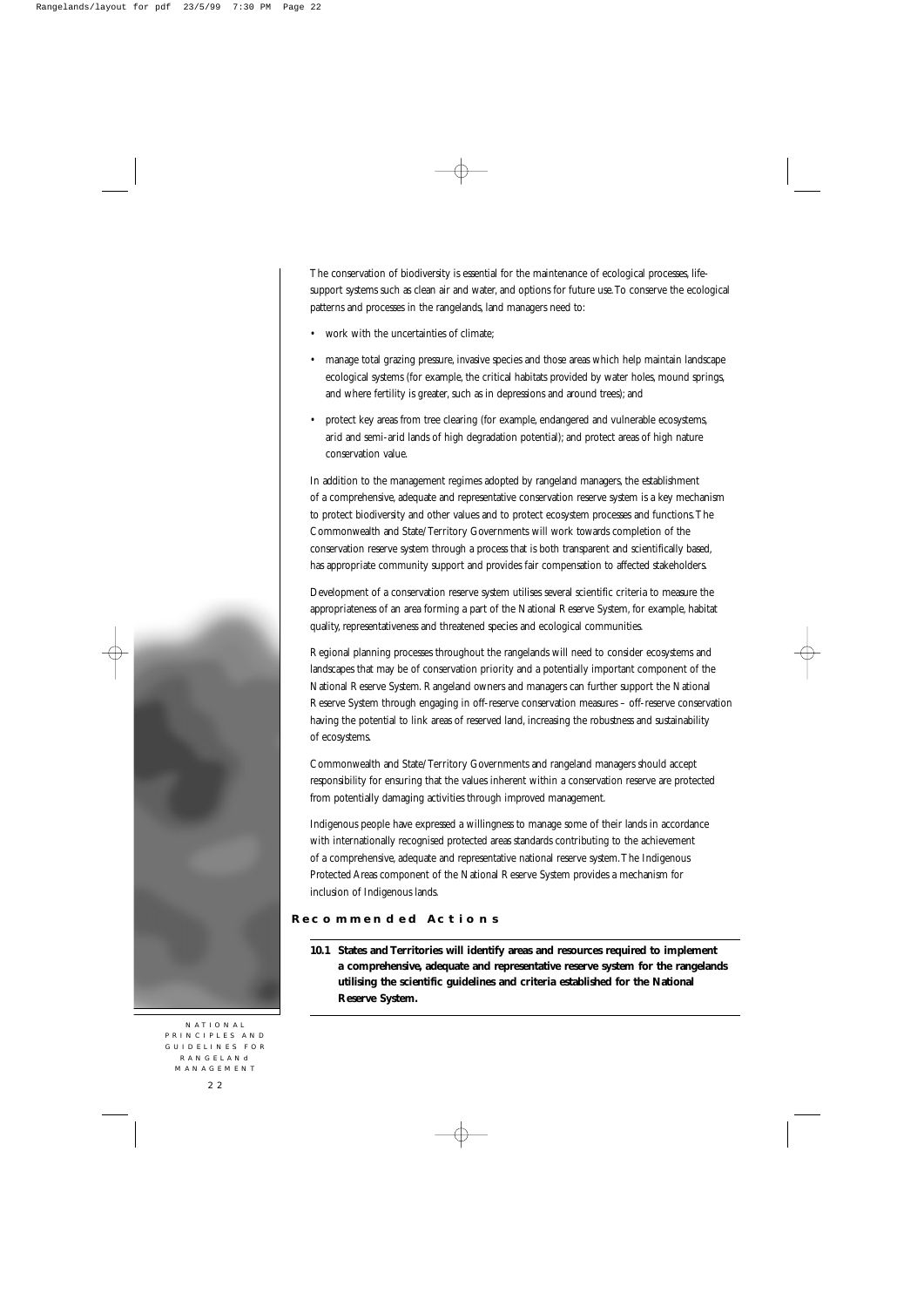- **10.2 That off-reserve conservation strategies should be identified and developed to effectively protect key areas and ecological processes within the rangelands and complement the establishment of the reserve system.**
- **10.3 The Commonwealth and State/Territory Governments, in consultation with rangeland managers, users and communities should ensure that land acquired for a conservation reserve system is adequately managed and resourced to maintain biodiversity values.**
- **10.4 Off-reserve conservation of biodiversity should be developed within Regional planning processes and its management should be taken account of in farm business management and other planning processes as part of achieving ecologically sustainable rangeland management.**

# **Guideline 11 – Surface and groundwater resources of the rangelands should be managed in a sustainable manner to ensure long-term quality and availability.**

Water is a critical resource in the rangelands. Surface water use in the rangelands is limited because of the highly variable nature of streams, low run-off, a lack of suitable storage sites and high evaporation.This limited availability means that surface water is an important resource for rangeland biodiversity. Periodic and ephemeral flows, for example the flooding of Lake Eyre, are critical in providing habitat that further supports rangeland biodiversity. For humans in the region also, the limited nature of surface water has resulted in many users being largely dependent upon naturally occurring underground reserves.

Flowing artesian water bores and springs have water levels (or pressure levels) that rise above ground, as in most areas of the Great Artesian Basin which underlies a large part of the rangelands. Bore capping and reticulated pipe and trough systems, rather than open distribution systems, are helping to reduce wastage and salting, allowing more efficient use of watering points and reduce the impact of additional water supply for native biodiversity and feral animals.

Several processes are currently underway looking at the use and management of Australia's water resources.

The Great Artesian Basin Consultative Council (GABCC), a partnership between State/Territory and Commonwealth Governments and key stakeholders, is developing a coordinated approach to guide the long term management of the Great Artesian Basin.Administration of groundwater is the responsibility of State and Territory Government water authorities. Groundwater research is carried out at the Commonwealth level by the Australian Geological Survey Organisation (AGSO), working in collaboration on large, regional studies with CSIRO and State/Territory agencies.

The Water Reform Framework developed by the Council of Australian Governments (CoAG) is working to address the use of all water resources in Australia.The aim of the Framework is the implementation of an efficient and sustainable reform of the Australian water industry by the year 2001, and the means of achieving this include the allocation of water to the environment as well as changes to water pricing.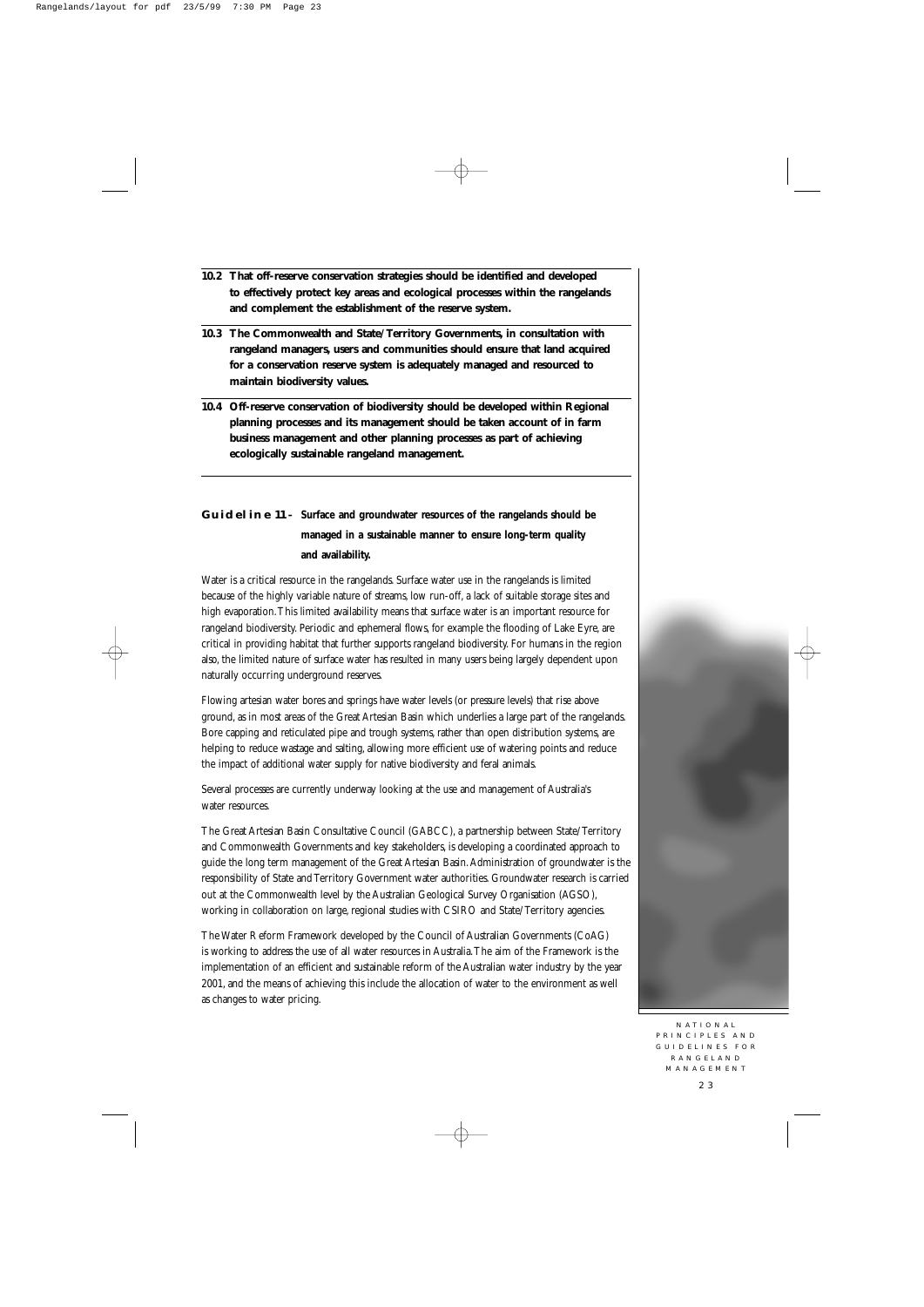The Natural Resource Management Strategy, one program under the Murray Darling Basin Initiative working through governments and communities, aims to overcome knowledge gaps that impede sustainable natural resource management and develop natural resource management plans in the Basin.

These policy developments will ensure that water resource managers give greater emphasis towards achieving ecologically sustainable surface water flow regimes and underground resources also.

## **Recommended Actions**

- **11.1 Water resource management should be part of an integrated framework to ensure the efficient and sustainable use of water, to maintain water quality and to minimise the effects of salinisation, waterlogging and algal blooms and to maintain environmental values.**
- **11.2 Major water management and infrastructure development plans should address both regional conservation requirements and downstream environmental impacts as part of planning for ecologically sustainable development.**
- **11.3 Rangeland managers should include water point management for biodiversity conservation within their property management planning processes.**

# NATIONAL AND REGIONAL STRATEGIES

GUIDELINE 12 - Policy development processes, within and between all levels

**of government, should be implemented that will lead to integrated and coordinated programs and services.**

For the Vision and Goals identified in this document to succeed, governments at all levels must ensure that they have in place policies and programs which are in line with the Principles and Guidelines. It is also highly desirable that these policies are coordinated across State/Territory borders, between the States/Territory and the Commonwealth as well as with local government and rangeland communities.

Current policies, programs and services of governments at all levels should be reviewed to ensure the desired outcomes for the rangelands at Government and community levels.A range of issues will require institutional change, such as clarification of tenure arrangements arising from legal decisions. Such issues will need to be addressed within political and legal systems and at Commonwealth and/or State/Territory level.

Many of the issues and recommended actions identified in this document are already being addressed through existing ARMCANZ and ANZECC structures but an effective mechanism will need to be established to oversight areas requiring National coordination.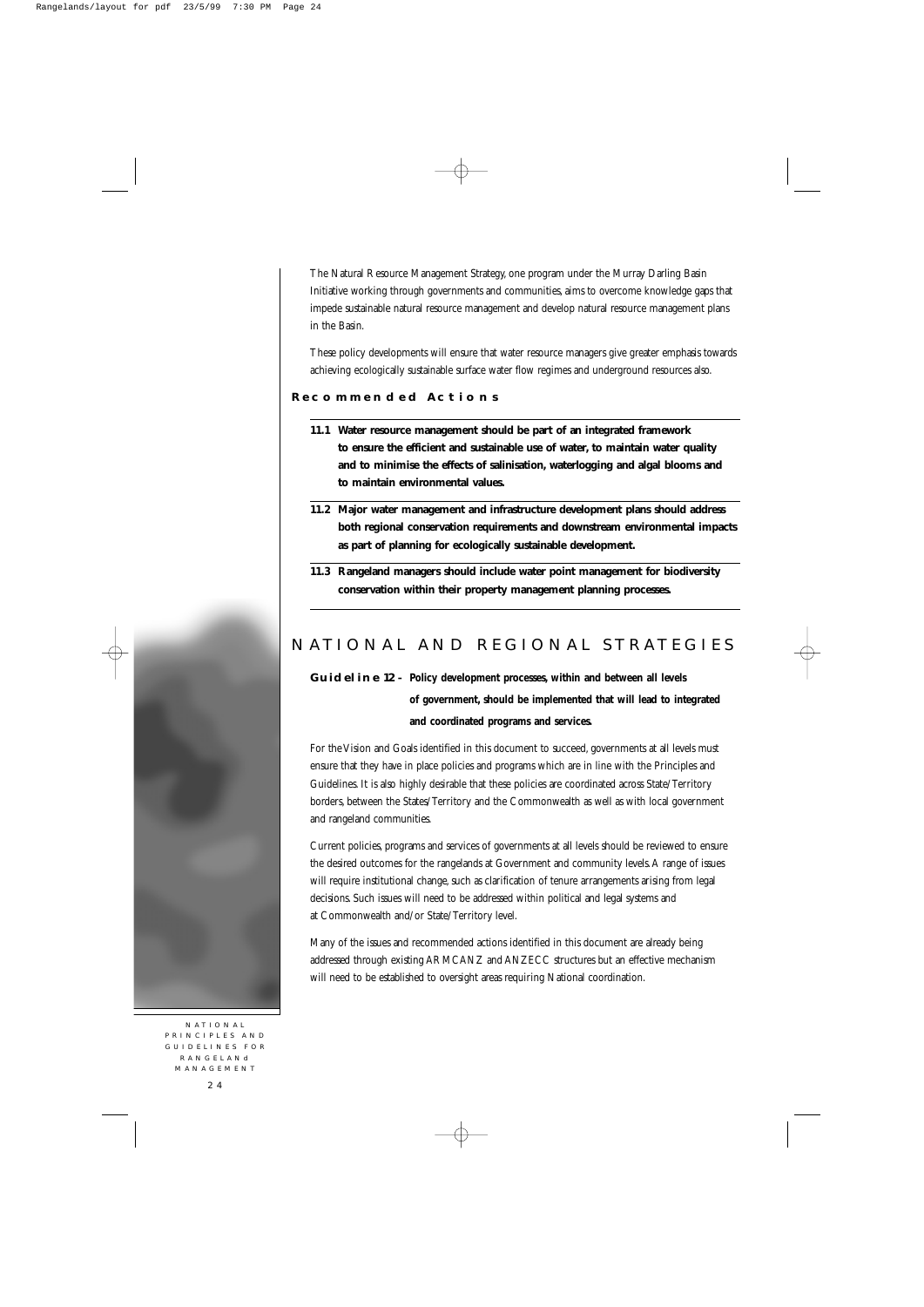### **Recommended Actions**

- **12.1 Commonwealth and State/Territory Governments should consult and report regularly through COAG, ANZECC and ARMCANZ on policy and program initiatives, which would result in the development and communication of consistent and complementary policies and legislation related to Rangeland management.**
- **12.2 Consultative mechanisms between ARMCANZ/ANZECC and local government representatives should be established and utilised to ensure full coordination among all spheres of government with respect to policy development for the rangelands.**

# GUIDELINE 13 - Regional planning should be flexible and responsive to the **ongoing and changing needs of rangeland communities, managers and the environment.**

Regional planning is a dynamic process which should respond to shifting priorities, challenges and opportunities. Regional Planning Processes, and planning processes at the business or property level, should be considered as dynamic processes, establishing directions for the future and a framework for action, rather than becoming prescriptive or legalistic documents restricting constructive activity. For this reason, in particular, mechanisms are needed for ongoing assessment of the appropriateness of regional planning processes as they relate to the Vision and Goals outlined in this document.

A major barrier to the development of Regional Planning Processes may be a lack of human capital available in regional and local communities.This would be particularly pertinent to isolated rangeland communities with low population densities, small communities and poor access to resources and information.This could be addressed through the funding of "on-ground" facilitators, who would be employed by the local communities and act on their behalf to facilitate regional planning processes.Their role would be to assist communities gather the resources, training and information they need to develop the strategies and help make the links with government policy and programs. Employment by the communities themselves, of the facilitators, would help generate the community ownership and sense of empowerment needed for successful community-based strategies and foster good working relationships between the community and the facilitator.

### **Recommended Actions**

- **13.1 Regional planning processes undertaken in the rangelands should include transparent evaluation processes to ensure that they remain relevant.**
- **13.2 Governments should ensure that all programs, policies and services delivered to the rangelands are subject to regular, public evaluation to ensure they remain relevant and are appropriate to the rangelands.**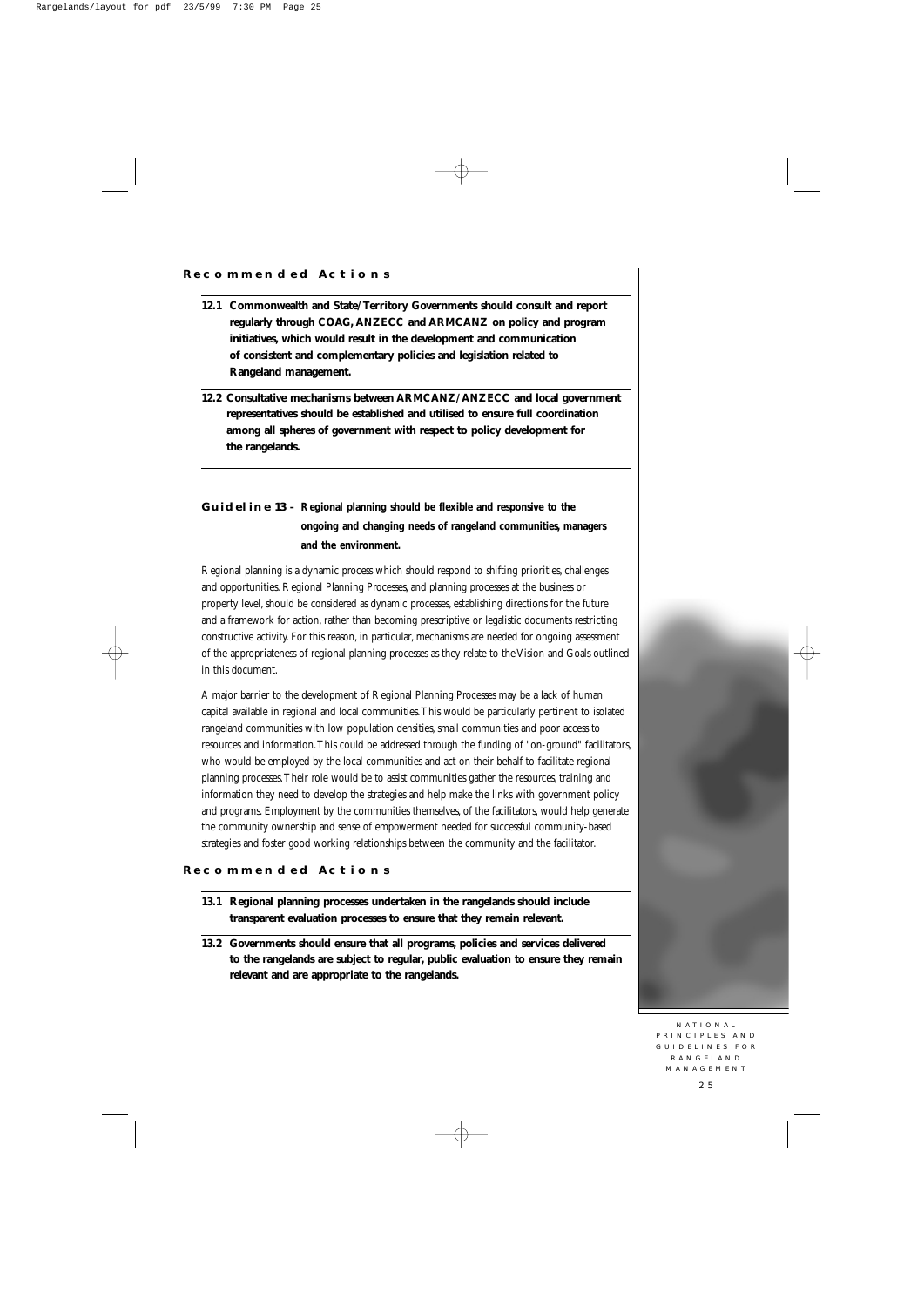**13.3 Governments should resource communities to prepare regional strategies through facilitation and by providing assistance with accessing relevant government programs through an integrated problem-solving approach**

# **Guideline 14 – The particular rights and interests of indigenous peoples in Rangeland planning and management should be incorporated in Rangeland planning and management.**

There are common interests and responsibilities between indigenous peoples and other rangeland residents and users, however, it is recognised that, as the original occupiers of the land, indigenous peoples have particular rights.The *Racial Discrimination* (C'wlth) *Act* (1975), the *Aboriginal Land Rights* (Northern Territory) *Act* (1976), the *Native Title* (C'wlth) *Act* (1993) and the *Aboriginal and Torres Strait Islander Heritage Protection* (C'wlth) *Act* (1984) identify the recognition by government of associated rights and status of indigenous stakeholders.

The knowledge of indigenous people can make a unique contribution to ecologically sustainable management of the rangelands. Because of their culture, traditions and long occupation of the land, indigenous peoples may have concepts of conservation and land use which differ from those of other rangeland users.The National Strategy for the Conservation of Australia's Biological Diversity recognises that the knowledge of Indigenous peoples is an important contribution to the conservation of Australia's biological diversity.This needs to be recognised in consultation and decision-making processes.

## **Recommended Actions**

- **14.1 Local governments, regional and community organisations should seek the full participation of relevant Aboriginal and Torres Strait Islander organisations and communities in undertaking regional planning, using culturally appropriate consultation processes.**
- **14.2 Governments, in consultation with the community, should introduce programs to increase community understanding of the special association of indigenous peoples with the land, and the implications of this association for the management and use of the rangelands.**
- **14.3 Governments and regional/community organisations should integrate, where appropriate, regional plans and strategies of ATSIC, the Indigenous Land Corporation, and native title representative bodies within broader regional strategies.**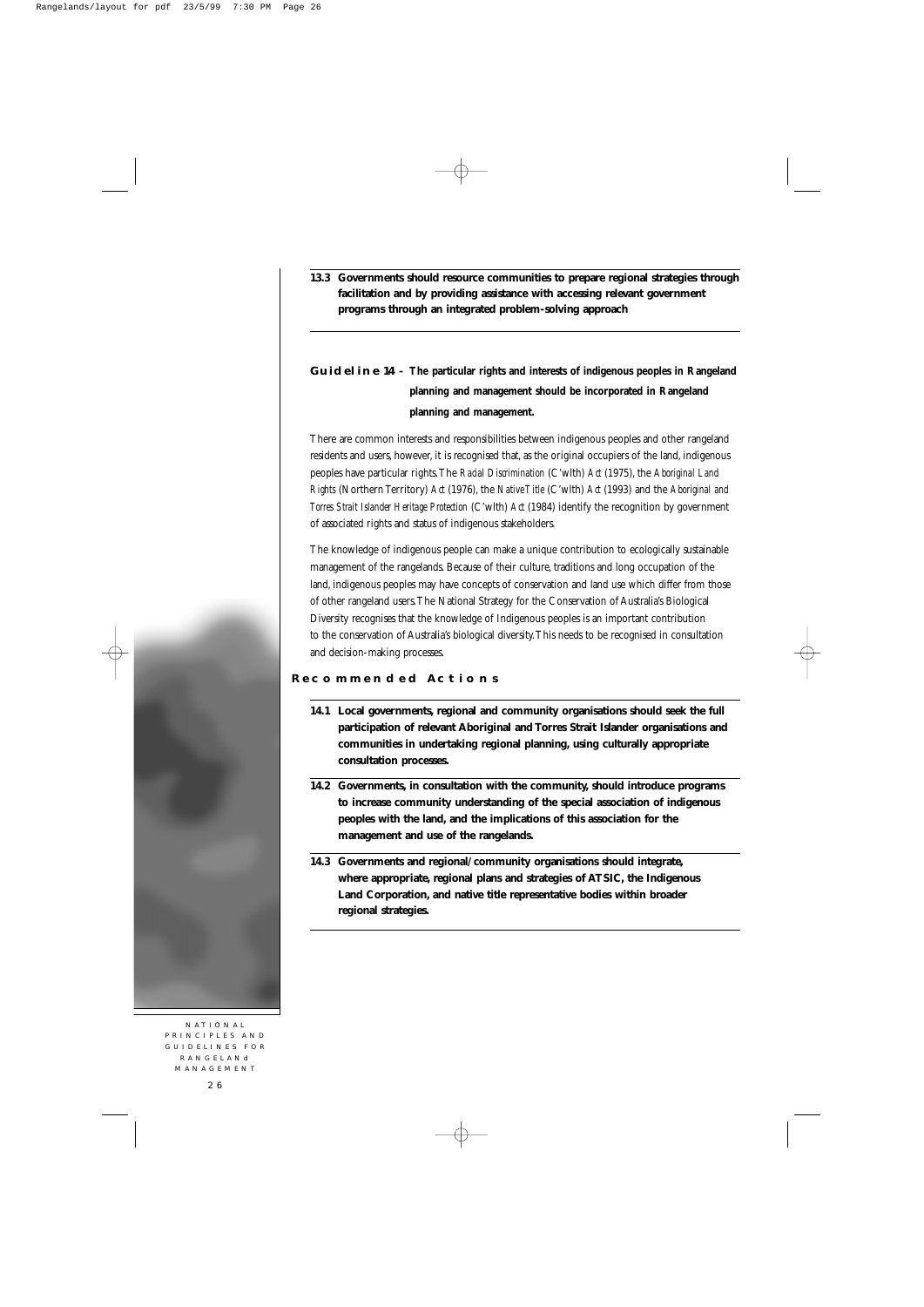# RESEARCH AND DEVELOPMENT

# **Guideline 15 – There needs to be an effective program of strategic and adaptive research, development and extension, with direct involvement by rangeland users, managers and communities.**

A thorough understanding of ecological and socio-economic rangeland processes is needed to support decisions aimed at ensuring their ecologically sustainable future.To achieve this understanding, decision-makers at all levels need high-quality, relevant information in a userfriendly and accessible form.They require an understanding of the physical, biological, social and economic processes in the rangelands, and their interaction, as well as access to a strategically oriented and adaptive research and development program

The history, in the rangelands, of poor adoption of research and development outcomes, needs to be addressed through more effective extension mechanisms by research organisations. Extension mechanisms need to involve the relevant rangeland communities and users in identifying research gaps, developing and implementing the research and testing the results. Outcomes of research needs to be made available in an easily understandable format to ensure it can be picked up by rangeland users and adapted to their requirements as appropriate.

### **Recommended Actions**

- **15.1 Governments and Research and Development Corporations should address the declining resources and capacity in rangelands research.**
- **15.2 Governments should actively encourage relevant Research and Development Corporations to direct a regular portion of their research effort specifically towards addressing issues facing the rangelands and to consult with rangeland users, managers and communities in setting research priorities.**
- **15.3 Scientists working in relevant fields should collaborate with rangeland managers and communities to utilise their knowledge and practical experience to find optimal solutions, and vice versa.**
- **15.4 Research organisations should work with communities and rangeland users to implement the practical outcomes of their research efforts.They should ensure that research information is accessible and easy to understand.**

GUIDELINE 16 - Rangeland condition and trends should be assessed through an **expanded monitoring and evaluation program that incorporates indicators of production, biodiversity, water resource condition, climate and socio-economic factors on a regional and biophysical unit basis.**

In order to manage effectively over time, a good knowledge base is essential for analysing the likely effects of proposed action, as well as for evaluating action in progress or completed.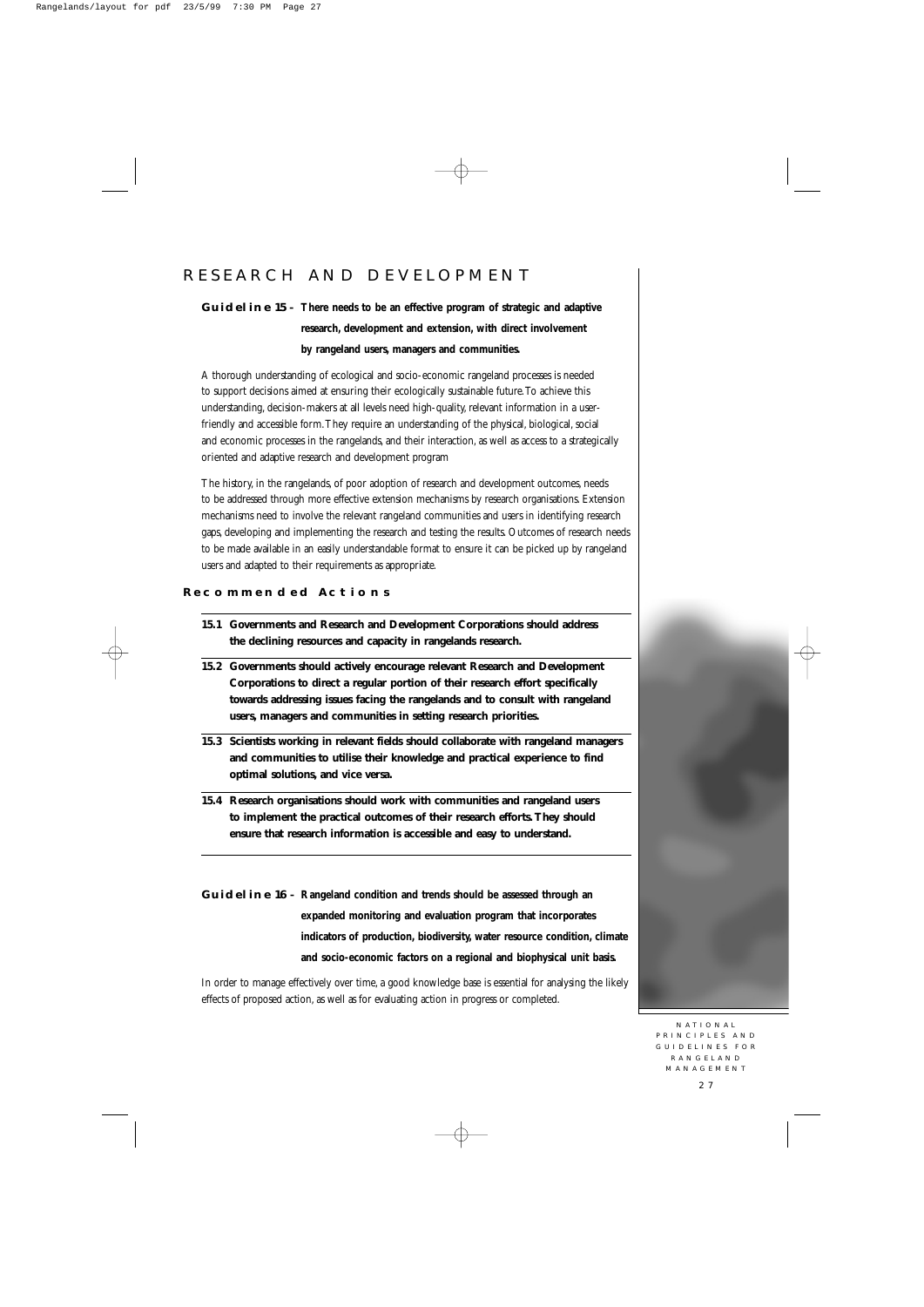In respect of the rangeland ecology, the first State of the Environment Report for Australia describes the knowledge base for environmental reporting and management decisions as inadequate.

Ongoing research and development are constantly improving the knowledge base on which decisions are made. In addition, decision making also needs the support of an adequate monitoring program, capable of detecting the condition and trend of rangeland resources, at a regional, land type and property level.The information from monitoring is essential for managers to enable them to manage for desired outcomes and provides a basis for corrective action.

For a monitoring program to be effective in the rangelands, activities and land use practices must be monitored against criteria and indicators that demonstrate ecologically sustainable rangeland management. It is important that criteria developed are agreed to by governments and stakeholders, and that indicators of rangeland condition are based on demonstrable science. Indicators are an important basis for decision-making. Equally important is ongoing climate research and development of decision support systems to enhance the risk management strategies of pastoralists whose livelihood and ongoing business sustainability is subject to climatic unpredictability. Improved understanding of climatic history and more reliable long term forecasting tools would improve long term business management strategies and utilisation of the natural resource base.

Development of social and economic indicators are needed, specifically tailored to rangeland circumstances to enable ongoing monitoring and evaluation of rangeland developments in the long term.

## **Recommended Actions**

- **16.1 Governments, in consultation with rangeland users and managers, should develop agreed criteria and indicators for ecologically sustainable rangeland management and business viability.**
- **16.2 Develop comprehensive, cost-effective monitoring programs to underpin implementation of criteria and indicators for ecologically sustainable rangeland management at a range of scales.**
- **16.3 The opportunity created by the National Land and Water Audit must be used to establish a national rangeland monitoring program to determine trends in the long term health of Australia's rangelands at a regional, land type and property level.**
- **16.4 Governments should establish and use effective monitoring mechanisms of socio-economic changes within the rangelands, including access to services and gaps and deficiencies in delivery mechanisms.**
- **16.5 Monitoring data should be used by all decision-makers in their policy development and planning processes and, in particular, by Government agencies in developing State of the Environment and other Reports.**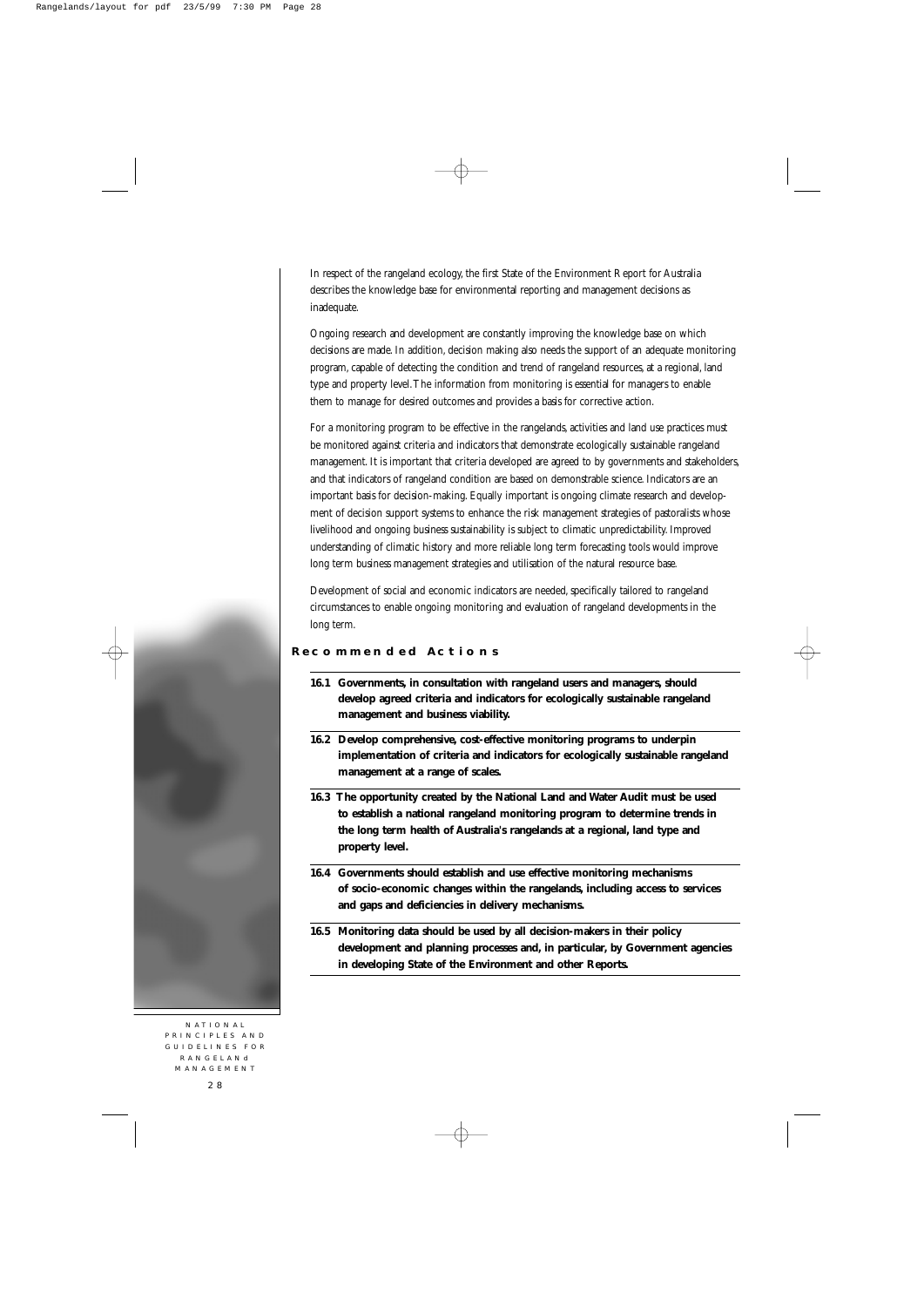# COORDINATION AND IMPLEMENTATION

# MAJOR ISSUES

Review and implementation of the actions suggested in this document will rest with those individuals and jurisdictions with responsibility for the rangelands, however five major issues have been identified which will require ongoing national coordination to achieve the identified vision and goals:

- implementation of regional planning processes in the rangelands;
- the management of change in rangeland businesses and communities;
- clarification of land tenure arrangements and the development of consistent models across the States/Territories for duty of care in land management;
- the development of criteria, performance indicators and monitoring mechanisms for economically and ecologically sustainable rangeland management as well as social conditions; and
- development of on- and off- reserve conservation mechanisms.

## Regional Planning Processes

The achievement of the goals and recommendations outlined in this document will most appropriately occur through regional planning processes.

Rangeland communities may require the assistance of Governments to identify opportunities which are specific to their region. Government agencies are often the repositories of information enabling regions to identify trends within and between regions and to capture market opportunities. Many existing Government programs are and will be delivered at a regional level (eg. the Natural Heritage Trust).At a national level there is a continuing need to coordinate assistance to regional communities to facilitate the delivery of services and information and ensure program and policies can be adapted to regional circumstances.

To ensure that regional planning processes retain Government support and community commitment it will be important that ANZECC and ARMCANZ, jointly, identify appropriate models for the development of regional strategies and the delivery of government policies and programs to rangeland regions.

## Managing Change

The challenges identified in this document focus on managing change in Australia's rangelands to ensure that opportunities are captured and options for the future are not forgone.

Rangeland communities and industry are experiencing a rate of change unprecedented in recent history.The rate of change has resulted in a number of challenges facing rangeland regions, including the need to implement ecologically sustainable rangeland management; to develop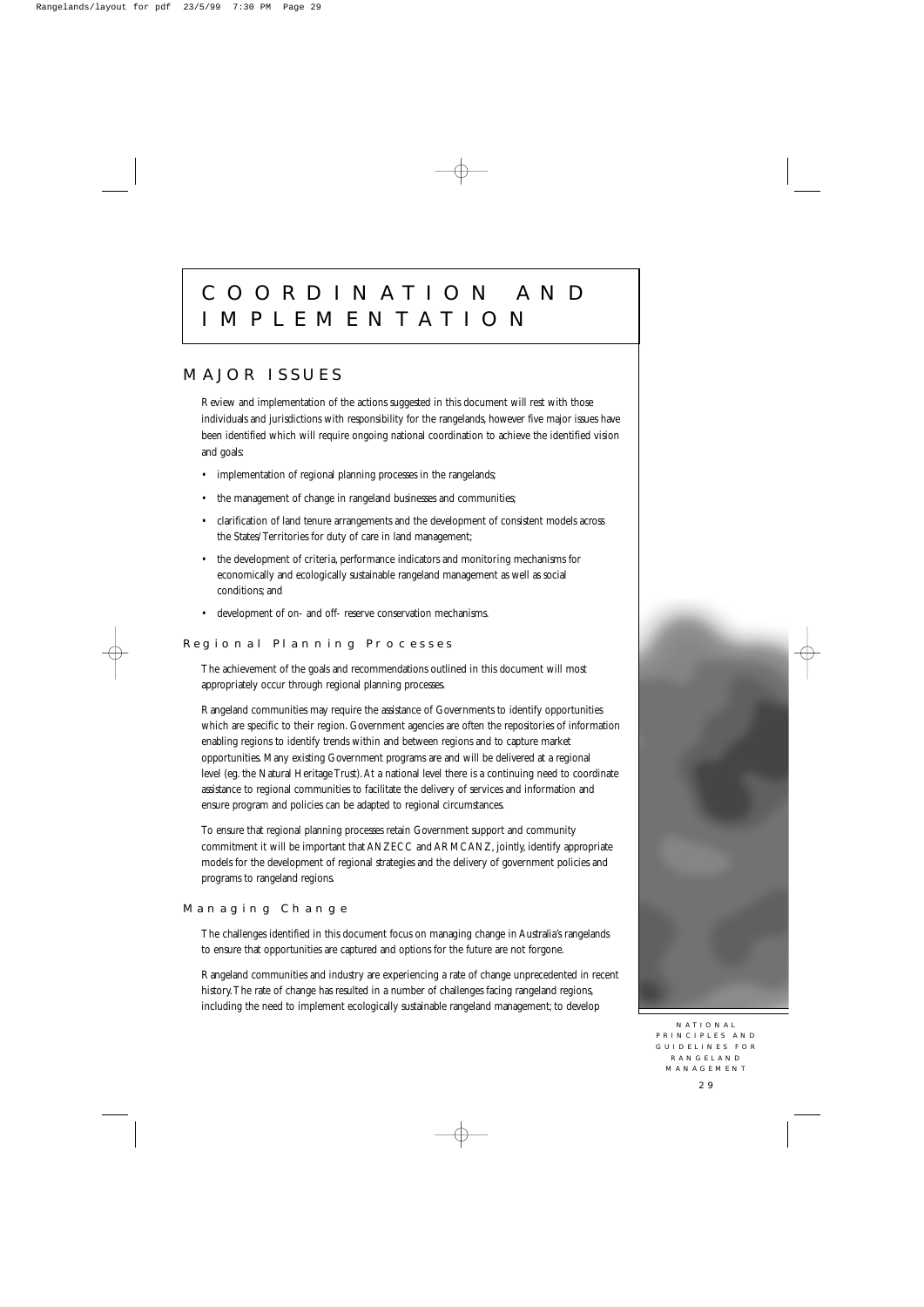profitable businesses in the face of declining terms of trade and identify and capture new and emerging market opportunities; to halt the current loss of biodiversity and restore degraded landscapes; and provide adequate community services where Government and private sector services are declining.

Australian agricultural policy focuses on helping farmers develop their capacity to respond to changing circumstances.The guidelines recognise the importance of capacity building for rangeland managers in assisting them to achieve ecologically sustainable rangeland management, including business viability. Land managers have traditionally increased their skills and managerial expertise through on-the-job training.With changes in markets and production systems, land managers will need to increasingly engage in formal and informal learning opportunities in all aspects of business management, including natural resource, production, financial and marketing management and the development of personal and communication skills.

Communities are also facing unprecedented change, directly through changes and developments in the delivery of a range of community services, and indirectly through changes affecting their local industries. Communities also need to identify their vision and goals and work towards a sustainable future.

A further focus for structural adjustment in the rangelands is the need for effective management of marginal and sub-marginal lands and restoration of degraded lands to protect biodiversity and other values and facilitate where appropriate, controlled use.The areas of interest covered by both the Standing Committee on Agriculture and Resource Management (SCARM) Rural Affairs Advisory Group (RAAG) and the Standing Committee on Conservation (SCC) may be appropriate for the resolution of these issues within the rangelands.

To ensure that these change processes continue to capture opportunities in the rangelands, ANZECC and ARMCANZ should maintain a continuing involvement in ensuring Government activities support the rangeland industries and communities.

## Land Tenure

All groups with an interest in the rangelands are seeking clarification of tenure arrangements. Further consideration of land tenure arrangements includes the incorporation of duty of care provisions, such as codes of practice established to encourage best management practices throughout the rangelands, regardless of tenure provisions.

The use of ANZECC and ARMCANZ would provide stakeholders with fora for developing strategies which are consistent with Commonwealth, State and Territory Constitutional roles and responsibilities.

# Criteria and Indicators for Economically and Ecologically Sustainable Rangeland Management and Social Conditions

Monitoring of rangeland conditions is considered to be crucial in providing feedback to land managers, and as such, ecologically sustainable rangeland management is unlikely to be achieved without such monitoring. For a program of monitoring to be successful in distinguishing trends in rangeland condition, it must be implemented through the use of agreed criteria and indicators.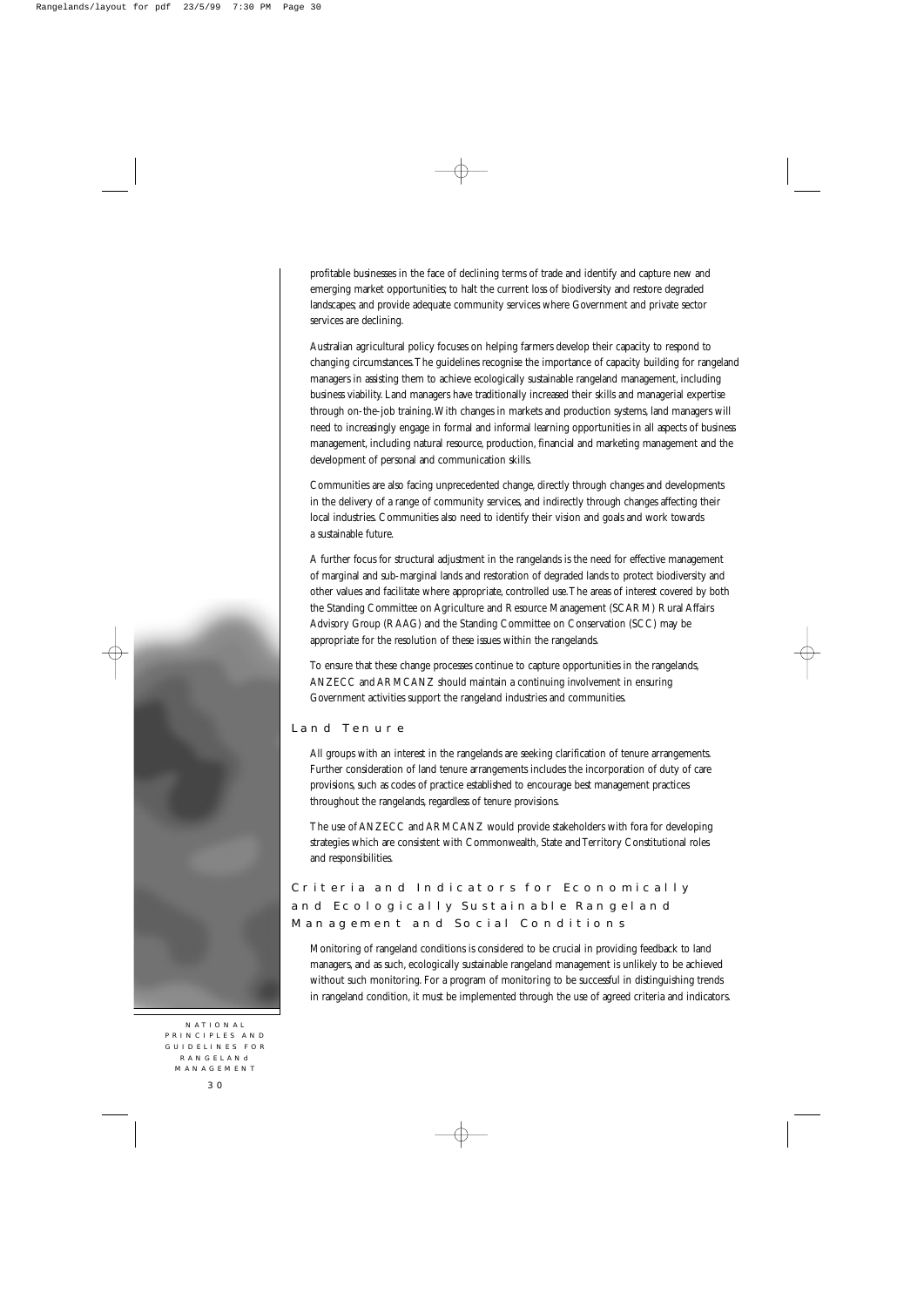In addition, criteria and indicators required for the development of regional strategies and property management plans must also be tailored to meet the needs of the community and landholders. For example, the SCARM Sustainable Land and Water Resource Management Committee has been working on indicators for sustainable agriculture through its Steering Committee for the National Collaborative Project on Indicators for Sustainable Agriculture.

Criteria and indicators need not be restricted to monitoring the physical environment. Indicators reflecting the economic and social conditions of the rangelands are also important tools for achieving ecologically sustainable rangeland management.

An agreed set of criteria and indicators has two key benefits to economically and ecologically sustainable rangeland management. Extension services within rangeland regions can more appropriately tailor information to the communities they are working with, and the criteria and indicators themselves may form the basis of a national environmental performance-based management system applicable to all industries and land users throughout the rangelands.

Facilitating and coordinating a set of agreed national criteria and indicators must be adopted as a high priority for ANZECC and ARMCANZ.A possible mechanism to achieve this is to engage those areas of current research relevant to the rangelands, in addition to drawing researchers, bureaucrats and stakeholders into the process.

## Conservation of the Natural Environment

Conservation of ecosystem integrity is essential in maintaining rangeland biodiversity and ecosystem functions and processes. Of particular importance in the rangeland landscape are such ecosystems associated with watercourses, mound springs, endangered and vulnerable species and habitats and ecosystems under threat from processes such as land clearing.

Mechanisms currently addressing the conservation of these and all rangeland ecosystems include the implementation of a National Reserve System and the development of off-reserve conservation initiatives. Both initiatives are being further developed in other fora (the National Reserve System Scientific Taskforce and the SCC Voluntary Nature Conservation on Private Land Working Group respectively).

ANZECC and ARMCANZ should operate as a national coordination mechanism referring issues to the most appropriate forum for consideration.

# COORDINATION

Whilst it is important to identify the issues requiring a National response, it is also important to establish the arrangements for this to occur.The Rangelands Working Group has recommended the establishment of a joint ANZECC/ARMCANZ steering committee charged with progressing the recommended actions. Core membership should comprise representatives of Standing Committee on Agriculture and Resource Management (SCARM) and Standing Committee on Conservation (SCC) and ensure the active participation of community stakeholders.

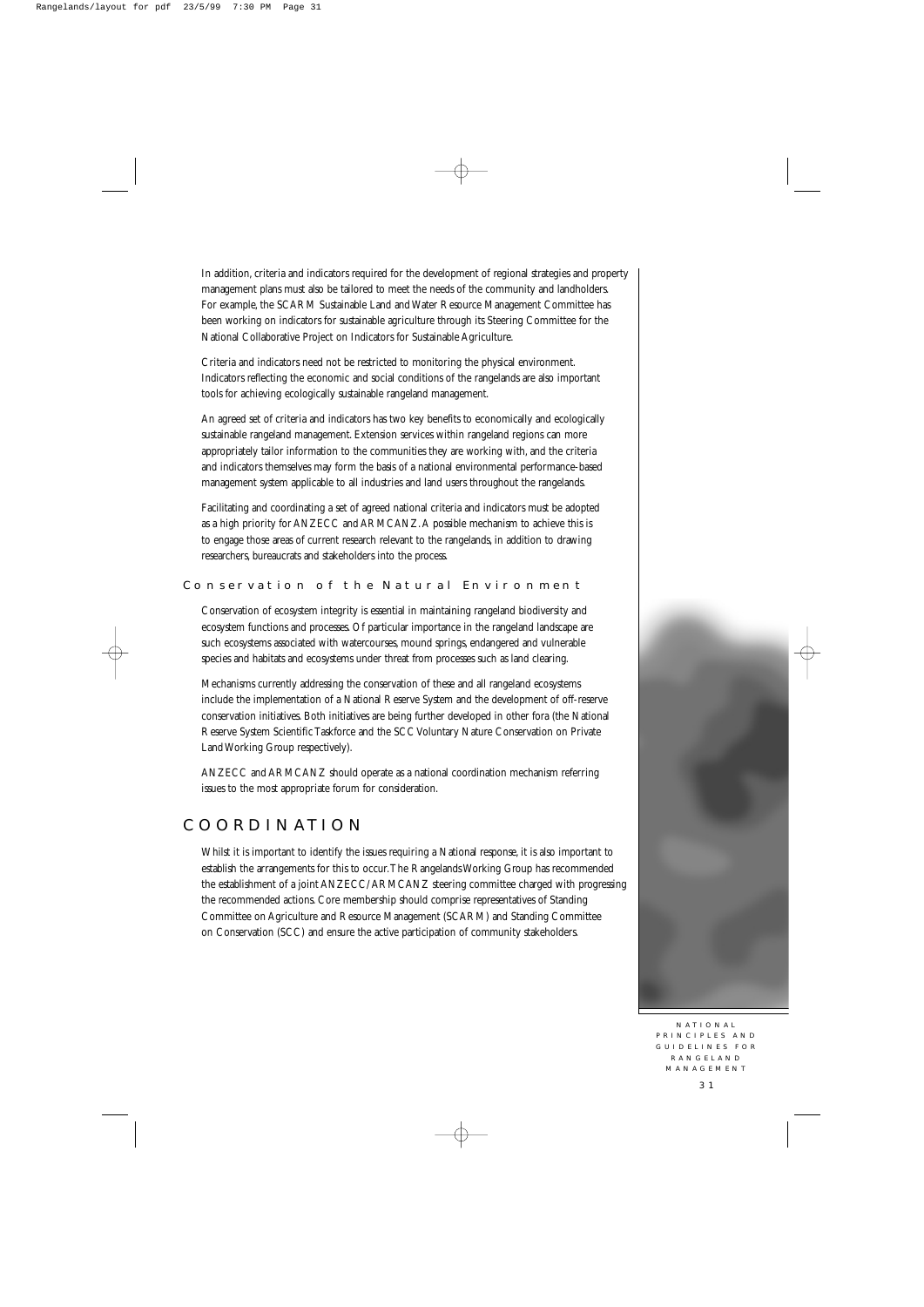

Membership of the Standing Committee on Agriculture and Resource Management (SCARM) and the Standing Committee on Conservation (SCC) reflects ministerial representation on ARMCANZ and ANZECC respectively and includes representation on both Sub-Committees of a number of State/Territory agencies.The Councils' Standing NATIONAL Committees have advisory groups covering specialist areas relevant to the issues requiring National coordination.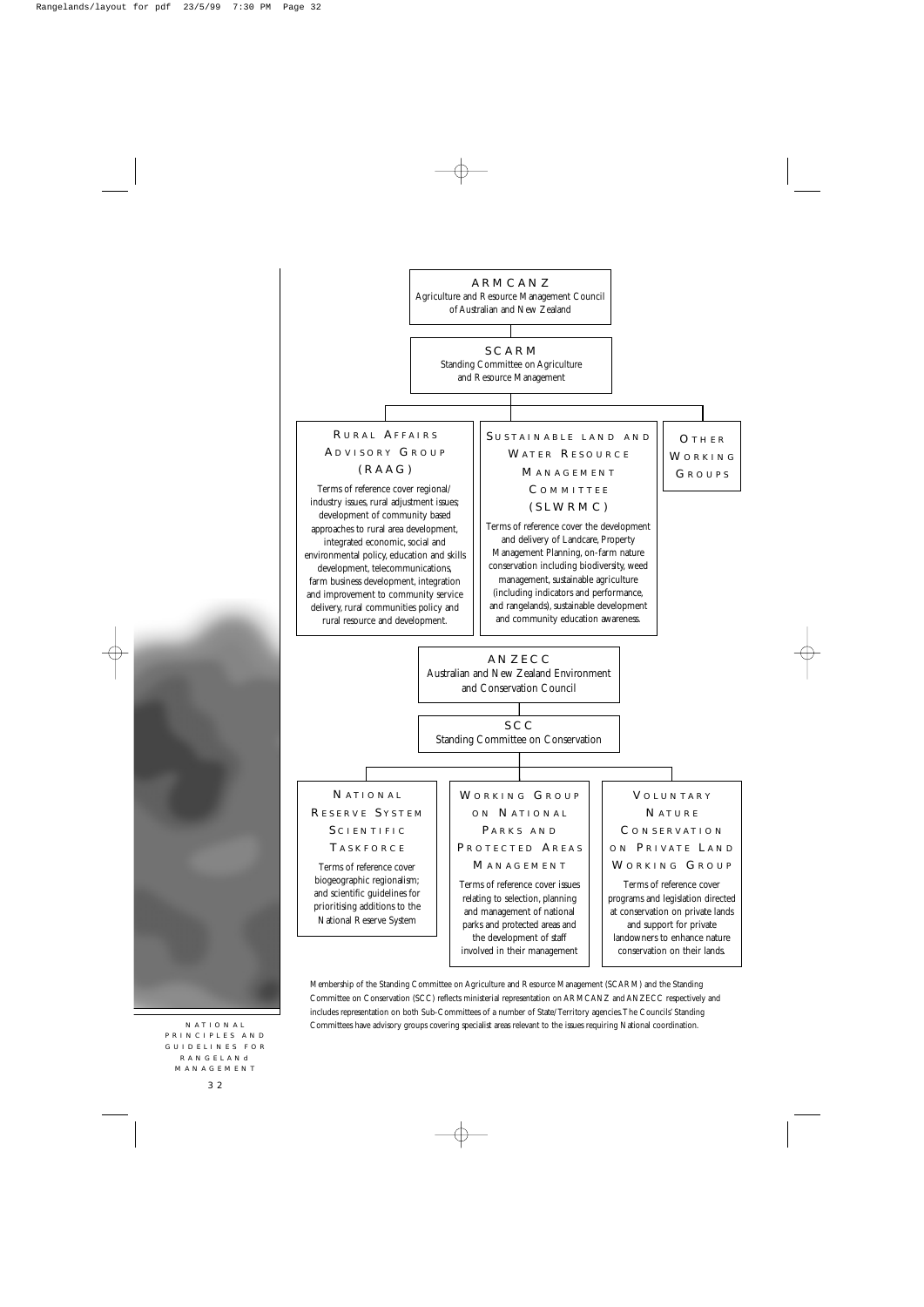# ABBREVIATIONS

| AGSO           |                                                                          |  |
|----------------|--------------------------------------------------------------------------|--|
|                | Australia Geological Survey Organisation                                 |  |
| <b>ANZECC</b>  |                                                                          |  |
|                | Australia New Zealand Environment and Conservation Council               |  |
| <b>ARMCANZ</b> |                                                                          |  |
|                | Agriculture and Resource Management Council of Australia and New Zealand |  |
| <b>ATSIC</b>   |                                                                          |  |
|                | Aboriginal and Torres Strait Islander Commission                         |  |
| <b>COAG</b>    |                                                                          |  |
|                | <b>Council of Australian Governments</b>                                 |  |
| CSIRO          |                                                                          |  |
|                | Commonwealth Scientific and Industrial Research Organisation             |  |
| NHT            | Natural Heritage Trust                                                   |  |
|                |                                                                          |  |
| <b>OECD</b>    | Organisation for Economic Cooperation and Development                    |  |
| <b>RAS</b>     |                                                                          |  |
|                | Rural Adjustment Scheme                                                  |  |
| RPP            |                                                                          |  |
|                | Rural Partnership Program                                                |  |
| <b>RTIF</b>    |                                                                          |  |
|                | <b>Rural Telecommunications Infrastructure Fund</b>                      |  |
|                |                                                                          |  |
|                |                                                                          |  |

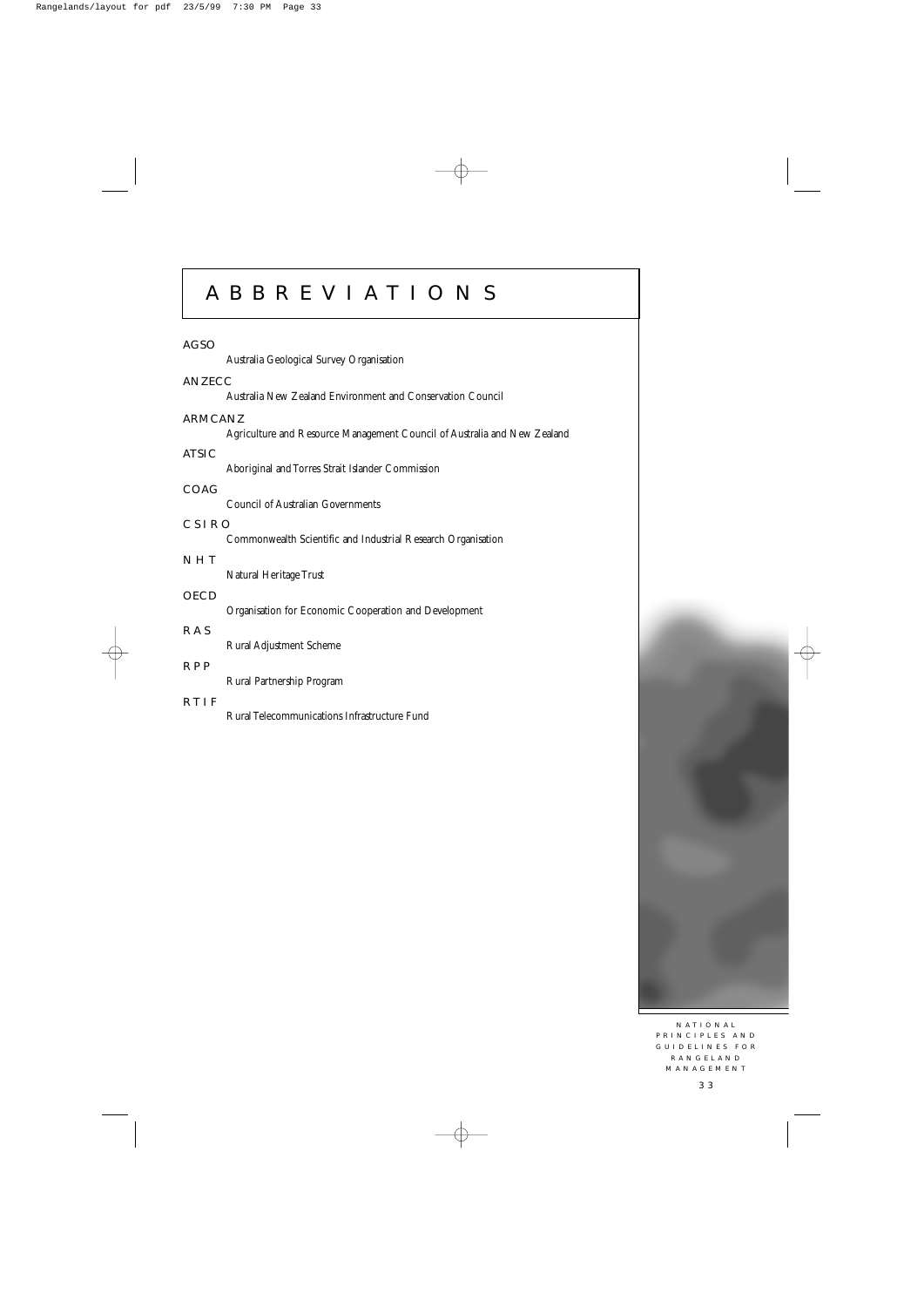# GLOSSARY OF TERMS

#### **AGENCY**

Any government organisation.

#### best management practice

Best management practice is the use by managers of management approaches which are currently the most effective and sustainable available. "Best practice" evolves as new techniques and approaches are tested and proven to be more effective. In this document best management practice refers to activities by managers at the property, regional or catchment, State/Territory and national level which best achieves the outcomes of economically and ecologically sustainable development.

#### **BIODIVERSITY**

Biological diversity, or biodiversity, is the variety of all life-forms, the genes they contain, and the ecosystems of which they form a part. Biological diversity is generally considered at three levels: genetic diversity, species diversity, and ecosystem diversity.

#### biogeographic region

Region in which the boundaries are determined by attributes of climate, lithology, geology, landforms and vegetation.

#### bio-regional planning

Regional scale planning which integrates ecological, economic and social factors, and which allows biodiversity conservation and ecologically sustainable development. Where possible, boundaries should reflect broad ecological parameters. Bioregional planning recognises the importance of including all stakeholders in land management and planning.

#### carrying capacity

The maximum population of a given organism that a particular environment can sustain. It implies a continuing yield without environmental damage.

#### **COMMUNITY**

The people living in one locality

#### **CONSERVATION**

The protection and maintenance of nature while allowing for its ecologically sustainable use.

#### ecologically sustainable development

The National Strategy for Ecologically Sustainable Development described ecologically sustainable development (ESD) as follows:

"ESD is development which aims to meet the needs of Australians today, while conserving our ecosystems for the benefit of future generations. To do this, we need to develop ways of using those environmental resources which form the basis of our economy in a way which maintains and, where possible, improves their range, variety and quality"

#### Economic sustainability

Economic activity which is profitable over the long term without destruction of the resource base.

#### **ECOSYSTEM**

A community of plants, animals and other organisms together with the non-living components of their environment.

#### ECO-TOURISM

Nature based tourism that involves education and interpretation of the natural environment and is managed for ecologically sustainability. The 'natural environment' includes cultural components and 'ecologically sustainable' involves an appropriate return to the local community NATIONAL and long term conservation of the resource.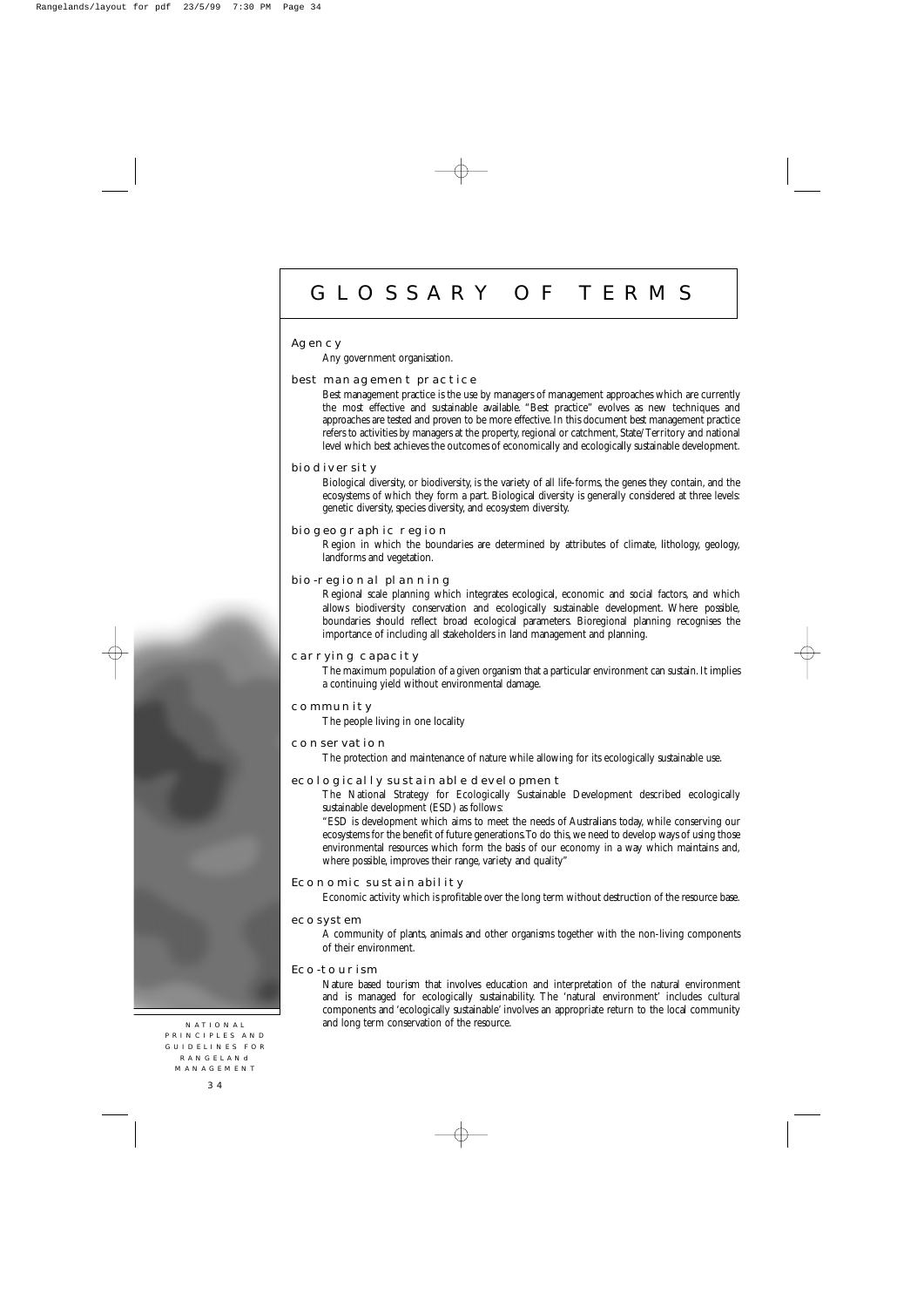#### **ENDEMIC**

Restricted to a specified region or locality.

#### feral animal

An introduced domesticated animal species such as a dog, cat, pig, goat or horse that has reverted to a wild state after escaping or being released in the wild, especially one that hunts and competes with native fauna. Also includes foxes and rabbits.

#### **HABITAT**

The structural environments where a plant or animal lives; eg deserts, grasslands, shrublands, woodlands.

### **HARVESTING**

The removal of any living resource from the system.

#### indigenous peoples

Strictly, born of an area, but in this document meaning people endemic (ie naturally occurring) to the area.

### Intergovernmental Agreement on the Environment

An agreement signed in May 1992 by heads of Government of the Commonwealth States and Territories of Australia, and representatives of local government in Australia to provide a mechanism by which to facilitate a cooperative national approach to the environment.

#### Land degradation

Land (soil, water and natural vegetation) degradation refers to undesirable changes in plant composition and soil and land surface characteristics.

#### **LANDCARE**

Voluntary community land conservation groups and associated land, water and nature conservation activities. Provides an opportunity for people to work out solutions to their local land degradation problems, with or without government assistance.

#### MOUND SPRINGS

Springs associated with mounds, or accumulations, of sediments that may be up to eight metres high and tens of metres across.The springs emerge as seepages, as flowing springs, or form pools of standing water. They fringe the Great Artesian Basin and are of great significance as foci for plant and animal life, providing refuges in generally dry regions.

#### Multiple use

The use of a resource for more than one purpose; eg the use of a pastoral property for pastoralism and ecotourism.

## National Strategy for Ecologically Sustainable Development

A broad strategic and policy framework under which all Commonwealth, State and Territory governments have agreed to cooperatively make decisions and take actions to pursue ecologically sustainable development in Australia. Local government authorities are not bound to observe the terms of the strategy; nevertheless, the Local Government Association has endorsed the strategy and will do all within its power to ensure compliance.

## National Strategy for the Conservation

### of Australia s Biological Diversity

A broad strategic and policy framework, by which the Commonwealth and all State and Territory governments have agreed to measures to protect Australia's biological diversity and maintain ecological processes and systems. It incorporates the concept of ecologically sustainable use of our biological resources, and is the primary policy instrument for fulfilling Australia's obligations under the Convention on Biological Diversity.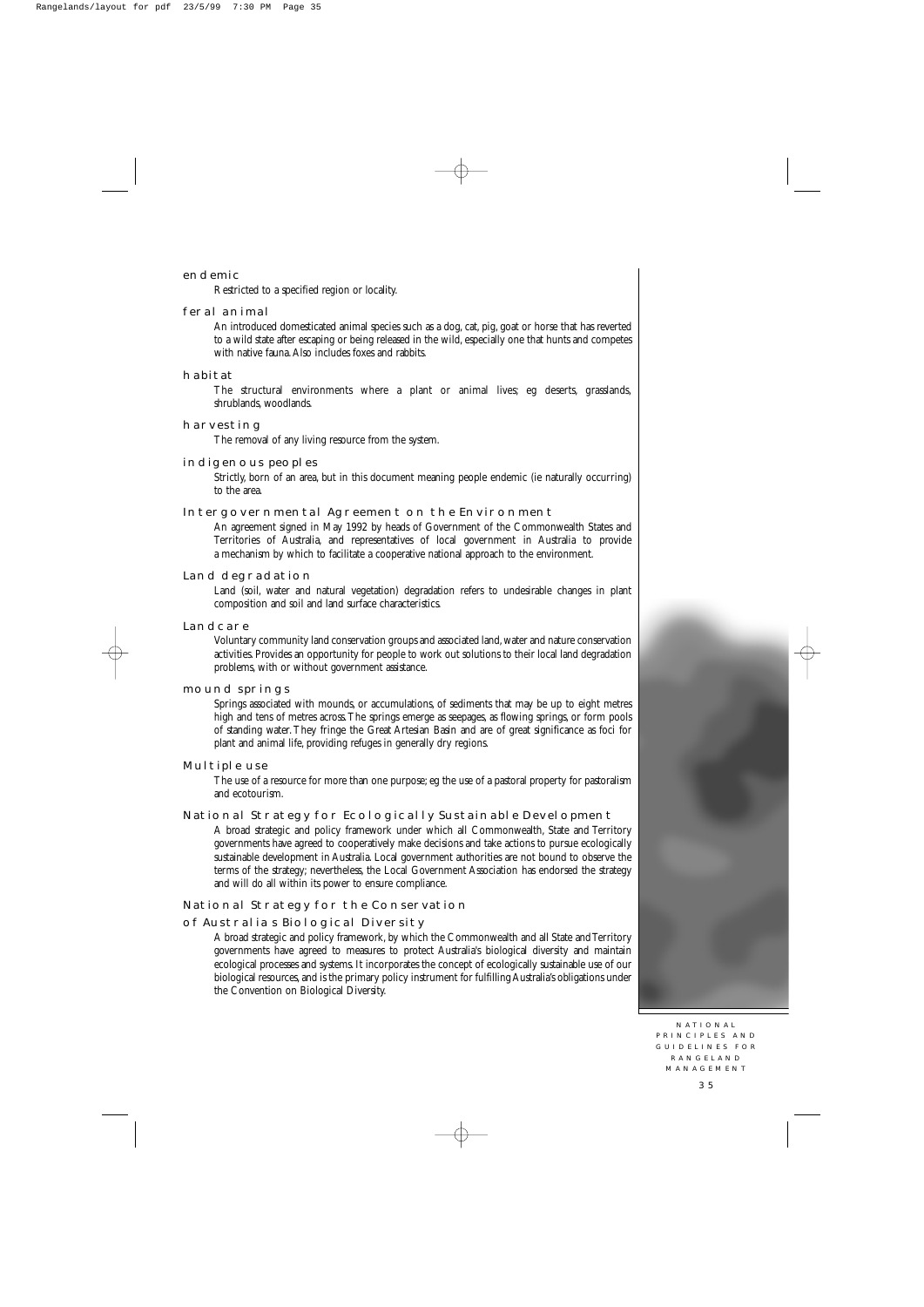#### **PASTORALISM**

The husbandry of domesticated grazing animals on natural or exotic pasture.

#### pest species

A plant or animal that causes an undesirable effect in the region it inhabits. It may be native or introduced.'Pest' is a relative term; a pest to one person may not be a pest to another.

#### precautionary principle

The principle that, where there are threats of serious or irreversible environmental damage, then a lack of full scientific certainty should not be used as a reason for postponing measures to prevent environmental damage.

#### property management planning

The incorporation of all aspects of environmental and commercial matters into the planning of the operation of a farm business. Integrates objectives of improved profitability and ecological sustainable natural resource use. In this whole systems process, producers identify their personal objectives in the context of broader community aspirations.

#### rangeland

The internationally recognised term for land where livestock are grazed extensively on native vegetation, and where the rainfall is too low or erratic for agricultural cropping or for improved pastures.

#### **REFUGIA**

Areas:

- i) that have been protected from great changes in the environment (such as climate, wildfire, flood) so that relic populations of plant and/or animal species have been able to continue to exist;
- ii) where species persist for short periods when large parts of their preferred habitat become unsuitable;
- iii) where threatened species have retreated because of environmental changes set in train by human settlement.

#### **RESOURCE**

Anything that is used by people. A renewable resource can renew itself (or be renewed) either because it recycles quite rapidly (water), or because it is alive and can reproduce (organisms and ecosystems).A non-renewable resource is one whose consumption necessarily involves depletion.

#### resource capability

The capability of a resource (eg land, vegetation) to sustain a particular use without degradation.

#### **SAVANNA**

Area of tropical or subtropical grassland with scattered trees.A dry climate, punctuated by a distinct summer wet season, encourages the growth of grasses and discourages the growth of trees.

#### **STAKEHOLDER**

Any person, institution, organisation, agency, department, authority, dub, association or the like which has any interest in, or association with an area whether they reside there or not.This does not only mean a financial interest. Includes the public.

#### stocking rate

The number of organisms per unit area (usually applied to grazing farm animals).

#### structural adjustment

Change in the use and distribution of capital resources in response to external forces such as economic, social or environmental change. It can be a managed process to meet individual and community goals.